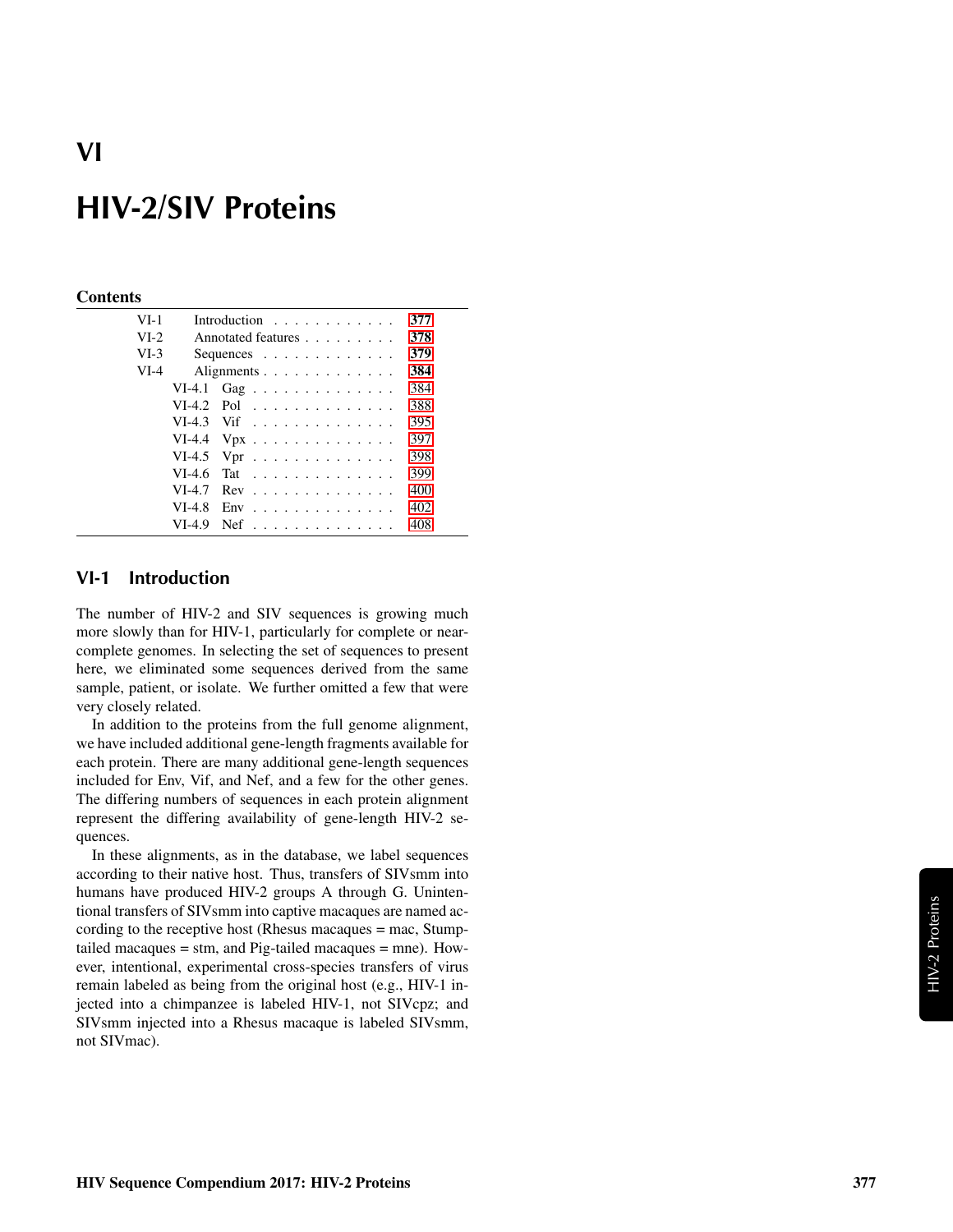## <span id="page-1-0"></span>**VI-2 Annotated features**

Features of HIV-2 annotated in the alignment that follows.

| <b>Feature</b>      | Protein | Location     | Page |
|---------------------|---------|--------------|------|
| Gag p15 start       | Gag     | $\mathbf{1}$ | 384  |
| p15 end             | Gag     | 135          | 384  |
| p27 start           | Gag     | 136          | 384  |
| p27 end             | Gag     | 364          | 386  |
| p2 start            | Gag     | 365          | 386  |
| p2 end              | Gag     | 381          | 386  |
| p8 start            | Gag     | 382          | 386  |
| p8 end              | Gag     | 433          | 386  |
| p1 start            | Gag     | 434          | 386  |
| p1 end              | Gag     | 447          | 386  |
| p6 start            | Gag     | 448          | 386  |
| PTAP motif          | Gag     | 458-461      | 386  |
| PSAP in HIV-2 B, U  | Gag     | 476-479      | 386  |
| p6 end              | Gag     | 511          | 387  |
| Gag end             | Gag     | 511          | 387  |
| Pol p15 start       | Pol     | $\mathbf{1}$ | 388  |
| p15 end             | Pol     | 67           | 388  |
| protease start      | Pol     | 68           | 388  |
| protease end        | Pol     | 166          | 389  |
| p51 RT start        | Pol     | 167          | 389  |
| D catalytic site    | Pol     | 276          | 389  |
| DD catalytic site   | Pol     | 351          | 390  |
| p51 RT end          | Pol     | 605          | 391  |
| p15 RNase H start   | Pol     | 606          | 391  |
| p15 RNase H end     | Pol     | 725          | 392  |
| p31 Integrase start | Pol     | 726          | 392  |
| p31 Integrase end   | Pol     | 1020         | 394  |
| Pol end             | Pol     | 1020         | 394  |
| Vif start           | Vif     | $\mathbf{1}$ | 395  |
| Vif end             | Vif     | 215          | 396  |
| Vpx start           | Vpx     | 1            | 397  |
| Vpx end             | Vpx     | 113          | 397  |
| Vpr start           | Vpr     | 1            | 398  |
| Vpr end             | Vpr     | 102          | 398  |
| Tat start           | Tat     | $\mathbf{1}$ | 399  |
| exon 1 end          | Tat     | 99           | 399  |
| exon 2 start        | Tat     | 100          | 399  |
| Tat end             | Tat     | 131          | 399  |
| Rev start           | Rev     | 1            | 400  |
| exon 1 end          | Rev     | 24           | 400  |
| exon 2 start        | Rev     | 25           | 400  |
| Rev end             | Rev     | 108          | 401  |
| Env start           | Env     | 1            | 402  |
| signal peptide end  | Env     | 22           | 402  |
| gp120 start         | Env     | 23           | 402  |
| V1                  | Env     | 113-167      | 402  |
| V <sub>2</sub>      | Env     | 169-211      |      |
|                     |         |              | 403  |
| V3                  | Env     | 311-344      | 404  |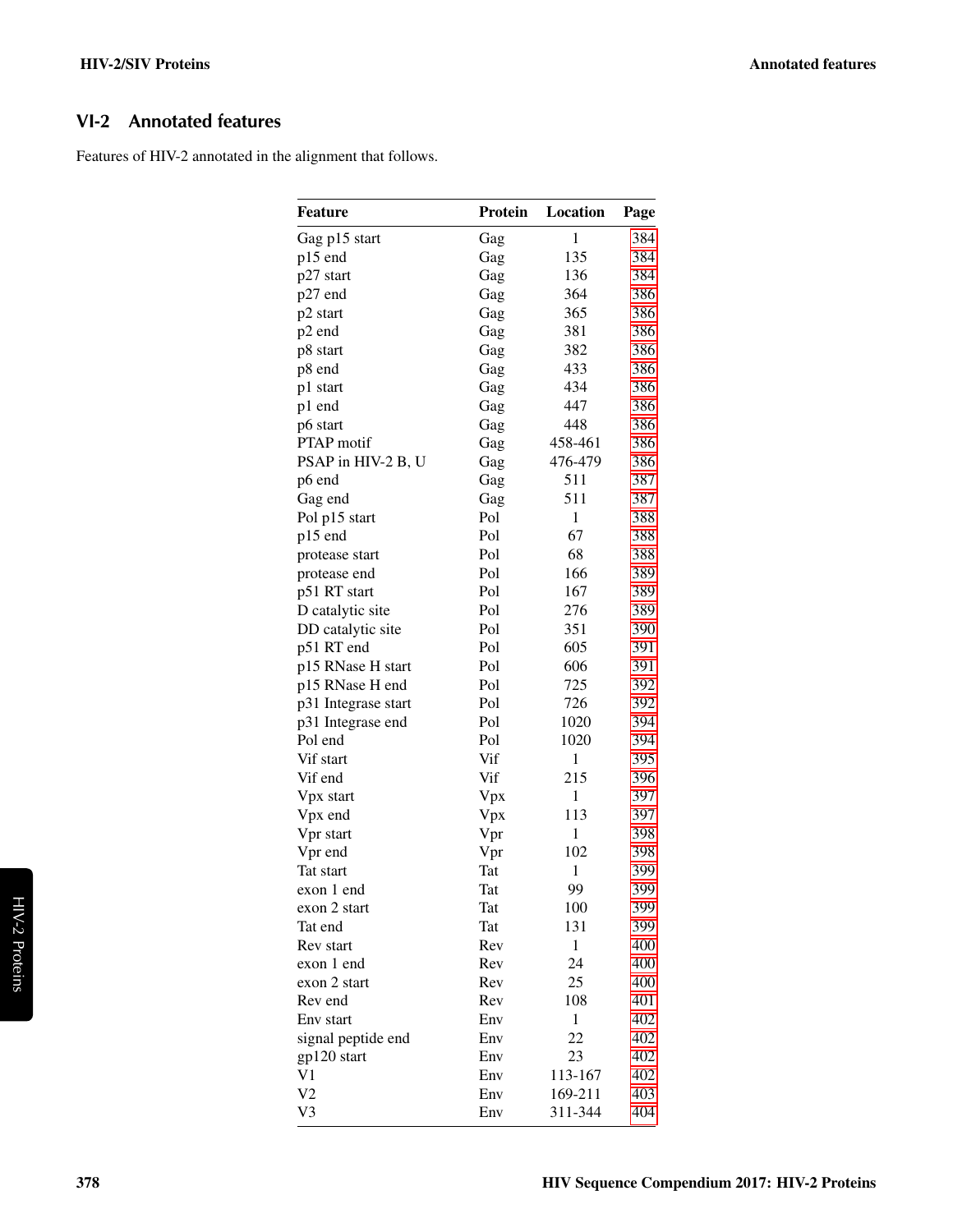| <b>Feature</b>             | <b>Protein</b> | Location | Page |
|----------------------------|----------------|----------|------|
| V3 tip                     | Env            | 328-334  | 404  |
| V4                         | Env            | 402-432  | 404  |
| V <sub>5</sub>             | Env            | 472-477  | 405  |
| $gp120$ end                | Env            | 525      | 405  |
| gp41 start                 | Env            | 526      | 405  |
| Env end                    | Env            | 880      | 407  |
| $gp41$ end                 | Env            | 880      | 407  |
| Nef start                  | <b>Nef</b>     | 1        | 408  |
| R <sub>17</sub> Y mutation | <b>Nef</b>     | 17       | 408  |
| max HIV-1 similarity       | <b>Nef</b>     | 153-182  | 408  |
| premature stop in Mac239   | <b>Nef</b>     | 93       | 408  |
| normal Nef end             | Nef            | 264      | 409  |
|                            |                |          |      |

# <span id="page-2-0"></span>**VI-3 Sequences**

Sequences included in the HIV-2/SIV protein alignments.

| <b>Name</b>            | <b>Accession</b> | <b>Proteins</b> | <b>Author</b>  | Reference                                |
|------------------------|------------------|-----------------|----------------|------------------------------------------|
| <b>MAC.US.x.239</b>    | M33262           | All             | Kestler, H.    | Science 248(4959):1109-1112<br>(1990)    |
| A.CI.88.UC2            | U38293           | All             | Barnett, S.W.  | Virology 222(1); 257-61 (1996)           |
| A.DE.x.BEN             | M30502           | All             | Kirchhoff, F.  | Virology 177(1):305-311 (1990)           |
| A.DE.x.PEI2_KR_KRCG    | U22047           | All             | Kraus, G.      | ARHR 14(1); 65-77 (1998)                 |
| A.FR.00.LA38           | KY025539         | All             | Yamaguchi, J.  | <b>ARHR 2016 Nov 2</b>                   |
| A.FR.01.LA42           | KY025543         | All             | Yamaguchi, J.  | <b>ARHR 2016 Nov 2</b>                   |
| A.FR.02.LA36GomM       | KU168287         | All             | Berg, M.G.     | J Clin Microbiol 54(4); 868-82<br>(2016) |
| A.FR.93.LA37           | KY025538         | All             | Yamaguchi, J.  | <b>ARHR 2016 Nov 2</b>                   |
| A.FR.96.LA40           | KY025541         | All             | Yamaguchi, J.  | <b>ARHR 2016 Nov 2</b>                   |
| A.FR.98.LA39           | KY025540         | All             | Yamaguchi, J.  | <b>ARHR 2016 Nov 2</b>                   |
| A.FR.98.LA41           | KY025542         | All             | Yamaguchi, J.  | <b>ARHR 2016 Nov 2</b>                   |
| A.GH.x.GH1             | M30895           | All             | Hasegawa, A.   | ARHR 5(6):593-604 (1989)                 |
| A.GM.87.D194           | J04542           | All             | Kuehnel, H.    | Proc Natl Acad Sci USA                   |
|                        |                  |                 |                | 86(7):2383-2387 (1989)                   |
| A.GM.x.ISY_SBL_6669_85 | J04498           | All             | Franchini, G.  | Proc Natl Acad Sci USA                   |
|                        |                  |                 |                | 86(7):2433-2437 (1989)                   |
| A.GM.x.MCN13           | AY509259         | All             | Schmitz, C.    | J Virol 78(4):2006-2016 (2004)           |
| A.GW.86.FG_clone_NIHZ  | J03654           | Gag, Pol,       | Zagury, J.F.   | Proc Natl Acad Sci USA                   |
|                        |                  | Vif, Vpx,       |                | 85(16):5941-5945 (1988)                  |
|                        |                  | Vpr, Tat,       |                |                                          |
|                        |                  | Rev, Env        |                |                                          |
| A.GW.87.CAM2CG         | D00835           | All             | Tristem, M.    | J Gen Virol 72(PT 3):721-724<br>(1991)   |
| A.GW.x.MDS             | Z48731           | All             | Becker, M.     | Unpublished                              |
| A.IN.07.NNVA           | EU980602         | All             | Gurjar, S.R.   | JAIDS 52(3); 329-35 (2009)               |
| A.IN.95.CRIK_147       | DQ307022         | Gag, Pol,       | Santhosh, C.V. | ARHR 24(10); 1315-7 (2008)               |
|                        |                  | Vif, Vpx,       |                |                                          |
|                        |                  | Vpr, Tat,       |                |                                          |
|                        |                  | Rev, Env        |                |                                          |
| A.IN.x.NIM 8           | DQ973520         | Gag             | Gurjar, R.S.   | ARHR 25(3); 363-72 (2009)                |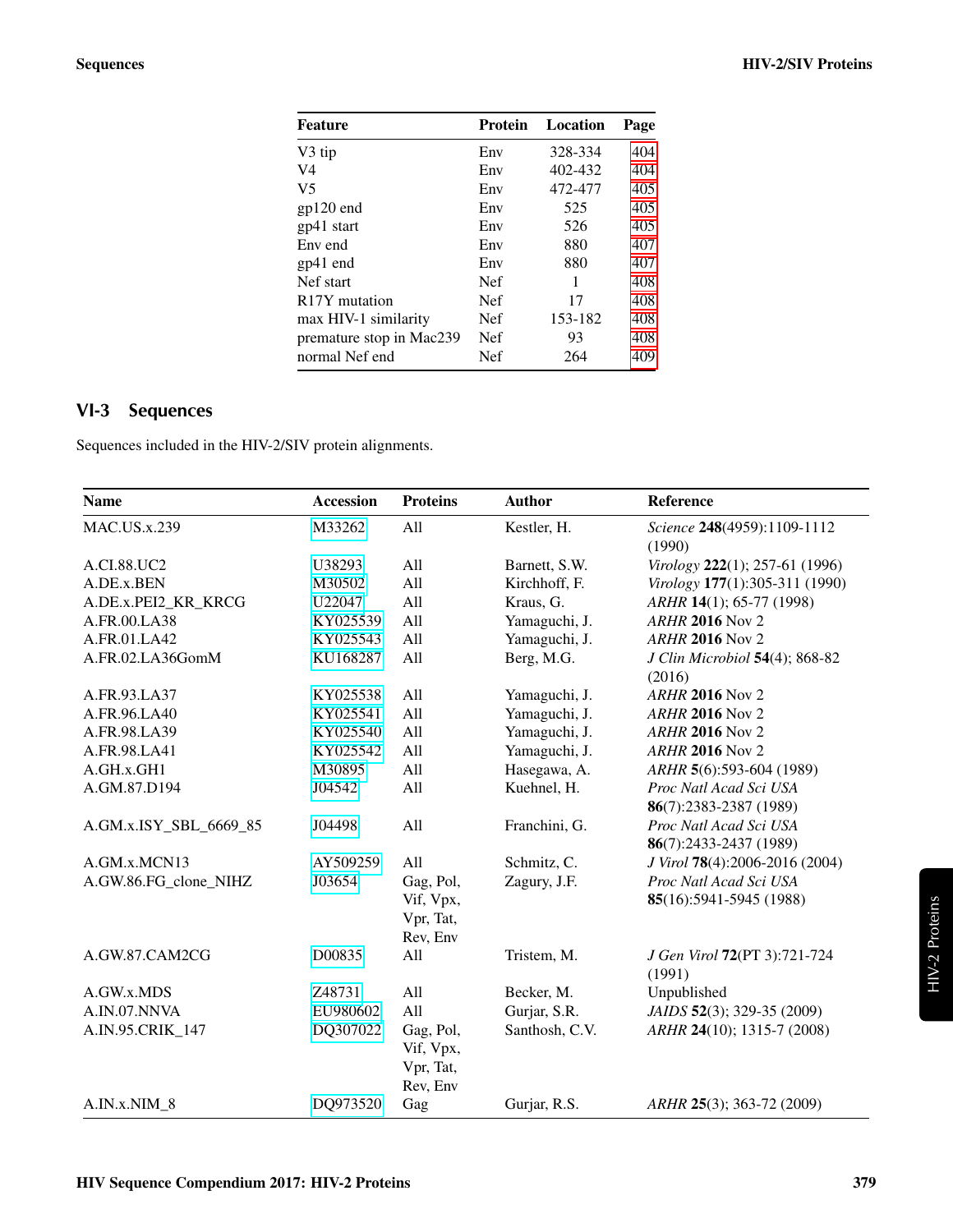| <b>Name</b>                             | <b>Accession</b> | <b>Proteins</b>                                        | <b>Author</b>                   | Reference                                                                                                                                                                                                      |
|-----------------------------------------|------------------|--------------------------------------------------------|---------------------------------|----------------------------------------------------------------------------------------------------------------------------------------------------------------------------------------------------------------|
| A.JP.08.NMC786_clone_41                 | AB731742         | All                                                    | Umeki-Sakamoto,<br>Y.           | Unpublished                                                                                                                                                                                                    |
| A.PT.x.ALI                              | AF082339         | All                                                    | Reeves, J.D.                    | J Virol 73(9); 7795-804 (1999)                                                                                                                                                                                 |
| A.SN.85.ROD                             | M15390           | All                                                    | Clavel, F.                      | Nature 324(6098):691-695 (1986)                                                                                                                                                                                |
| A.SN.86.ST_JSP4_27                      | M31113           | All                                                    | Kumar, P.                       | J Virol 64(2):890-901 (1990)                                                                                                                                                                                   |
| <b>B.CI.88.UC1</b>                      | L07625           | All                                                    | Barnett, S.W.                   | J Virol 67(2):1006-1014 (1993)                                                                                                                                                                                 |
| B.CI.x.20_56                            | AB485670         | All                                                    | Takekawa, N.                    | Unpublished                                                                                                                                                                                                    |
| <b>B.CI.x.EHO</b>                       | U27200           | All                                                    | Rey-Cuille, M.A.                | Virology 202(1):471-476 (1994)                                                                                                                                                                                 |
| <b>B.FR.00.LA44</b>                     | KY025545         | All                                                    | Yamaguchi, J.                   | <b>ARHR 2016 Nov 2</b>                                                                                                                                                                                         |
| <b>B.FR.98.LA43</b>                     | KY025544         | All                                                    | Yamaguchi, J.                   | <b>ARHR 2016 Nov 2</b>                                                                                                                                                                                         |
| B.GH.86.D205_ALT                        | X61240           | All                                                    | Dietrich, U.                    | Nature 342(6252):948-950 (1989)                                                                                                                                                                                |
| B.JP.01.IMCJ_KR020_1                    | AB100245         | All                                                    | Kusagawa, S.                    | ARHR 19(11):1045-1049 (2003)                                                                                                                                                                                   |
| G.CI.92.Abt96                           | AF208027         | All                                                    | Brennan, C.A.                   | ARHR 13(5):401-404 (1997)                                                                                                                                                                                      |
| AB.CM.03.03CM_510_03                    | EU028345         | All                                                    | Yamaguchi, J.                   | ARHR 24(1):86-91 (2008)                                                                                                                                                                                        |
| H <sub>2_01_AB</sub> .CI.90.7312A       | L36874           | All                                                    | Gao, F.                         | Unpublished                                                                                                                                                                                                    |
| H2_01_AB.JP.04.NMC307_20                | AB731738         | All                                                    | Umeki-Sakamoto,<br>Y.           | Unpublished                                                                                                                                                                                                    |
| H2_01_AB.JP.07.NMC716_01                | AB731740         | All                                                    | Umeki-Sakamoto,<br>Y.           | Unpublished                                                                                                                                                                                                    |
| H2 01 AB.JP.08.NMC842 10                | AB731744         | All                                                    | Umeki-Sakamoto,<br>Y.           | Unpublished                                                                                                                                                                                                    |
| <b>U.CI.07.07IC TNP3</b>                | KC693505         | All                                                    | Ayouba, A.                      | AIDS 27(15):2488-2491 (2013)                                                                                                                                                                                   |
| U.FR.96.12034                           | AY530889         | All                                                    | Damond, F.                      | ARHR 20(6):666-672 (2004)                                                                                                                                                                                      |
| <b>U.US.08.NWK08</b>                    | KP890355         | All                                                    | Bond, N.G.                      | Unpublished                                                                                                                                                                                                    |
| MAC.US.x.17EC1                          | AY033233         | Gag, Pol,<br>Vif, Vpx,<br>Vpr, Tat,                    | Anderson, M.G.                  | Virology 195(2):616-626 (1993)                                                                                                                                                                                 |
| MAC.US.x.251_1A11                       | M76764           | Rev, Nef<br>All                                        | Marthas, M.L.                   | J Med Primatol 18(3-4):311-9                                                                                                                                                                                   |
|                                         |                  |                                                        |                                 | (1989)                                                                                                                                                                                                         |
| MAC.US.x.251_32H_PJ5                    | D01065           | All                                                    | Rud, E.W.                       | (in) Brown, F, Chanock, RM and<br>Ginsberg, HS(Eds); VACCINES 92:<br>MODERN APPROACHES TO<br>NEW VACCINES INCLUDING<br>PREVENTION OF AIDS:<br>229-235; Cold Spring Harbor<br>Laboratory Press, New York (1992) |
| MAC.US.x.251_BK28                       | M19499           | All                                                    | Hirsch, V.                      | Cell 49(3):307-319 (1987)                                                                                                                                                                                      |
| MAC.US.x.MM142_IVMXX<br>MNE.US.82.MNE_8 | Y00277<br>M32741 | All<br>Gag, Pol,<br>Vif, Vpx,<br>Vpr, Tat,<br>Rev, Nef | Chakrabarti, L.<br>Kimata, J.T. | Nature 328(6130):543-547 (1987)<br>J Virol 72(1):245-256 (1998)                                                                                                                                                |
| MNE.US.x.MNE027                         | U79412           | All                                                    | Kimata, J.T.                    | J Virol 72(1):245-256 (1998)                                                                                                                                                                                   |
| SMM.CI.79.SIVsmCI2                      | JX860430         | All                                                    | Fischer, W.                     | J Virol 86(24):13217-13231 (2012)                                                                                                                                                                              |
| SMM.LR.89.SIVsmLIB1                     | JX860431         | All                                                    | Fischer, W.                     | J Virol 86(24):13217-13231 (2012)                                                                                                                                                                              |
| SMM.SL.92.SIVsmSL92A                    | JX860432         | All                                                    | Fischer, W.                     | J Virol 86(24):13217-13231 (2012)                                                                                                                                                                              |
| SMM.SL.92.SL92B                         | AF334679         | All                                                    | Chen, Z.                        | J Virol 70(6):3617-3627 (1996)                                                                                                                                                                                 |
| SMM.US.04.G078                          | JX860415         | All                                                    | Fischer, W.                     | J Virol 86(24):13217-13231 (2012)                                                                                                                                                                              |
| SMM.US.04.G932                          | JX860416         | All                                                    | Fischer, W.                     | J Virol 86(24):13217-13231 (2012)                                                                                                                                                                              |
| SMM.US.04.M919                          | JX860417         | All                                                    | Fischer, W.                     | J Virol 86(24):13217-13231 (2012)                                                                                                                                                                              |
| SMM.US.04.M922                          | JX860418         | All                                                    | Fischer, W.                     | J Virol 86(24):13217-13231 (2012)                                                                                                                                                                              |
| SMM.US.04.M923                          | JX860419         | All                                                    | Fischer, W.                     | J Virol 86(24):13217-13231 (2012)                                                                                                                                                                              |

380 HIV Sequence Compendium 2017: HIV-2 Proteins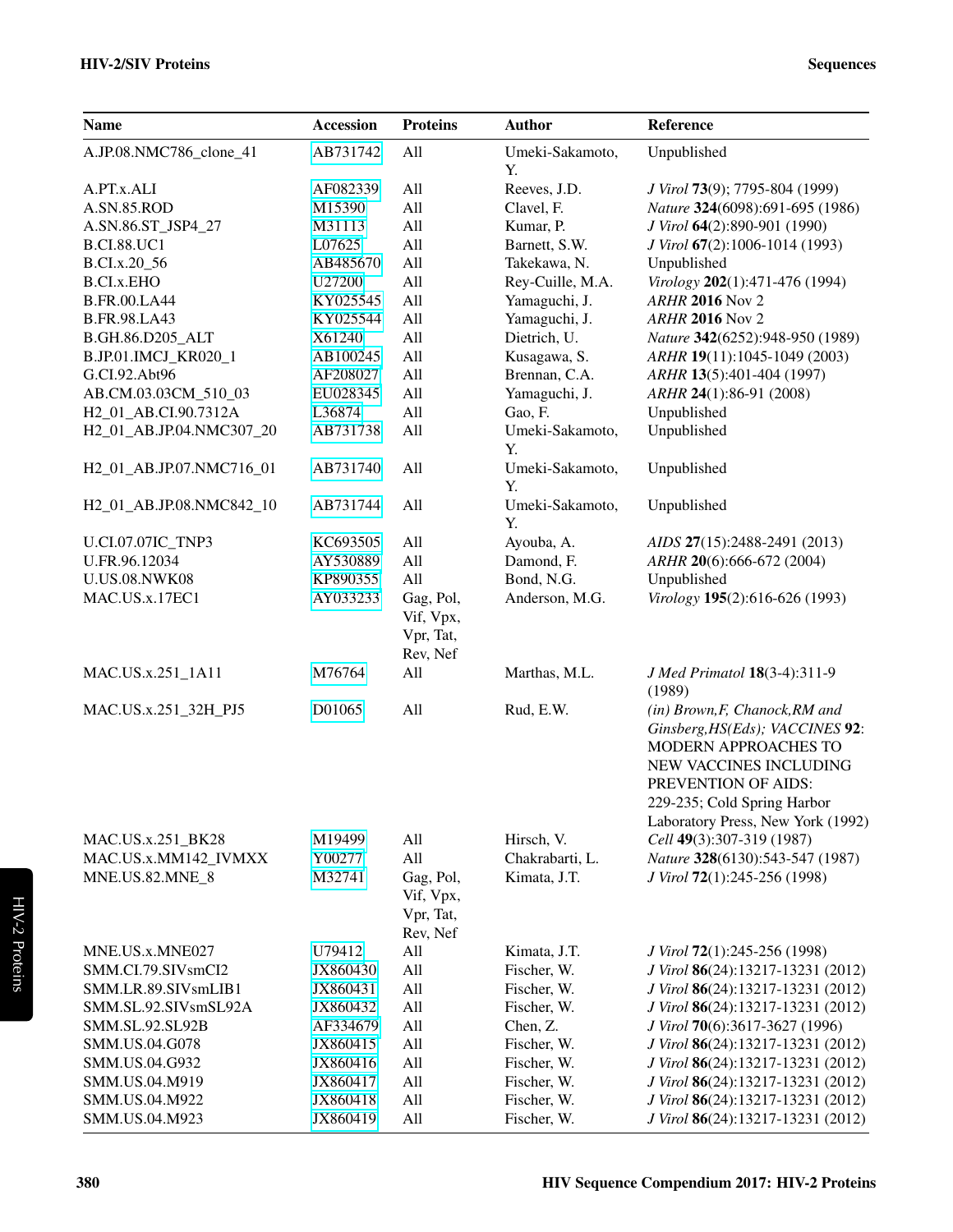| <b>Name</b>              | <b>Accession</b> | <b>Proteins</b>                                 | <b>Author</b>  | Reference                         |
|--------------------------|------------------|-------------------------------------------------|----------------|-----------------------------------|
| SMM.US.04.M926           | JX860420         | All                                             | Fischer, W.    | J Virol 86(24):13217-13231 (2012) |
| SMM.US.04.M934           | JX860421         | All                                             | Fischer, W.    | J Virol 86(24):13217-13231 (2012) |
| SMM.US.04.M935           | JX860422         | All                                             | Fischer, W.    | J Virol 86(24):13217-13231 (2012) |
| SMM.US.04.M940           | JX860423         | All                                             | Fischer, W.    | J Virol 86(24):13217-13231 (2012) |
| SMM.US.04.M946           | JX860424         | All                                             | Fischer, W.    | J Virol 86(24):13217-13231 (2012) |
| SMM.US.04.M947           | JX860425         | All                                             | Fischer, W.    | J Virol 86(24):13217-13231 (2012) |
| SMM.US.04.M949           | JX860426         | All                                             | Fischer, W.    | J Virol 86(24):13217-13231 (2012) |
| SMM.US.04.M950           | JX860427         | All                                             | Fischer, W.    | J Virol 86(24):13217-13231 (2012) |
| SMM.US.04.M951           | JX860428         | All                                             | Fischer, W.    | J Virol 86(24):13217-13231 (2012) |
| SMM.US.04.M952           | JX860429         | All                                             | Fischer, W.    | J Virol 86(24):13217-13231 (2012) |
| SMM.US.05.D215           | JX860413         | All                                             | Fischer, W.    | J Virol 86(24):13217-13231 (2012) |
| SMM.US.06.FTq            | JX860414         | All                                             | Fischer, W.    | J Virol 86(24):13217-13231 (2012) |
| SMM.US.11.SIVsmE660_FL10 | JQ864084         | Gag, Pol,<br>Vif, Vpx,<br>Vpr, Tat,<br>Rev, Nef | Wu, F.         | J Virol 86(16); 8835-47 (2012)    |
| SMM.US.86.CFU212         | JX860407         | All                                             | Fischer, W.    | J Virol 86(24):13217-13231 (2012) |
| SMM.US.x.F236_H4         | X14307           | All                                             | Hirsch, V.M.   | Nature 339(6223); 389-92 (1989)   |
| SMM.US.x.H9              | M80194           | Gag, Pol,<br>Vif, Vpx,<br>Vpr, Tat,<br>Rev, Nef | Courgnaud, V.  | J Virol 66(1):414-419 (1992)      |
| SMM.US.x.PBJA            | M31325           | Gag, Pol,<br>Vif, Vpx,<br>Vpr, Tat,<br>Rev, Nef | Dewhurst, S.   | Nature 345(6276):636-640 (1990)   |
| SMM.US.x.PGM53           | AF077017         | All                                             | Novembre, F.J. | J Virol 72(11):8841-8851 (1998)   |
| SMM.US.x.SME543          | U72748           | All                                             | Hirsch, V.     | J Virol 71(2):1608-1620 (1997)    |
| SMM.US.x.pE660.CG7G      | JX648292         | Gag, Pol,<br>Vif, Vpx,<br>Vpr, Tat,<br>Rev, Nef | Lopker, M.     | J Virol 87(10); 5477-92 (2013)    |
| STM.US.89.STM_37_16      | M83293           | All                                             | Novembre, F.J. | Virology 186(2):783-787 (1992)    |
| A.FR.02.001006_CNA_vif   | KP226314         | Vif                                             | Bertine, M.    | AIDS 29(7); 779-84 (2015)         |
| A.FR.08.012100_CNA_vif   | KP226327         | Vif                                             | Bertine, M.    | AIDS 29(7); 779-84 (2015)         |
| A.FR.08.013050_CNA_vif   | KP226332         | Vif                                             | Bertine, M.    | AIDS 29(7); 779-84 (2015)         |
| A.FR.08.045009_CNA_vif   | KP226354         | Vif                                             | Bertine, M.    | AIDS 29(7); 779-84 (2015)         |
| A.FR.08.052004_CNA_vif   | KP226358         | Vif                                             | Bertine, M.    | AIDS 29(7); 779-84 (2015)         |
| A.FR.09.018036_CNA_vif   | KP226339         | Vif                                             | Bertine, M.    | AIDS 29(7); 779-84 (2015)         |
| A.FR.10.008010_CNA_vif   | KP226318         | Vif                                             | Bertine, M.    | AIDS 29(7); 779-84 (2015)         |
| A.FR.10.009041_CNA_vif   | KP226323         | Vif                                             | Bertine, M.    | AIDS 29(7); 779-84 (2015)         |
| A.FR.10.012101_CNA_vif   | KP226328         | Vif                                             | Bertine, M.    | AIDS 29(7); 779-84 (2015)         |
| A.FR.10.012106_CNA_vif   | KP226330         | Vif                                             | Bertine, M.    | AIDS 29(7); 779-84 (2015)         |
| A.FR.10.036019_CNA_vif   | KP226351         | Vif                                             | Bertine, M.    | AIDS 29(7); 779-84 (2015)         |
| A.FR.11.018042_CNA_vif   | KP226341         | Vif                                             | Bertine, M.    | AIDS 29(7); 779-84 (2015)         |
| A.FR.11.031014_CNA_vif   | KP226348         | Vif                                             | Bertine, M.    | AIDS 29(7); 779-84 (2015)         |
| A.FR.11.038004_CNA_vif   | KP226352         | Vif                                             | Bertine, M.    | AIDS 29(7); 779-84 (2015)         |
| A.PT.93.JAU1             | L28935           | Vif                                             | Ribeiro, A.C.  | ARHR 14(5):465-469 (1998)         |
| B.FR.00.045004_CNB_vif   | KP226389         | Vif                                             | Bertine, M.    | AIDS 29(7); 779-84 (2015)         |
| B.FR.10.013048_CNB_vif   | KP226378         | Vif                                             | Bertine, M.    | AIDS 29(7); 779-84 (2015)         |
| B.FR.10.016002_CNB_vif   | KP226380         | Vif                                             | Bertine, M.    | AIDS 29(7); 779-84 (2015)         |
| B.FR.11.009042_CNB_vif   | KP226370         | Vif                                             | Bertine, M.    | AIDS 29(7); 779-84 (2015)         |
| B.FR.11.013039_CNB_vif   | KP226376         | Vif                                             | Bertine, M.    | AIDS 29(7); 779-84 (2015)         |

HIV-2 Proteins

HIV-2 Proteins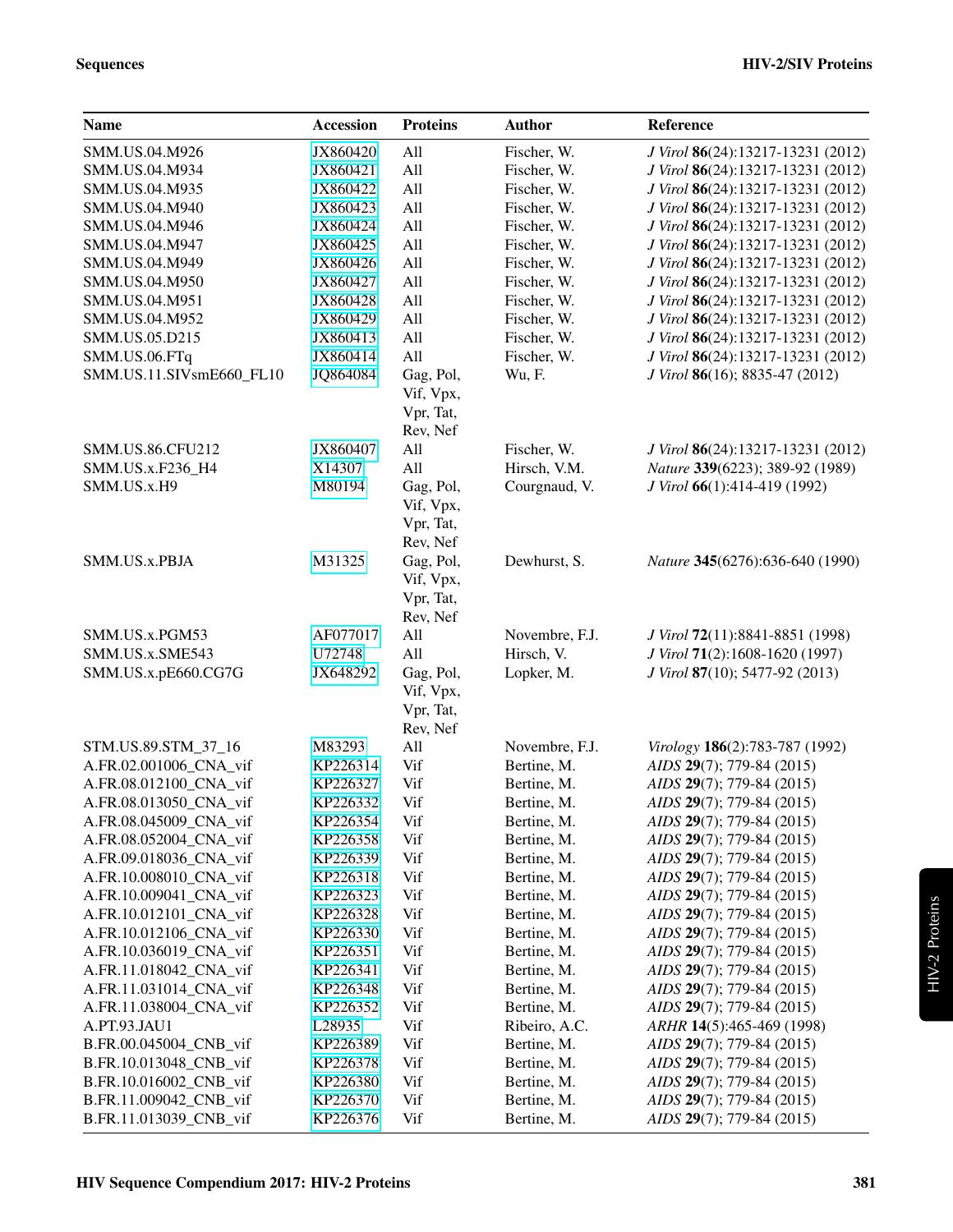### HIV-2/SIV Proteins Sequences

| <b>Name</b>            | Accession | <b>Proteins</b> | <b>Author</b>   | Reference                                                        |
|------------------------|-----------|-----------------|-----------------|------------------------------------------------------------------|
| B.FR.11.013040_CNB_vif | KP226377  | Vif             | Bertine, M.     | AIDS 29(7); 779-84 (2015)                                        |
| B.FR.11.018004_CNB_vif | KP226381  | Vif             | Bertine, M.     | AIDS 29(7); 779-84 (2015)                                        |
| B.FR.11.018038_CNB_vif | KP226382  | Vif             | Bertine, M.     | AIDS 29(7); 779-84 (2015)                                        |
| A.SN.x.A2057           | U81849    | Vpx             | Stivahtis, G.L. | J Virol 71(6):4331-4338 (1997)                                   |
| A.SN.x.A640            | U81845    | Vpx             | Stivahtis, G.L. | J Virol 71(6):4331-4338 (1997)                                   |
| A.SN.x.A640            | U81837    | Vpr             | Stivahtis, G.L. | J Virol 71(6):4331-4338 (1997)                                   |
| A.US.93.7924A          | U81835    | Vpr             | Stivahtis, G.L. | J Virol 71(6):4331-4338 (1997)                                   |
| A.GM.90.CBL24          | AJ238995  | Env             | Vella, C.       | ARHR 15(15); 1399-402 (1999)                                     |
| A.GM.x.CBL21           | U05350    | Env             | Breuer, J.      | J Gen Virol 1995 Feb;76(Pt<br>$2):333-45$                        |
| A.GM.x.CBL22           | U05351    | Env             | Breuer, J.      | J Gen Virol 1995 Feb;76(Pt<br>$2):333-45$                        |
| A.GW.06.CA65316_9      | JN863892  | Env             | de Silva, T.I.  | J Virol 86(2); 930-46 (2012)                                     |
| A.GW.06.CA65319_7      | JN863893  | Env             | de Silva, T.I.  | J Virol 86(2); 930-46 (2012)                                     |
| A.GW.06.CA65330_5      | JN863894  | Env             | de Silva, T.I.  | J Virol 86(2); 930-46 (2012)                                     |
| A.GW.06.CA65409 14     | JN863896  | Env             | de Silva, T.I.  | J Virol 86(2); 930-46 (2012)                                     |
| A.GW.x.CA7205_8        | JN863897  | Env             | de Silva, T.I.  | J Virol 86(2); 930-46 (2012)                                     |
| A.GW.x.CA7253          | JN863898  | Env             | de Silva, T.I.  | J Virol 86(2); 930-46 (2012)                                     |
| A.GW.x.CAM1            | U05359    | Env             | Breuer, J.      | J Gen Virol 1995 Feb;76(Pt<br>$2):333-45$                        |
| A.GW.x.CAM3            | U05355    | Env             | Breuer, J.      | J Gen Virol 1995 Feb;76(Pt<br>$2):333-45$                        |
| A.GW.x.CAM4            | U05356    | Env             | Breuer, J.      | J Gen Virol 1995 Feb;76(Pt<br>$2):333-45$                        |
| A.GW.x.CAM5            | U05357    | Env             | Breuer, J.      | J Gen Virol 1995 Feb;76(Pt<br>$2):333-45$                        |
| A.GW.x.CAM6            | U05358    | Env             | Breuer, J.      | J Gen Virol 1995 Feb;76(Pt<br>$2):333-45$                        |
| A.PT.00.00PTHCC20_1    | GU983949  | Env             | Rocha, C.       | Retrovirology 2013 Oct 24;10:110<br>doi: 101186/1742-4690-10-110 |
| A.PT.03.ABG            | JF683340  | Env             | Dias-Rito, E.I. | Unpublished                                                      |
| A.PT.03.P1 6           | KX791209  | Env             | Chen, C.-Y.     | J Virol 2016 Sep 28 pii:<br>JVI01451-16                          |
| A.PT.03.P2_7           | KX791214  | Env             | Chen, C.-Y.     | J Virol 2016 Sep 28 pii:                                         |
|                        |           |                 |                 | JVI01451-16                                                      |
| A.PT.03.P3_12          | KX791221  | Env             | Chen, C.-Y.     | J Virol 2016 Sep 28 pii:<br>JVI01451-16                          |
| A.PT.03.P4_11          | KX791227  | Env             | Chen, C.-Y.     | J Virol 2016 Sep 28 pii:<br>JVI01451-16                          |
| A.PT.04.P6_3           | KX791229  | Env             | Chen, C.-Y.     | J Virol 2016 Sep 28 pii:<br>JVI01451-16                          |
| A.PT.10.P7_10          | KX791235  | Env             | Chen, C.-Y.     | J Virol 2016 Sep 28 pii:<br>JVI01451-16                          |
| A.PT.10.P8_6           | KX791239  | Env             | Chen, C.-Y.     | J Virol 2016 Sep 28 pii:<br>JVI01451-16                          |
| A.PT.92.93PTHDESC_13   | JX219596  | Env             | Rocha, C.       | Retrovirology 2013 Oct 24;10:110<br>doi: 101186/1742-4690-10-110 |
| A.PT.98.98PTHDECT_13   | GU983928  | Env             | Rocha, C.       | Retrovirology 2013 Oct 24;10:110<br>doi: 101186/1742-4690-10-110 |
| B.x.06.8704A_06_01     | JX235884  | Env             | Kong, R.        | J Virol 86(2); 947-60 (2012)                                     |
| A.ES.x.S1084           | U76642    | Nef             | Switzer, W.M.   | J Infect Dis 177(1):65-71 (1998)                                 |
| A.GW.03.20P2C9_8       | KX668892  | Nef             | Heigele, A.     | Cell Host Microbe 20(3):381-391                                  |
|                        |           |                 |                 | (2016)                                                           |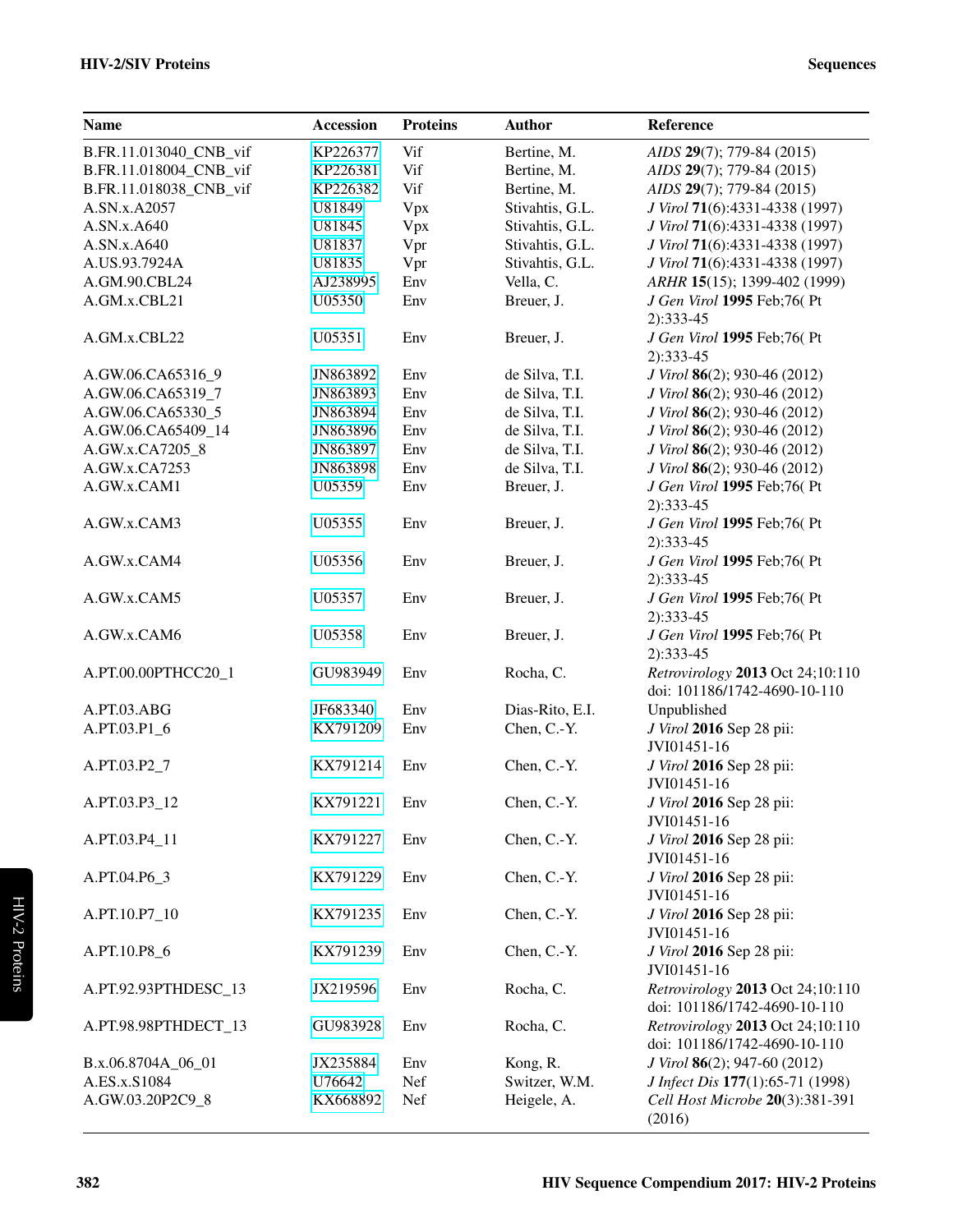| <b>Name</b>      | <b>Accession</b> | <b>Proteins</b> | <b>Author</b> | Reference                                          |
|------------------|------------------|-----------------|---------------|----------------------------------------------------|
| A.GW.03.29P2E9_6 | KX668893         | Nef             | Heigele, A.   | Cell Host Microbe 20(3):381-391<br>(2016)          |
| A.PT.x.1096      | AJ344398         | Nef             | Padua, E.     | J Gen Virol 84(PT 5):1287-1299<br>(2003)           |
| A.PT.x.1139      | AJ344392         | Nef             | Padua, E.     | J Gen Virol 84(PT 5):1287-1299<br>(2003)           |
| A.PT.x.1147      | AJ344390         | Nef             | Padua, E.     | J Gen Virol 84(PT 5):1287-1299<br>(2003)           |
| A.PT.x.1215      | AJ344393         | Nef             | Padua, E.     | J Gen Virol 84(PT 5):1287-1299<br>(2003)           |
| A.PT.x.1227      | AJ344391         | Nef             | Padua, E.     | J Gen Virol 84(PT 5):1287-1299<br>(2003)           |
| A.PT.x.1320      | AJ344394         | Nef             | Padua, E.     | J Gen Virol 84(PT 5):1287-1299<br>(2003)           |
| A.PT.x.138       | AJ344378         | Nef             | Padua, E.     | J Gen Virol 84(PT 5):1287-1299<br>(2003)           |
| A.PT.x.1395      | AJ344397         | Nef             | Padua, E.     | J Gen Virol 84(PT 5):1287-1299<br>(2003)           |
| A.PT.x.1543      | AJ344405         | Nef             | Padua, E.     | J Gen Virol 84(PT 5):1287-1299<br>(2003)           |
| A.PT.x.1544      | AJ344407         | Nef             | Padua, E.     | J Gen Virol 84(PT 5):1287-1299<br>(2003)           |
| A.PT.x.268       | AJ344410         | Nef             | Padua, E.     | J Gen Virol 84(PT 5):1287-1299<br>(2003)           |
| A.PT.x.427d      | AJ344415         | Nef             | Padua, E.     | J Gen Virol 84(PT 5):1287-1299<br>(2003)           |
| A.PT.x.483       | AJ344401         | Nef             | Padua, E.     | J Gen Virol 84(PT 5):1287-1299<br>(2003)           |
| A.PT.x.511       | AJ344402         | Nef             | Padua, E.     | J Gen Virol 84(PT 5):1287-1299<br>(2003)           |
| A.PT.x.741       | AJ344384         | Nef             | Padua, E.     | J Gen Virol 84(PT 5):1287-1299<br>(2003)           |
| A.PT.x.794       | AJ344388         | Nef             | Padua, E.     | J Gen Virol 84(PT 5):1287-1299<br>(2003)           |
| A.PT.x.956       | AJ344369         | Nef             | Padua, E.     | J Gen Virol 84(PT 5):1287-1299<br>(2003)           |
| $A.PT.x.B1_1$    | AJ344406         | Nef             | Padua, E.     | J Gen Virol 84(PT 5):1287-1299<br>(2003)           |
| A.PT.x.EP        | AJ344387         | Nef             | Padua, E.     | J Gen Virol 84(PT 5):1287-1299<br>(2003)           |
| A.PT.x.LF3       | AJ344383         | Nef             | Padua, E.     | J Gen Virol 84(PT 5):1287-1299                     |
| A.PT.x.MP2       | AJ344386         | Nef             | Padua, E.     | (2003)<br>J Gen Virol 84(PT 5):1287-1299<br>(2003) |
| A.PT.x.P1        | AJ344381         | Nef             | Padua, E.     | J Gen Virol 84(PT 5):1287-1299<br>(2003)           |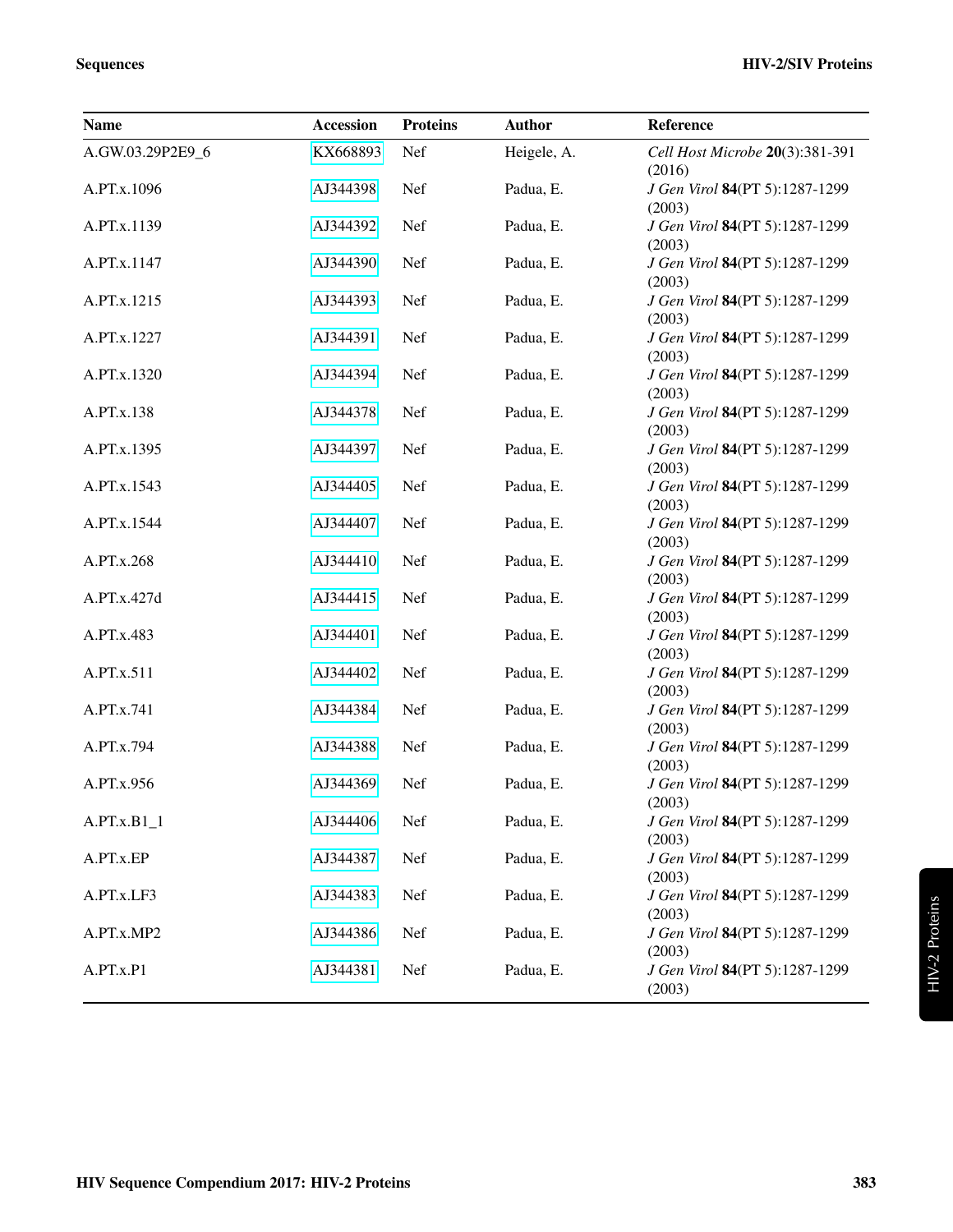<span id="page-7-2"></span><span id="page-7-1"></span><span id="page-7-0"></span>

|                                                                 | Gag p15 start                                                                                                                                                                  | p15 end_p27 start |
|-----------------------------------------------------------------|--------------------------------------------------------------------------------------------------------------------------------------------------------------------------------|-------------------|
| MAC.US.x.239                                                    | MGVRNSVLSGKKADELEKTRLRPNGKKKYMLKHVVWAANELDRFGLAESLLENKEGCOKTLSVLAPLVPTGSENLKSLYNTVCVIWCIHAEEKVKHTEEAKOIVORHLVVETGTTETMPKTSRPTAPSSGRGGNYPVOO.IGGNYVHLPLSPRTLNAWVKLIEEKKFGAE 169 |                   |
| A.CI.88.UC2<br>A.DE.x.BEN                                       |                                                                                                                                                                                |                   |
| A.DE.x.PEI2 KR KRCG                                             |                                                                                                                                                                                |                   |
| A.FR.00.LA38<br>A.FR.01.LA42                                    |                                                                                                                                                                                |                   |
| A.FR.02.LA36GomM                                                |                                                                                                                                                                                |                   |
| A.FR.93.LA37<br>A.FR.96.LA40                                    |                                                                                                                                                                                |                   |
| A.FR.98.LA39                                                    |                                                                                                                                                                                |                   |
| A FR 98 1 A 41                                                  |                                                                                                                                                                                |                   |
| A.GM.87.D194                                                    |                                                                                                                                                                                |                   |
| A.GM.x.ISY SBL 6669 85                                          |                                                                                                                                                                                |                   |
| A.GM.x.MCNI3<br>A.GW.86.FG clone NIHZ                           |                                                                                                                                                                                |                   |
| A.GW.87.CAM2CG                                                  |                                                                                                                                                                                |                   |
| A.GW.x.MDS<br>A.IN.07.NNVA                                      |                                                                                                                                                                                |                   |
| A.IN.95.CRIK 147                                                |                                                                                                                                                                                |                   |
| $A. IN. \times . NIM 8^-$<br>A.JP.08.NMC786 clone 41            |                                                                                                                                                                                |                   |
| A.PT.x.ALI                                                      |                                                                                                                                                                                |                   |
| A.SN.85.ROD<br>A.SN.86.ST JSP4 27                               |                                                                                                                                                                                |                   |
| B.CI.88.UC1                                                     |                                                                                                                                                                                |                   |
| B.CI.X.20 56                                                    |                                                                                                                                                                                |                   |
| B.CI.X.EHO<br>B.FR.00.LA44                                      |                                                                                                                                                                                |                   |
| B. FR. 98. LA43                                                 |                                                                                                                                                                                |                   |
| B.GH.86.D205 ALT<br>B.JP.01.IMCJ KR020 1                        |                                                                                                                                                                                |                   |
| G.CI.92.Abt96                                                   |                                                                                                                                                                                |                   |
| AB.CM.03.03CM 510 03                                            |                                                                                                                                                                                |                   |
| H2 01 AB.CI.90.7312A<br>H2 01 AB.JP.04.NMC307 20                |                                                                                                                                                                                |                   |
| H2 <sup>-</sup> 01 <sup>-</sup> AB.JP.07.NMC716 <sup>-</sup> 01 |                                                                                                                                                                                |                   |
| H2 <sup>-</sup> 01 <sup>-</sup> AB.JP.08.NMC842 <sup>-</sup> 10 |                                                                                                                                                                                |                   |
| U.CI.07.07IC TNP3<br>U.FR.96.12034                              |                                                                                                                                                                                |                   |
| U.US.08.NWK08                                                   |                                                                                                                                                                                |                   |
| MAC.US.x.17EC1<br>MAC.US.x.251 1A11                             |                                                                                                                                                                                |                   |
| MAC.US.x.251 32H PJ5                                            |                                                                                                                                                                                |                   |
| MAC.US.x.251 BK28<br>MAC.US.x.MM142 IVMXX                       |                                                                                                                                                                                |                   |
| MNE.US.82.MNE 8                                                 |                                                                                                                                                                                |                   |
| MNE.US.x.MNE027                                                 |                                                                                                                                                                                |                   |
| SMM.CI.79.SIVsmCI2<br>SMM.LR.89.SIVsmLIB1                       |                                                                                                                                                                                |                   |
| SMM.SL.92.SIVsmSL92A                                            |                                                                                                                                                                                |                   |
| SMM.SL.92.SL92B<br>SMM.US.04.G078                               |                                                                                                                                                                                |                   |
| SMM.US.04.G932<br>SMM IIS A4 MQ10                               |                                                                                                                                                                                |                   |
| SMM IIS 04 M922                                                 |                                                                                                                                                                                |                   |
| SMM.US.04.M923<br>SMM IIS 04 M926                               |                                                                                                                                                                                |                   |
| SMM US 04 M934                                                  |                                                                                                                                                                                |                   |
| SMM US 04 M935<br>SMM.US.04.M940                                |                                                                                                                                                                                |                   |
| SMM.US.04.M946                                                  |                                                                                                                                                                                |                   |
| SMM.US.04.M947<br>SMM IIS 04 M949                               |                                                                                                                                                                                |                   |
| SMM.US.04.M950                                                  |                                                                                                                                                                                |                   |
| SMM IIS 04 M951<br>SMM.US.04.M952                               |                                                                                                                                                                                | 169               |
| SMM.US.05.D215                                                  |                                                                                                                                                                                |                   |
| SMM.US.06.FTa<br>SMM.US.11.SIVsmE660 FL10                       |                                                                                                                                                                                |                   |
| SMM.US.86.CFU212                                                |                                                                                                                                                                                |                   |
| SMM. US. x. F236 H4<br>SMM.US.x.H9                              |                                                                                                                                                                                |                   |
| SMM.US.x.PBJA                                                   |                                                                                                                                                                                |                   |
| SMM.US.x.PGM53<br>SMM.US.x.SME543                               |                                                                                                                                                                                | 169               |
| SMM.US.x.pE660.CG7G                                             |                                                                                                                                                                                |                   |
| STM.US.89.STM 37 16                                             |                                                                                                                                                                                |                   |

**Alignments**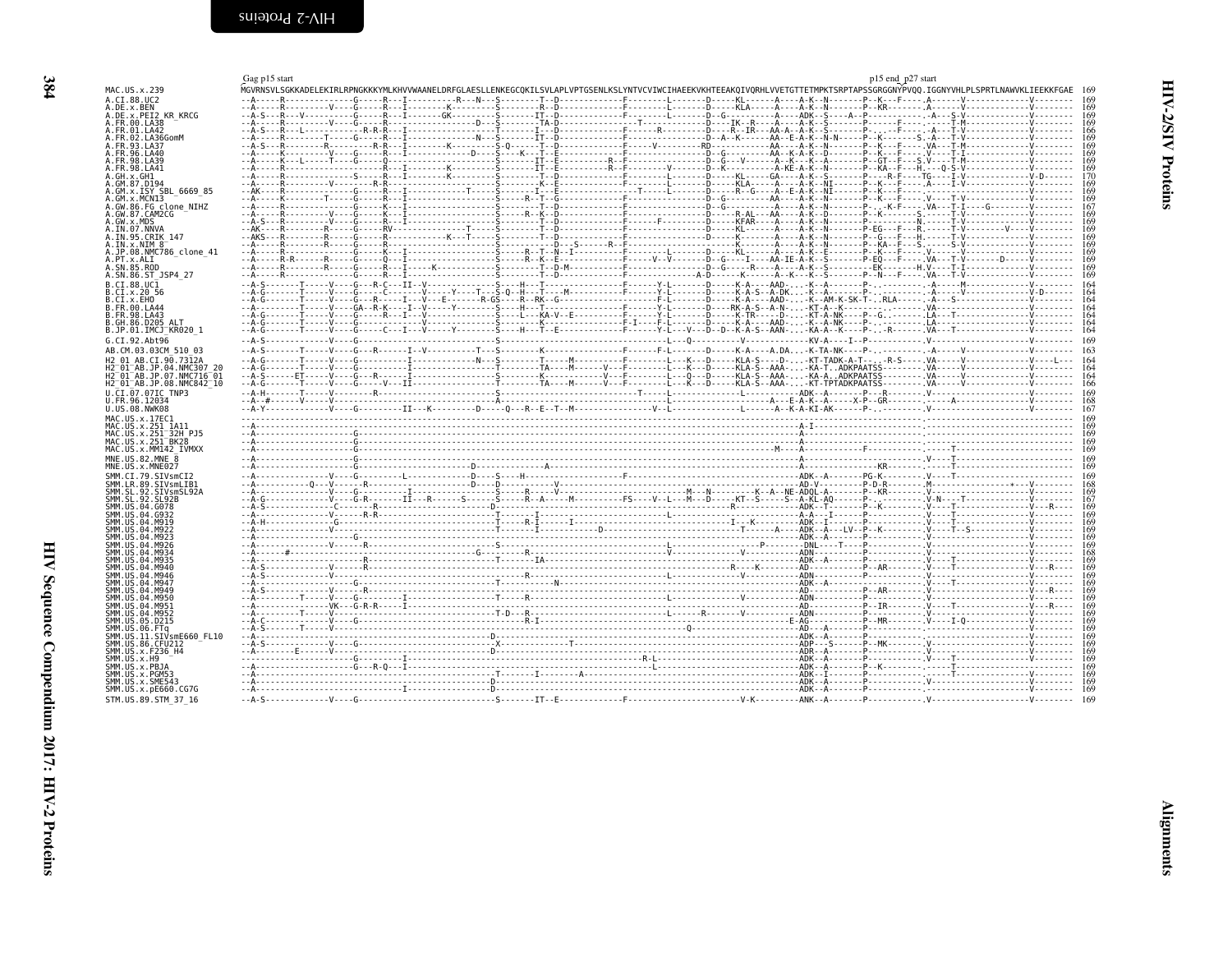| MAC.US.x.239                                                         |  | VVPGFOALSEGCTPYDINOMLNCVGDHOAAMOIIRDIINEEAADWDLOHPOPAP.OOGOLREPSGSDIAGTTSSVDEOIOWMYROONPIPVGNIYRRWIOLGLOKCVRMYNPTNILDVKOGPKEPFOSYVDRFYKSLRAEOTDAAVKNWMTOTLLIONANPDCKLVLK                                                                                                                                                                                                                                                   |     |
|----------------------------------------------------------------------|--|----------------------------------------------------------------------------------------------------------------------------------------------------------------------------------------------------------------------------------------------------------------------------------------------------------------------------------------------------------------------------------------------------------------------------|-----|
| A.CI.88.UC2                                                          |  |                                                                                                                                                                                                                                                                                                                                                                                                                            |     |
| A.DE.x.BEN<br>A.DE.x.PEI2 KR KRCG                                    |  |                                                                                                                                                                                                                                                                                                                                                                                                                            |     |
| A.FR.00.LA38                                                         |  |                                                                                                                                                                                                                                                                                                                                                                                                                            |     |
| A.FR.01.LA42<br>A.FR.02.LA36GomM                                     |  |                                                                                                                                                                                                                                                                                                                                                                                                                            |     |
| A.FR.93.LA37                                                         |  |                                                                                                                                                                                                                                                                                                                                                                                                                            |     |
| A. FR. 96. LA40<br>A. FR. 98. LA39                                   |  |                                                                                                                                                                                                                                                                                                                                                                                                                            |     |
| A.FR.98.LA41                                                         |  |                                                                                                                                                                                                                                                                                                                                                                                                                            |     |
| A.GH.x.GH1<br>A.GM.87.D194                                           |  |                                                                                                                                                                                                                                                                                                                                                                                                                            |     |
| A.GM.X.ISY SBL_6669_85<br>A.GM.x.MCN13<br>A.GW.86.FG_clone_NIHZ      |  |                                                                                                                                                                                                                                                                                                                                                                                                                            |     |
|                                                                      |  |                                                                                                                                                                                                                                                                                                                                                                                                                            |     |
| A.GW.87.CAM2CG                                                       |  |                                                                                                                                                                                                                                                                                                                                                                                                                            |     |
| A.GW.x.MDS<br>A.IN.07.NNVA                                           |  |                                                                                                                                                                                                                                                                                                                                                                                                                            |     |
| A.IN.95.CRIK 147                                                     |  |                                                                                                                                                                                                                                                                                                                                                                                                                            |     |
| A.IN.x.NIM 8<br>A.JP.08.NMC786 clone 41                              |  |                                                                                                                                                                                                                                                                                                                                                                                                                            |     |
| A.PT.x.ALI                                                           |  |                                                                                                                                                                                                                                                                                                                                                                                                                            |     |
| A.SN.85.ROD<br>A.SN.86.ST JSP4 27                                    |  |                                                                                                                                                                                                                                                                                                                                                                                                                            |     |
| B.CT.88.UC1                                                          |  |                                                                                                                                                                                                                                                                                                                                                                                                                            |     |
| B.CI.x.20 56<br>B.CI.X.EHO                                           |  |                                                                                                                                                                                                                                                                                                                                                                                                                            |     |
| B.FR.00.LA44                                                         |  |                                                                                                                                                                                                                                                                                                                                                                                                                            |     |
| B.FR.98.LA43<br>B.GH.86.D205 ALT                                     |  |                                                                                                                                                                                                                                                                                                                                                                                                                            |     |
| B.JP.01.IMCJ KR020 1                                                 |  |                                                                                                                                                                                                                                                                                                                                                                                                                            |     |
| G.CI.92.Abt96                                                        |  |                                                                                                                                                                                                                                                                                                                                                                                                                            | 337 |
| AB.CM.03.03CM 510 03                                                 |  |                                                                                                                                                                                                                                                                                                                                                                                                                            |     |
| H2 01 AB.CI.90.7312A<br>H2-01-AB.JP.04.NMC307 20                     |  |                                                                                                                                                                                                                                                                                                                                                                                                                            |     |
| H2 <sup>-01-AB.JP.07.NMC716-01</sup>                                 |  | $\begin{bmatrix} \text{1} & \text{1} & \text{1} & \text{1} & \text{1} & \text{1} & \text{1} & \text{1} & \text{1} & \text{1} & \text{1} & \text{1} & \text{1} & \text{1} & \text{1} & \text{1} & \text{1} & \text{1} & \text{1} & \text{1} & \text{1} & \text{1} & \text{1} & \text{1} & \text{1} & \text{1} & \text{1} & \text{1} & \text{1} & \text{1} & \text{1} & \text{1} & \text{1} & \text{1} & \text{1} & \text{1$ | 334 |
| H2 <sup>-01-AB.JP.08.NMC842<sup>-10</sup></sup><br>U.CI.07.07IC TNP3 |  |                                                                                                                                                                                                                                                                                                                                                                                                                            |     |
| U.FR.96.12034                                                        |  |                                                                                                                                                                                                                                                                                                                                                                                                                            |     |
| U.US.08.NWK08                                                        |  |                                                                                                                                                                                                                                                                                                                                                                                                                            |     |
| MAC.US.x.17EC1<br>MAC.US.x.251 1A11                                  |  |                                                                                                                                                                                                                                                                                                                                                                                                                            |     |
| MAC.US.x.251 32H PJ5                                                 |  |                                                                                                                                                                                                                                                                                                                                                                                                                            |     |
| MAC.US.x.251 <sup>-BK28</sup><br>MAC.US.x.MM142 IVMXX                |  |                                                                                                                                                                                                                                                                                                                                                                                                                            |     |
| MNE.US.82.MNE 8                                                      |  |                                                                                                                                                                                                                                                                                                                                                                                                                            |     |
| MNE.US.x.MNE027<br>SMM.CI.79.SIVsmCI2                                |  |                                                                                                                                                                                                                                                                                                                                                                                                                            |     |
| SMM.LR.89.SIVsmLIB1                                                  |  |                                                                                                                                                                                                                                                                                                                                                                                                                            |     |
| SMM.SL.92.SIVsmSL92A<br>SMM. SL. 92. SL92B                           |  |                                                                                                                                                                                                                                                                                                                                                                                                                            |     |
| SMM.US.04.G078                                                       |  |                                                                                                                                                                                                                                                                                                                                                                                                                            |     |
| SMM. US. 04. G932<br>SMM. U.S. 04. M919                              |  |                                                                                                                                                                                                                                                                                                                                                                                                                            |     |
| SMM.US.04.M922                                                       |  |                                                                                                                                                                                                                                                                                                                                                                                                                            |     |
| SMM. U.S. 04. M923<br>SMM.US.04.M926                                 |  |                                                                                                                                                                                                                                                                                                                                                                                                                            |     |
| SMM.US.04.M934                                                       |  |                                                                                                                                                                                                                                                                                                                                                                                                                            |     |
| SMM. U.S. 04. M935<br>SMM. US. 04. M940                              |  |                                                                                                                                                                                                                                                                                                                                                                                                                            |     |
| SMM.US.04.M946                                                       |  |                                                                                                                                                                                                                                                                                                                                                                                                                            |     |
| SMM. US. 04. M947<br>SMM IIS 04 M949                                 |  |                                                                                                                                                                                                                                                                                                                                                                                                                            |     |
| SMM.US.04.M950                                                       |  |                                                                                                                                                                                                                                                                                                                                                                                                                            |     |
| SMM.US.04.M951<br>SMM.US.04.M952                                     |  |                                                                                                                                                                                                                                                                                                                                                                                                                            |     |
| SMM.US.05.D215                                                       |  |                                                                                                                                                                                                                                                                                                                                                                                                                            |     |
| SMM.US.06.FTq<br>SMM.US.11.SIVsmE660 FL10                            |  |                                                                                                                                                                                                                                                                                                                                                                                                                            |     |
| SMM.US.86.CFU212                                                     |  |                                                                                                                                                                                                                                                                                                                                                                                                                            |     |
| SMM.US.x.F236 H4<br>SMM. US. x.H9                                    |  |                                                                                                                                                                                                                                                                                                                                                                                                                            |     |
| SMM.US.x.PBJA                                                        |  |                                                                                                                                                                                                                                                                                                                                                                                                                            |     |
| SMM.US.x.PGM53<br>SMM.US.x.SME543                                    |  |                                                                                                                                                                                                                                                                                                                                                                                                                            |     |
| SMM.US.x.pE660.CG7G                                                  |  |                                                                                                                                                                                                                                                                                                                                                                                                                            |     |
| STM.US.89.STM 37 16                                                  |  |                                                                                                                                                                                                                                                                                                                                                                                                                            |     |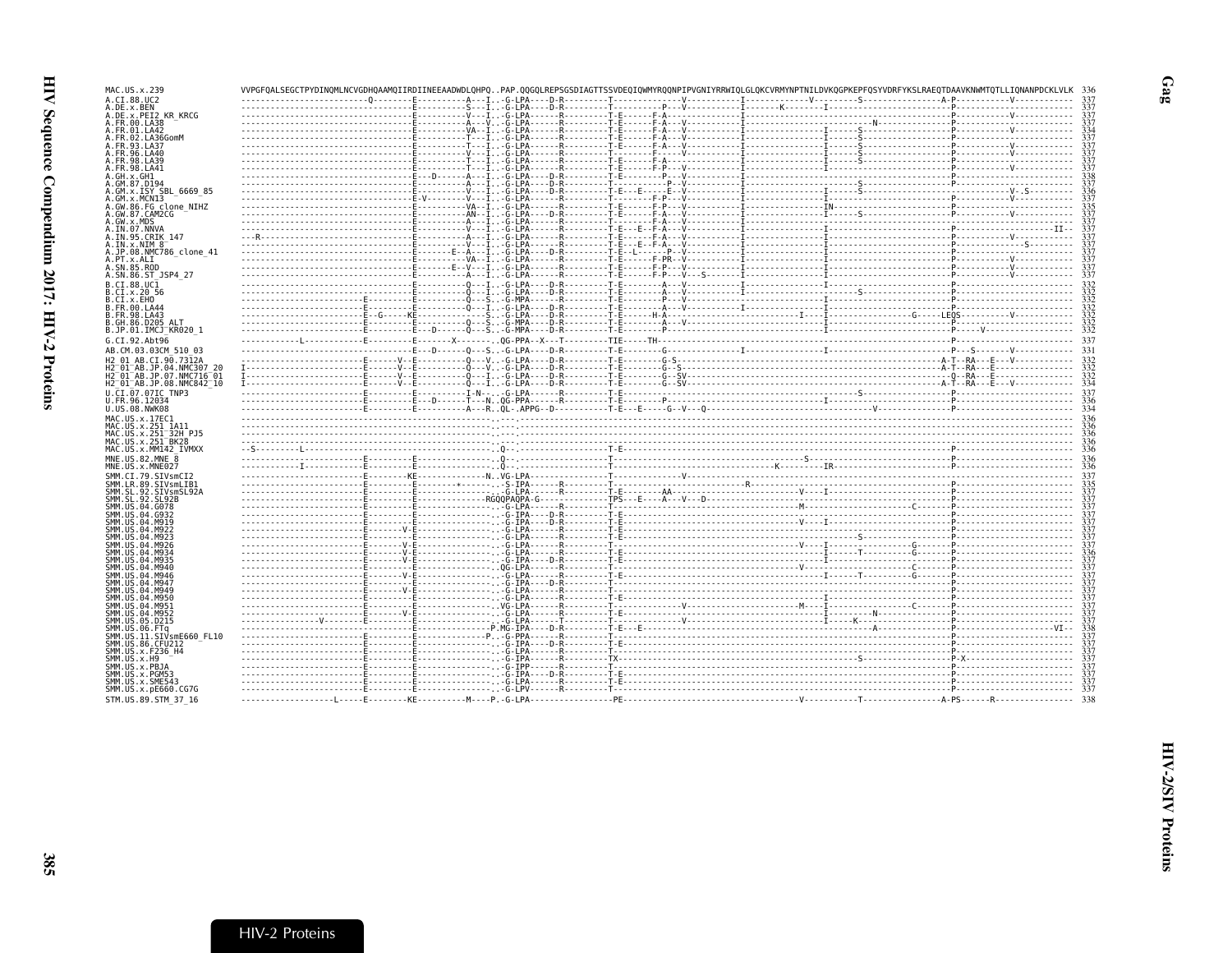|  |  | Ś<br>Ī | 'M |
|--|--|--------|----|
|  |  |        |    |

HIV Sequence Compendium 2017: HIV-2 Proteins

<span id="page-9-0"></span>

|                                                                 | p27 end p2 start | p2 end p8 start |                                                                                                                                                                                                                                                                                                                                                                                                              | p8 end_p1 start _p1 end_p6 start PTAP motif | PSAP in HIV-2 B, U |
|-----------------------------------------------------------------|------------------|-----------------|--------------------------------------------------------------------------------------------------------------------------------------------------------------------------------------------------------------------------------------------------------------------------------------------------------------------------------------------------------------------------------------------------------------|---------------------------------------------|--------------------|
| MAC.US.x.239                                                    |                  |                 | GLGVNPTLEEMLTACQGVGGPGQKARLMAEALKEALAPVPIPFAAAQQRGPRK.PIKCWNCGKEGHSARQCRAPRRQGCWKCGKMDHVMAKCPDRQAGFLGLGPWGKKPRNFPMAQVHQGLMPTAPPEDPAVDLLKNYMQLGKQQRE                                                                                                                                                                                                                                                          |                                             |                    |
| A.CI.88.UC2                                                     |                  |                 |                                                                                                                                                                                                                                                                                                                                                                                                              |                                             |                    |
| .DE.x.BEN                                                       |                  |                 |                                                                                                                                                                                                                                                                                                                                                                                                              |                                             |                    |
| .DE.x.PEI2 KR KRCG<br>FR.00.LA38                                |                  |                 |                                                                                                                                                                                                                                                                                                                                                                                                              |                                             |                    |
| .FR.01.LA42                                                     |                  |                 |                                                                                                                                                                                                                                                                                                                                                                                                              |                                             |                    |
| FR.02.LA36GomM                                                  |                  |                 |                                                                                                                                                                                                                                                                                                                                                                                                              |                                             |                    |
| FR.93.LA37                                                      |                  |                 |                                                                                                                                                                                                                                                                                                                                                                                                              |                                             |                    |
|                                                                 |                  |                 |                                                                                                                                                                                                                                                                                                                                                                                                              |                                             |                    |
| FR.98.LA41                                                      |                  |                 |                                                                                                                                                                                                                                                                                                                                                                                                              |                                             |                    |
|                                                                 |                  |                 |                                                                                                                                                                                                                                                                                                                                                                                                              |                                             |                    |
| GM.87.D194                                                      |                  |                 |                                                                                                                                                                                                                                                                                                                                                                                                              |                                             |                    |
| GM.x.ISY SBL 6669 85<br>GM.x.MCN13                              |                  |                 |                                                                                                                                                                                                                                                                                                                                                                                                              |                                             |                    |
| GW.86.FG clone NIHZ                                             |                  |                 |                                                                                                                                                                                                                                                                                                                                                                                                              |                                             |                    |
| .GW.87.CAM2CG                                                   |                  |                 |                                                                                                                                                                                                                                                                                                                                                                                                              |                                             |                    |
| .GW.x.MDS<br>.IN.07.NNVA                                        |                  |                 |                                                                                                                                                                                                                                                                                                                                                                                                              |                                             |                    |
| .IN.95.CRIK 147                                                 |                  |                 |                                                                                                                                                                                                                                                                                                                                                                                                              |                                             |                    |
| $IN. x. NIM 8^-$                                                |                  |                 |                                                                                                                                                                                                                                                                                                                                                                                                              |                                             |                    |
| .JP.08.NMC786 clone 41                                          |                  |                 |                                                                                                                                                                                                                                                                                                                                                                                                              |                                             |                    |
| .PT.x.ALI<br>SN.85.ROD                                          |                  |                 |                                                                                                                                                                                                                                                                                                                                                                                                              |                                             |                    |
| .SN.86.ST JSP4 27                                               |                  |                 |                                                                                                                                                                                                                                                                                                                                                                                                              |                                             |                    |
| .CI.88.UC1                                                      |                  |                 | $\frac{1}{1}$<br>$\frac{1}{1}$<br>$\frac{1}{1}$<br>$\frac{1}{1}$<br>$\frac{1}{1}$<br>$\frac{1}{1}$<br>$\frac{1}{1}$<br>$\frac{1}{1}$<br>$\frac{1}{1}$<br>$\frac{1}{1}$<br>$\frac{1}{1}$<br>$\frac{1}{1}$<br>$\frac{1}{1}$<br>$\frac{1}{1}$<br>$\frac{1}{1}$<br>$\frac{1}{1}$<br>$\frac{1}{1}$<br>$\frac{1}{1}$<br>$\frac{1}{1}$<br>$\frac{1}{1}$<br>                                                         |                                             |                    |
| .CI.x.20 56                                                     |                  |                 |                                                                                                                                                                                                                                                                                                                                                                                                              |                                             |                    |
| .CI.x.EHO                                                       |                  |                 |                                                                                                                                                                                                                                                                                                                                                                                                              |                                             |                    |
| .FR.00.LA44                                                     |                  |                 |                                                                                                                                                                                                                                                                                                                                                                                                              |                                             |                    |
| FR.98.LA43.                                                     |                  |                 |                                                                                                                                                                                                                                                                                                                                                                                                              |                                             |                    |
| B.GH.86.D205 ALT<br>B.JP.01.IMCJ_KR020_1                        |                  |                 |                                                                                                                                                                                                                                                                                                                                                                                                              |                                             |                    |
| G.CI.92.Abt96                                                   |                  |                 |                                                                                                                                                                                                                                                                                                                                                                                                              |                                             |                    |
| AB.CM.03.03CM 510 03                                            |                  |                 |                                                                                                                                                                                                                                                                                                                                                                                                              |                                             |                    |
| H2 01 AB.CI.90.7312A                                            |                  |                 |                                                                                                                                                                                                                                                                                                                                                                                                              |                                             |                    |
| 2 <sup>-</sup> 01 <sup>-</sup> AB.JP.04.NMC307                  |                  |                 |                                                                                                                                                                                                                                                                                                                                                                                                              |                                             |                    |
| 12 <sup>-</sup> 01 <sup>-</sup> AB.JP.07.NMC716 <sup>-</sup> 01 |                  |                 |                                                                                                                                                                                                                                                                                                                                                                                                              |                                             |                    |
| H2 <sup>-</sup> 01 <sup>-</sup> AB.JP.08.NMC842 <sup>-</sup> 10 |                  |                 |                                                                                                                                                                                                                                                                                                                                                                                                              |                                             |                    |
| U.CI.07.07IC TNP3                                               |                  |                 |                                                                                                                                                                                                                                                                                                                                                                                                              |                                             |                    |
|                                                                 |                  |                 |                                                                                                                                                                                                                                                                                                                                                                                                              |                                             |                    |
| J.FR.96.12034                                                   |                  |                 |                                                                                                                                                                                                                                                                                                                                                                                                              |                                             |                    |
| U.US.08.NWK08                                                   |                  |                 |                                                                                                                                                                                                                                                                                                                                                                                                              |                                             |                    |
|                                                                 |                  |                 | $P_{1}(\text{1},\text{2},\text{3},\text{4},\text{5},\text{6},\text{7},\text{8},\text{8},\text{7},\text{8},\text{8},\text{7},\text{7},\text{6},\text{6},\text{7},\text{7},\text{8},\text{8},\text{7},\text{7},\text{8},\text{8},\text{7},\text{7},\text{8},\text{8},\text{7},\text{8},\text{8},\text{9},\text{1},\text{1},\text{1},\text{2},\text{2},\text{3},\text{3},\text{4},\text{2},\text{2},\text{3},\$ |                                             |                    |
|                                                                 |                  |                 |                                                                                                                                                                                                                                                                                                                                                                                                              |                                             |                    |
| MAC.US.x.251 <sup>-</sup> BK28                                  |                  |                 |                                                                                                                                                                                                                                                                                                                                                                                                              |                                             |                    |
| MAC.US.x.MM142 IVMXX                                            |                  |                 |                                                                                                                                                                                                                                                                                                                                                                                                              |                                             |                    |
| MNE.US.82.MNE                                                   |                  |                 |                                                                                                                                                                                                                                                                                                                                                                                                              |                                             |                    |
| MNE.US.x.MNE027                                                 |                  |                 |                                                                                                                                                                                                                                                                                                                                                                                                              |                                             |                    |
|                                                                 |                  |                 |                                                                                                                                                                                                                                                                                                                                                                                                              |                                             |                    |
|                                                                 |                  |                 |                                                                                                                                                                                                                                                                                                                                                                                                              |                                             |                    |
|                                                                 |                  |                 |                                                                                                                                                                                                                                                                                                                                                                                                              |                                             |                    |
|                                                                 |                  |                 |                                                                                                                                                                                                                                                                                                                                                                                                              |                                             |                    |
|                                                                 |                  |                 |                                                                                                                                                                                                                                                                                                                                                                                                              |                                             |                    |
|                                                                 |                  |                 |                                                                                                                                                                                                                                                                                                                                                                                                              |                                             |                    |
|                                                                 |                  |                 |                                                                                                                                                                                                                                                                                                                                                                                                              |                                             |                    |
|                                                                 |                  |                 |                                                                                                                                                                                                                                                                                                                                                                                                              |                                             |                    |
|                                                                 |                  |                 |                                                                                                                                                                                                                                                                                                                                                                                                              |                                             |                    |
|                                                                 |                  |                 |                                                                                                                                                                                                                                                                                                                                                                                                              |                                             |                    |
|                                                                 |                  |                 |                                                                                                                                                                                                                                                                                                                                                                                                              |                                             |                    |
|                                                                 |                  |                 |                                                                                                                                                                                                                                                                                                                                                                                                              |                                             |                    |
|                                                                 |                  |                 |                                                                                                                                                                                                                                                                                                                                                                                                              |                                             |                    |
|                                                                 |                  |                 |                                                                                                                                                                                                                                                                                                                                                                                                              |                                             |                    |
|                                                                 |                  |                 |                                                                                                                                                                                                                                                                                                                                                                                                              |                                             |                    |
|                                                                 |                  |                 |                                                                                                                                                                                                                                                                                                                                                                                                              |                                             |                    |
|                                                                 |                  |                 |                                                                                                                                                                                                                                                                                                                                                                                                              |                                             |                    |
|                                                                 |                  |                 |                                                                                                                                                                                                                                                                                                                                                                                                              |                                             |                    |
|                                                                 |                  |                 |                                                                                                                                                                                                                                                                                                                                                                                                              |                                             |                    |
|                                                                 |                  |                 |                                                                                                                                                                                                                                                                                                                                                                                                              |                                             |                    |
|                                                                 |                  |                 |                                                                                                                                                                                                                                                                                                                                                                                                              |                                             |                    |
|                                                                 |                  |                 |                                                                                                                                                                                                                                                                                                                                                                                                              |                                             |                    |
| SMM.US.x.pE660.CG7G<br>STM.US.89.STM 37 16                      |                  |                 |                                                                                                                                                                                                                                                                                                                                                                                                              |                                             |                    |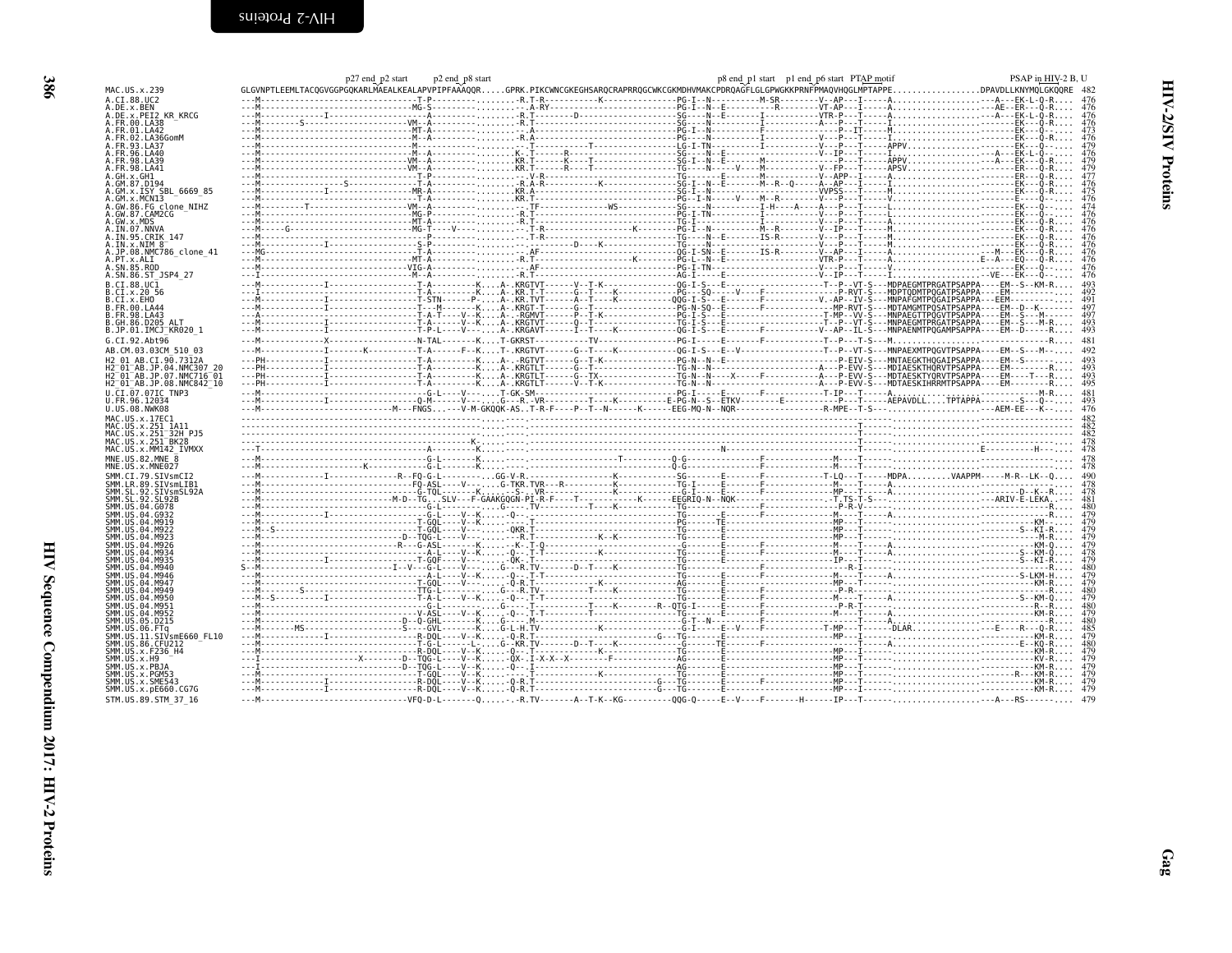| MAC.US.x.239<br>A.CI.88.UC2<br>A.DE.x.BEN<br>A.DE.x.PEI2 KR KRCG<br>A.FR.00.LA38<br>A.FR.01.LA42<br>A. FR. 02. LA36GomM<br>A.FR.93.LA37<br>A.FR.96.LA40<br>A.FR.98.LA39<br>A.FR.98.LA41<br>A.GH.x.GH1<br>A.GM.87.D194<br>A.GM.x.ISY SBL 6669 85<br>A.GM.x.MCNI3 | Gag end<br>KQRESREKPYKEVTEDLLHLNSLFGGDQ*<br>----0--R----VTEDLLHLEOGETPRRE.A------------K---<br>----Q--R----VTEDLLHLEQRETPHRE.E------------K---<br>--K-QKMR----VTEDLLHLEQGETPHKE.A-------------K--- |  |
|-----------------------------------------------------------------------------------------------------------------------------------------------------------------------------------------------------------------------------------------------------------------|----------------------------------------------------------------------------------------------------------------------------------------------------------------------------------------------------|--|
|                                                                                                                                                                                                                                                                 |                                                                                                                                                                                                    |  |
|                                                                                                                                                                                                                                                                 |                                                                                                                                                                                                    |  |
|                                                                                                                                                                                                                                                                 |                                                                                                                                                                                                    |  |
|                                                                                                                                                                                                                                                                 |                                                                                                                                                                                                    |  |
|                                                                                                                                                                                                                                                                 |                                                                                                                                                                                                    |  |
|                                                                                                                                                                                                                                                                 |                                                                                                                                                                                                    |  |
|                                                                                                                                                                                                                                                                 |                                                                                                                                                                                                    |  |
|                                                                                                                                                                                                                                                                 |                                                                                                                                                                                                    |  |
|                                                                                                                                                                                                                                                                 |                                                                                                                                                                                                    |  |
|                                                                                                                                                                                                                                                                 |                                                                                                                                                                                                    |  |
|                                                                                                                                                                                                                                                                 |                                                                                                                                                                                                    |  |
| A.GW.86.FG_clone_NIHZ<br>A.GW.87.CAM2CG                                                                                                                                                                                                                         | R---Q-QR----VIEDLLHLEQGEAPCRE.I------------K---                                                                                                                                                    |  |
| A.GW.x.MDS<br>A. IN. 07. NNVA<br>A. IN. 95. CRIK_147                                                                                                                                                                                                            |                                                                                                                                                                                                    |  |
| A.IN.x.NIM 8                                                                                                                                                                                                                                                    | --K-Q-QR----VTEDLLHLEQGGTPCGE.A-------------K-L-                                                                                                                                                   |  |
| A.JP.08.NMC786_clone 41                                                                                                                                                                                                                                         | R---Q--R----VTEDLLHLEQGETPHRE.A-K----------E-T-                                                                                                                                                    |  |
| A.PT.x.ALI<br>A.SN.85.ROD                                                                                                                                                                                                                                       |                                                                                                                                                                                                    |  |
| A.SN.86.ST JSP4 27                                                                                                                                                                                                                                              |                                                                                                                                                                                                    |  |
| B.CI.88.UC1                                                                                                                                                                                                                                                     |                                                                                                                                                                                                    |  |
| B.CI.x.20 56<br>B.CI.x.EHO                                                                                                                                                                                                                                      |                                                                                                                                                                                                    |  |
| B.FR.00.LA44                                                                                                                                                                                                                                                    |                                                                                                                                                                                                    |  |
| B. FR. 98. LA43<br>B.GH.86.D205<br>ALT                                                                                                                                                                                                                          |                                                                                                                                                                                                    |  |
| B.JP.01.IMCJ_KR020 1                                                                                                                                                                                                                                            |                                                                                                                                                                                                    |  |
| G.CI.92.Abt96                                                                                                                                                                                                                                                   | --K-Q-N--------X----S----D---                                                                                                                                                                      |  |
| AB.CM.03.03CM 510 03                                                                                                                                                                                                                                            |                                                                                                                                                                                                    |  |
| H2 01 AB.CI.90.7312A<br>H2 <sup>-01-AB.JP.04.NMC307 20</sup>                                                                                                                                                                                                    | 0---KOGR----------------E---                                                                                                                                                                       |  |
| H2 <sup>-01-AB.JP.07.NMC716-01</sup>                                                                                                                                                                                                                            |                                                                                                                                                                                                    |  |
| H2 <sup>-01-AB.JP.08.NMC842<sup>-10</sup></sup>                                                                                                                                                                                                                 |                                                                                                                                                                                                    |  |
| U.CI.07.07IC TNP3<br>U.FR.96.12034                                                                                                                                                                                                                              |                                                                                                                                                                                                    |  |
| U.US.08.NWK08                                                                                                                                                                                                                                                   |                                                                                                                                                                                                    |  |
| MAC.US.x.17EC1<br>MAC.US.x.251 1A11<br>MAC.US.x.251 32H PJ5<br>MAC.US.x.251 BK28                                                                                                                                                                                |                                                                                                                                                                                                    |  |
|                                                                                                                                                                                                                                                                 |                                                                                                                                                                                                    |  |
| MAC.US.x.MM142 IVMXX                                                                                                                                                                                                                                            |                                                                                                                                                                                                    |  |
| MNE.US.82.MNE 8                                                                                                                                                                                                                                                 |                                                                                                                                                                                                    |  |
| MNE.US.x.MNE027                                                                                                                                                                                                                                                 |                                                                                                                                                                                                    |  |
| SMM.CI.79.SIVsmCI2                                                                                                                                                                                                                                              |                                                                                                                                                                                                    |  |
| SMM.LR.89.SIVSMLLE<br>SMM.SL.92.SIVSMLIB1<br>SMM.SL.92.SIVSMSL92A                                                                                                                                                                                               |                                                                                                                                                                                                    |  |
| SMM.US.04.G078                                                                                                                                                                                                                                                  |                                                                                                                                                                                                    |  |
| SMM. US. 04. G932                                                                                                                                                                                                                                               |                                                                                                                                                                                                    |  |
| SMM. US. 04. M919<br>SMM. US. 04. M922                                                                                                                                                                                                                          |                                                                                                                                                                                                    |  |
| SMM. US. 04. M923                                                                                                                                                                                                                                               |                                                                                                                                                                                                    |  |
| SMM.US.04.M926                                                                                                                                                                                                                                                  |                                                                                                                                                                                                    |  |
| SMM. US. 04. M934<br>SMM. US. 04. M935<br>SMM.US.04.M940                                                                                                                                                                                                        |                                                                                                                                                                                                    |  |
| SMM.US.04.M946                                                                                                                                                                                                                                                  |                                                                                                                                                                                                    |  |
| SMM.US.04.M947                                                                                                                                                                                                                                                  |                                                                                                                                                                                                    |  |
| SMM. US. 04. M949<br>SMM. US. 04. M950                                                                                                                                                                                                                          |                                                                                                                                                                                                    |  |
| SMM.US.04.M951                                                                                                                                                                                                                                                  |                                                                                                                                                                                                    |  |
| SMM.US.04.M952<br>SMM.US.05.D215<br>SMM.US.06.FTq                                                                                                                                                                                                               |                                                                                                                                                                                                    |  |
| SMM.US.11.SIVsmE660 FL10                                                                                                                                                                                                                                        |                                                                                                                                                                                                    |  |
| SMM.US.86.CFU212                                                                                                                                                                                                                                                |                                                                                                                                                                                                    |  |
| SMM. US. x. F236_H4<br>SMM. US. x. H9                                                                                                                                                                                                                           |                                                                                                                                                                                                    |  |
| SMM.US.x.PBJA                                                                                                                                                                                                                                                   |                                                                                                                                                                                                    |  |
| SMM.US.x.PGM53<br>SMM.US.x.SME543                                                                                                                                                                                                                               |                                                                                                                                                                                                    |  |
| SMM.US.x.pE660.CG7G                                                                                                                                                                                                                                             |                                                                                                                                                                                                    |  |
| STM.US.89.STM 37 16                                                                                                                                                                                                                                             |                                                                                                                                                                                                    |  |

<span id="page-10-0"></span>Gag

HIV-2/SIV Proteins

**HIV-2/SIV Proteins**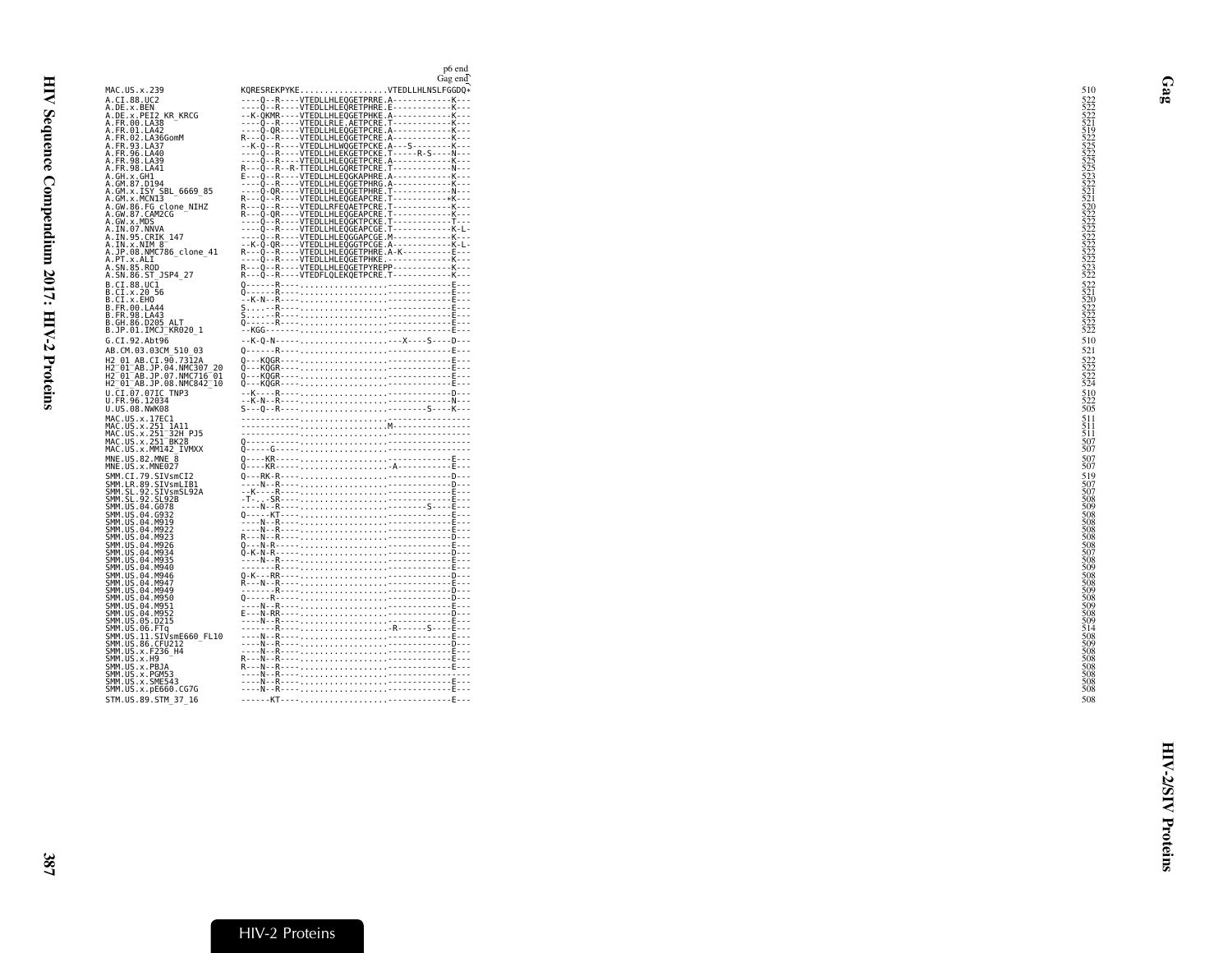<span id="page-11-0"></span>

<span id="page-11-1"></span>

|                                                                                             | Pol p15 start |                                                                                                                                            | p15 end protease start |  |
|---------------------------------------------------------------------------------------------|---------------|--------------------------------------------------------------------------------------------------------------------------------------------|------------------------|--|
| MAC.US.x.239                                                                                |               | FFRPWSMGKEAPQFPHGSSASGADANCSPRGPSCGSAKELHAVGQAAERKAERKQREALQGGDRGFÄÄPQFSLWRRPVVTAHIEGQPVEVLLDTGADDSIVTGIELGPHYTPKIVGGIGGFINTKEYKNVEIEV 134 |                        |  |
| A.CI.88.UC2                                                                                 |               |                                                                                                                                            |                        |  |
| .DE.x.BEN                                                                                   |               |                                                                                                                                            |                        |  |
| .DE.x.PEI2 KR_KRCG<br>.FR.00.LA38                                                           |               |                                                                                                                                            |                        |  |
| 4.FR.01.LA42<br>.FR.02.LA36GomM                                                             |               |                                                                                                                                            |                        |  |
| FR.93.LA37                                                                                  |               |                                                                                                                                            |                        |  |
| FR.96.LA40                                                                                  |               |                                                                                                                                            |                        |  |
| FR.98.LA39<br>FR.98.LA41                                                                    |               |                                                                                                                                            |                        |  |
| .GH.x.GH1                                                                                   |               |                                                                                                                                            |                        |  |
| GM.87.D194                                                                                  |               |                                                                                                                                            |                        |  |
| GM.x.ISY SBL 6669 85<br>.GM.x.MCNI3                                                         |               |                                                                                                                                            |                        |  |
| .GW.86.FG clone NIHZ                                                                        |               |                                                                                                                                            |                        |  |
| A.GW.87.CAM2CG<br>.GW.x.MDS                                                                 |               |                                                                                                                                            |                        |  |
| .IN.07.NNVA                                                                                 |               |                                                                                                                                            |                        |  |
| .IN.95.CRIK 147<br>A.JP.08.NMC786 clone 41                                                  |               |                                                                                                                                            |                        |  |
| A.PT.x.ALI                                                                                  |               |                                                                                                                                            |                        |  |
| A.SN.85.ROD<br>A.SN.86.ST JSP4 27                                                           |               |                                                                                                                                            |                        |  |
| B.CT.88.UC1                                                                                 |               |                                                                                                                                            |                        |  |
| B.CI.x.20 56                                                                                |               |                                                                                                                                            |                        |  |
| B.CI.x.EHO<br>B.FR.00.LA44                                                                  |               |                                                                                                                                            |                        |  |
| B.FR.98.LA43                                                                                |               |                                                                                                                                            |                        |  |
| GH.86.D205 ALT                                                                              |               |                                                                                                                                            |                        |  |
| B.JP.01.IMCJ <sup>-</sup> KR020 1<br>G.CI.92.Abt96                                          |               |                                                                                                                                            |                        |  |
| AB.CM.03.03CM 510 03                                                                        |               |                                                                                                                                            |                        |  |
| H2 01 AB.CI.90.7312A                                                                        |               |                                                                                                                                            |                        |  |
| H2 <sup>-</sup> 01 <sup>-</sup> AB.JP.04.NMC307 20                                          |               |                                                                                                                                            |                        |  |
| H2 01 AB.JP.07.NMC716 01<br>H2 <sup>-</sup> 01 <sup>-</sup> AB.JP.08.NMC842 <sup>-</sup> 10 |               |                                                                                                                                            |                        |  |
| U.CI.07.07IC TNP3                                                                           |               |                                                                                                                                            |                        |  |
| U.FR.96.12034<br>U.US.08.NWK08                                                              |               |                                                                                                                                            |                        |  |
| MAC.US.x.17EC1                                                                              |               |                                                                                                                                            |                        |  |
| MAC.US.x.251 1A11                                                                           |               |                                                                                                                                            |                        |  |
| MAC.US.x.251 <sup>-</sup> 32H PJ5<br>MAC.US.x.251 <sup>-</sup> BK28                         |               |                                                                                                                                            |                        |  |
| MAC.US.x.MM142 IVMXX                                                                        |               |                                                                                                                                            |                        |  |
| MNE.US.82.MNE 8<br>MNE.US.x.MNE027                                                          |               |                                                                                                                                            |                        |  |
| SMM.CI.79.SIVsmCI2                                                                          |               |                                                                                                                                            |                        |  |
| SMM.LR.89.SIVsmLIB1                                                                         |               |                                                                                                                                            |                        |  |
| SMM.SL.92.SIVsmSL92A<br>SMM. SL. 92. SL92B                                                  |               |                                                                                                                                            |                        |  |
| SMM.US.04.G078                                                                              |               |                                                                                                                                            |                        |  |
|                                                                                             |               |                                                                                                                                            |                        |  |
|                                                                                             |               |                                                                                                                                            |                        |  |
|                                                                                             |               |                                                                                                                                            |                        |  |
|                                                                                             |               |                                                                                                                                            |                        |  |
|                                                                                             |               |                                                                                                                                            |                        |  |
| SMM.US.04.M946                                                                              |               |                                                                                                                                            |                        |  |
| SMM.US.04.M947                                                                              |               |                                                                                                                                            |                        |  |
| SMM.US.04.M949                                                                              |               |                                                                                                                                            |                        |  |
| SMM.US.04.M951                                                                              |               |                                                                                                                                            |                        |  |
| SMM.US.04.M952<br>SMM.US.05.D215                                                            |               |                                                                                                                                            |                        |  |
| SMM.US.06.FTq                                                                               |               |                                                                                                                                            |                        |  |
| SMM.US.11.SIVsmE660 FL10                                                                    |               |                                                                                                                                            |                        |  |
| SMM.US.86.CFU212<br>SMM.US.x.F236 H4                                                        |               |                                                                                                                                            |                        |  |
| SMM.US.x.H9                                                                                 |               |                                                                                                                                            |                        |  |
| SMM.US.x.PBJA<br>SMM.US.x.PGM53                                                             |               |                                                                                                                                            |                        |  |
| SMM.US.x.SME543                                                                             |               |                                                                                                                                            |                        |  |
| SMM.US.x.pE660.CG7G<br>STM. US. 89. STM 37 16                                               |               |                                                                                                                                            |                        |  |
|                                                                                             |               |                                                                                                                                            |                        |  |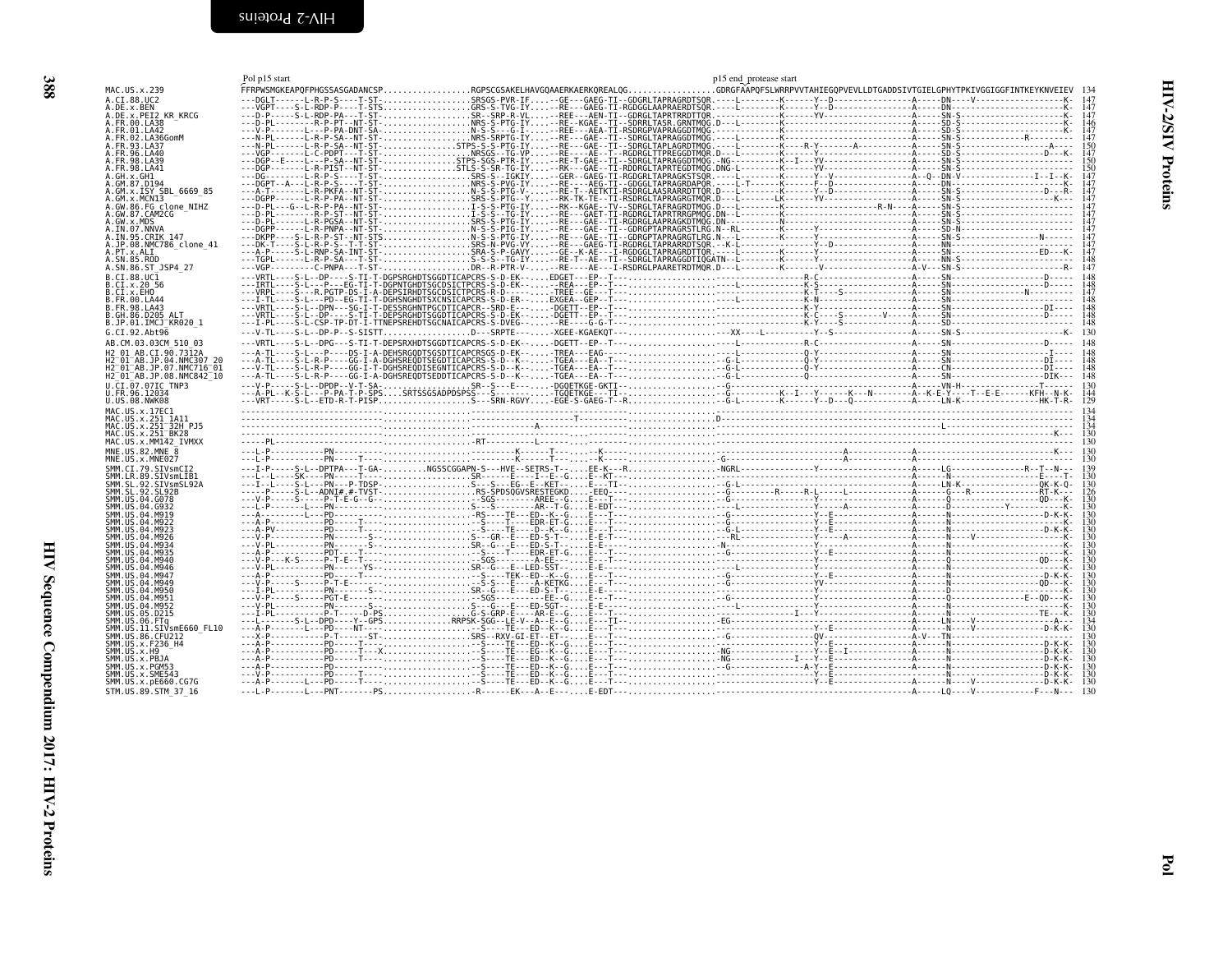<span id="page-12-0"></span>

|                                                               | protease end_p51 RT start |  |                                                                                                                                                                                                                                                                                                                                                                             | D catalytic site |                                                            |
|---------------------------------------------------------------|---------------------------|--|-----------------------------------------------------------------------------------------------------------------------------------------------------------------------------------------------------------------------------------------------------------------------------------------------------------------------------------------------------------------------------|------------------|------------------------------------------------------------|
| MAC.US.x.239                                                  |                           |  | LGKRIKGTIMTGDTPINIFGRNLLTALGMSLNFPIAKVEPVKVALKPGKDGPKLKQWPLSKEKIVALREIC.EKMEKDGQLEEAPPTNPYNTPTFAIKKKDKNKWRMLIDFRELNRVTQDFTEVQLGIPHPAGLAKRKRITVLDIGDAYFSIPLDEEFRQYTAFTLPSVN                                                                                                                                                                                                  |                  |                                                            |
| A.CI.88.UC2                                                   |                           |  |                                                                                                                                                                                                                                                                                                                                                                             |                  |                                                            |
| A.DE.x.BEN<br>A.DE.x.PEI2 KR KRCG                             |                           |  |                                                                                                                                                                                                                                                                                                                                                                             |                  |                                                            |
| A.FR.00.LA38                                                  |                           |  |                                                                                                                                                                                                                                                                                                                                                                             |                  |                                                            |
| A.FR.01.LA42                                                  |                           |  |                                                                                                                                                                                                                                                                                                                                                                             |                  |                                                            |
| A. FR. 02. LA36GomM                                           |                           |  |                                                                                                                                                                                                                                                                                                                                                                             |                  |                                                            |
| A FR 93 1 437<br>A.FR.96.LA40                                 |                           |  |                                                                                                                                                                                                                                                                                                                                                                             |                  |                                                            |
| A.FR.98.LA39                                                  |                           |  |                                                                                                                                                                                                                                                                                                                                                                             |                  |                                                            |
| A.FR.98.LA41                                                  |                           |  |                                                                                                                                                                                                                                                                                                                                                                             |                  |                                                            |
| A.GH.x.GH1                                                    |                           |  |                                                                                                                                                                                                                                                                                                                                                                             |                  |                                                            |
| A.GM.87.D194<br>A.GM.x.ISY SBL 6669 85                        |                           |  |                                                                                                                                                                                                                                                                                                                                                                             |                  |                                                            |
| A.GM.x.MCNI3                                                  |                           |  |                                                                                                                                                                                                                                                                                                                                                                             |                  |                                                            |
| A.GW.86.FG clone NIHZ                                         |                           |  |                                                                                                                                                                                                                                                                                                                                                                             |                  |                                                            |
| A.GW.87.CAM2CG<br>A.GW.x.MDS                                  |                           |  |                                                                                                                                                                                                                                                                                                                                                                             |                  |                                                            |
| A.IN.07.NNVA                                                  |                           |  |                                                                                                                                                                                                                                                                                                                                                                             |                  |                                                            |
| A.IN.95.CRIK 147                                              |                           |  |                                                                                                                                                                                                                                                                                                                                                                             |                  |                                                            |
| A.JP.08.NMC786 clone 41<br>A.PT.x.ALT                         |                           |  |                                                                                                                                                                                                                                                                                                                                                                             |                  |                                                            |
| A.SN.85.ROD                                                   |                           |  |                                                                                                                                                                                                                                                                                                                                                                             |                  |                                                            |
| A.SN.86.ST JSP4 27                                            |                           |  |                                                                                                                                                                                                                                                                                                                                                                             |                  |                                                            |
| B.CI.88.UC1                                                   |                           |  |                                                                                                                                                                                                                                                                                                                                                                             |                  |                                                            |
| B.CI.X.20 56                                                  |                           |  |                                                                                                                                                                                                                                                                                                                                                                             |                  |                                                            |
| B.CI.X.EHO                                                    |                           |  |                                                                                                                                                                                                                                                                                                                                                                             |                  |                                                            |
| B.FR.00.LA44<br>B.FR.98.LA43                                  |                           |  |                                                                                                                                                                                                                                                                                                                                                                             |                  |                                                            |
| <b>B.GH.86.D205 ALT</b>                                       |                           |  |                                                                                                                                                                                                                                                                                                                                                                             |                  |                                                            |
| B.JP.01.IMCJ KR020 1                                          |                           |  |                                                                                                                                                                                                                                                                                                                                                                             |                  |                                                            |
| G.CI.92.Abt96                                                 |                           |  |                                                                                                                                                                                                                                                                                                                                                                             |                  |                                                            |
| AB.CM.03.03CM 510 03                                          |                           |  |                                                                                                                                                                                                                                                                                                                                                                             |                  |                                                            |
| H2 01 AB.CI.90.7312A                                          |                           |  |                                                                                                                                                                                                                                                                                                                                                                             |                  |                                                            |
| H2 01 AB.JP.04.NMC307 20<br>H2 01 AB. JP. 07. NMC716 01       |                           |  |                                                                                                                                                                                                                                                                                                                                                                             |                  |                                                            |
| H2 01 AB.JP.08.NMC842 10                                      |                           |  |                                                                                                                                                                                                                                                                                                                                                                             |                  |                                                            |
| U.CI.07.07IC TNP3                                             |                           |  |                                                                                                                                                                                                                                                                                                                                                                             |                  |                                                            |
| U.FR.96.12034                                                 |                           |  |                                                                                                                                                                                                                                                                                                                                                                             |                  |                                                            |
|                                                               |                           |  |                                                                                                                                                                                                                                                                                                                                                                             |                  |                                                            |
| U.US.08.NWK08                                                 |                           |  |                                                                                                                                                                                                                                                                                                                                                                             |                  |                                                            |
| MAC.US.x.17EC1                                                |                           |  |                                                                                                                                                                                                                                                                                                                                                                             |                  |                                                            |
| MAC.US.x.251 1A11<br>MAC.US.x.251 <sup>-32H</sup> PJ5         |                           |  |                                                                                                                                                                                                                                                                                                                                                                             |                  |                                                            |
| MAC.US.x.251 <sup>-</sup> BK28                                |                           |  |                                                                                                                                                                                                                                                                                                                                                                             |                  |                                                            |
| MAC.US.x.MM142 IVMXX                                          |                           |  |                                                                                                                                                                                                                                                                                                                                                                             |                  |                                                            |
| MNE.U.S.82.MNE 8                                              |                           |  |                                                                                                                                                                                                                                                                                                                                                                             |                  | 299                                                        |
| MNE.US.x.MNE027                                               |                           |  |                                                                                                                                                                                                                                                                                                                                                                             |                  | 799                                                        |
| SMM.CI.79.SIVsmCI2                                            |                           |  |                                                                                                                                                                                                                                                                                                                                                                             |                  |                                                            |
| SMM.LR.89.SIVsmLIB1<br>SMM.SL.92.SIVsmSL92A                   |                           |  |                                                                                                                                                                                                                                                                                                                                                                             |                  | 299                                                        |
| SMM. SL. 92. SL92B                                            |                           |  |                                                                                                                                                                                                                                                                                                                                                                             |                  |                                                            |
| SMM.US.04.G078                                                |                           |  |                                                                                                                                                                                                                                                                                                                                                                             |                  | 295<br>299                                                 |
| SMM.US.04.G932<br>SMM.US.04.M919                              |                           |  |                                                                                                                                                                                                                                                                                                                                                                             |                  |                                                            |
| SMM.US.04.M922                                                |                           |  |                                                                                                                                                                                                                                                                                                                                                                             |                  |                                                            |
| SMM.US.04.M923                                                |                           |  |                                                                                                                                                                                                                                                                                                                                                                             |                  |                                                            |
| SMM.US.04.M926<br>SMM.US.04.M934                              |                           |  |                                                                                                                                                                                                                                                                                                                                                                             |                  |                                                            |
| SMM. US. 04. M935                                             |                           |  |                                                                                                                                                                                                                                                                                                                                                                             |                  |                                                            |
| SMM.US.04.M940                                                |                           |  |                                                                                                                                                                                                                                                                                                                                                                             |                  |                                                            |
| SMM.US.04.M946<br>SMM.US.04.M947                              |                           |  |                                                                                                                                                                                                                                                                                                                                                                             |                  | $\frac{1}{2}$ <sub>99</sub><br>$\frac{1}{2}$ <sub>99</sub> |
| SMM. US. 04. M949                                             |                           |  |                                                                                                                                                                                                                                                                                                                                                                             |                  | 299                                                        |
| SMM.US.04.M950                                                |                           |  |                                                                                                                                                                                                                                                                                                                                                                             |                  |                                                            |
| SMM.US.04.M951                                                |                           |  |                                                                                                                                                                                                                                                                                                                                                                             |                  |                                                            |
| SMM.US.04.M952<br>SMM. US. 05. D215                           |                           |  |                                                                                                                                                                                                                                                                                                                                                                             |                  |                                                            |
| SMM.US.06.FTa                                                 |                           |  |                                                                                                                                                                                                                                                                                                                                                                             |                  |                                                            |
| SMM.US.11.SIVsmE660 FL10                                      |                           |  |                                                                                                                                                                                                                                                                                                                                                                             |                  |                                                            |
| SMM.US.86.CFU212<br>SMM. U.S. x. F236 H4                      |                           |  |                                                                                                                                                                                                                                                                                                                                                                             |                  |                                                            |
| SMM.US.x.H9                                                   |                           |  |                                                                                                                                                                                                                                                                                                                                                                             |                  |                                                            |
| SMM.US.x.PBJA                                                 |                           |  |                                                                                                                                                                                                                                                                                                                                                                             |                  |                                                            |
| SMM.US.x.PGM53                                                |                           |  |                                                                                                                                                                                                                                                                                                                                                                             |                  |                                                            |
| SMM.US.x.SME543<br>SMM.US.x.pE660.CG7G<br>STM.US.89.STM 37 16 |                           |  | $\begin{picture}(1,10) \put(0,0){\vector(1,0){150}} \put(1,0){\vector(1,0){150}} \put(1,0){\vector(1,0){150}} \put(1,0){\vector(1,0){150}} \put(1,0){\vector(1,0){150}} \put(1,0){\vector(1,0){150}} \put(1,0){\vector(1,0){150}} \put(1,0){\vector(1,0){150}} \put(1,0){\vector(1,0){150}} \put(1,0){\vector(1,0){150}} \put(1,0){\vector(1,0){150}} \put(1,0){\vector(1,$ |                  | 299                                                        |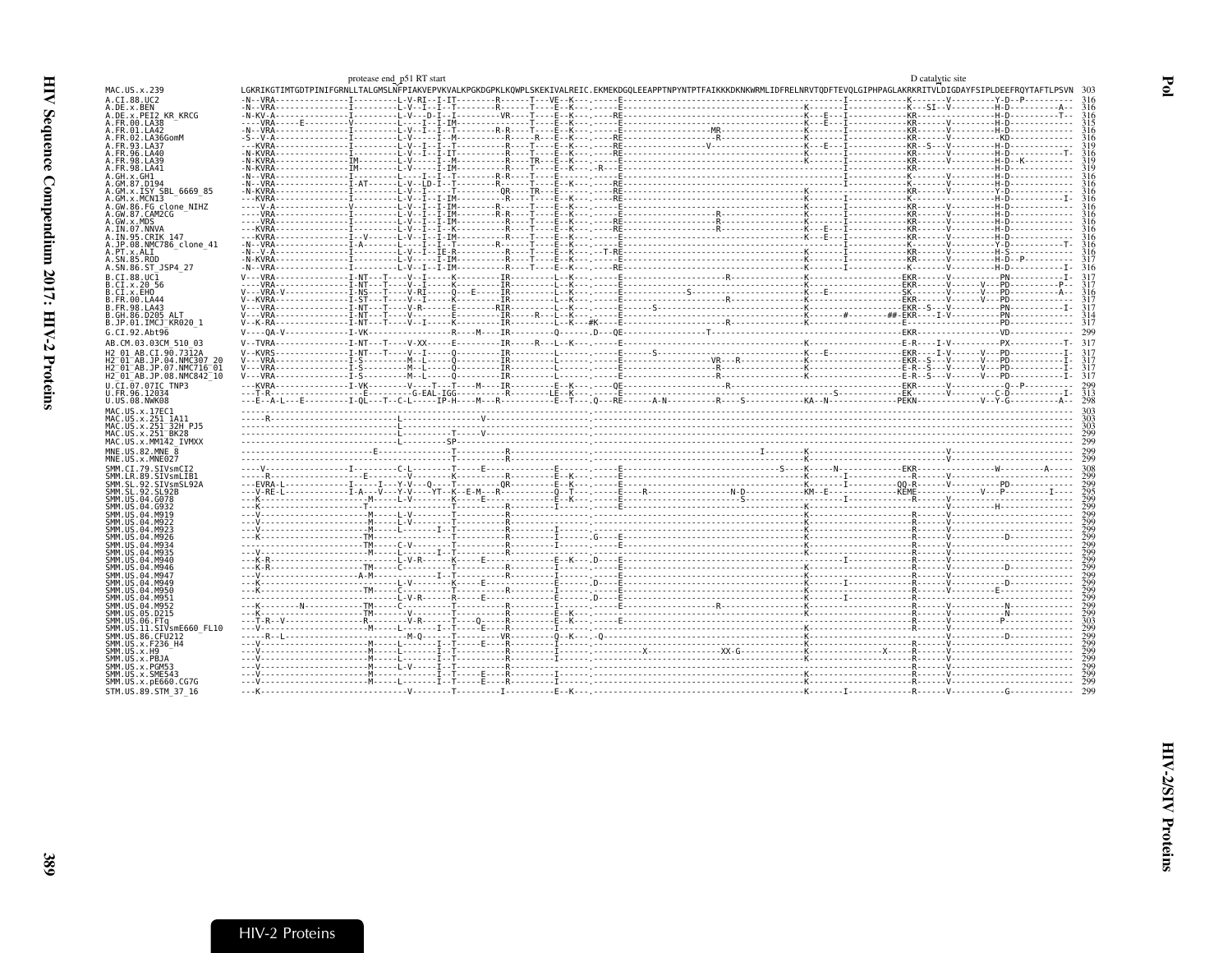| I<br>۰.<br>v |
|--------------|

<span id="page-13-0"></span>

|                                                                                                                                                                                                                                                                                                |  | DD catalytic site |  |                                                                                                                                                                                                                                                                                                                                                                                                                                                                                                  |     |
|------------------------------------------------------------------------------------------------------------------------------------------------------------------------------------------------------------------------------------------------------------------------------------------------|--|-------------------|--|--------------------------------------------------------------------------------------------------------------------------------------------------------------------------------------------------------------------------------------------------------------------------------------------------------------------------------------------------------------------------------------------------------------------------------------------------------------------------------------------------|-----|
| MAC.US.x.239                                                                                                                                                                                                                                                                                   |  |                   |  | NAEPGKRYIYKVLPOGWKGSPAIFOYTMRHVLEPFRKANPDVTLVOYMDDILIASDRTDLEHDRVVLOSKELLNSIGFSTPEEKFOKDPPFOWMGYELWPTKWKLOKIELPORETWTVNDIOKLVGVLNWAA0IYPGIKTKHLCRLIRGKMTLTEEVOWTEMAEAEYEEN 473                                                                                                                                                                                                                                                                                                                   |     |
| A.CI.88.UC2                                                                                                                                                                                                                                                                                    |  |                   |  |                                                                                                                                                                                                                                                                                                                                                                                                                                                                                                  |     |
| A.DE.x.BEN<br>A.DE.X.PEI2 KR KRCG                                                                                                                                                                                                                                                              |  |                   |  |                                                                                                                                                                                                                                                                                                                                                                                                                                                                                                  |     |
| A. FR. 00. LA38                                                                                                                                                                                                                                                                                |  |                   |  |                                                                                                                                                                                                                                                                                                                                                                                                                                                                                                  |     |
| A.FR.01.LA42                                                                                                                                                                                                                                                                                   |  |                   |  |                                                                                                                                                                                                                                                                                                                                                                                                                                                                                                  | 486 |
| A.FR.02.LA36GomM<br>A.FR.93.LA37                                                                                                                                                                                                                                                               |  |                   |  |                                                                                                                                                                                                                                                                                                                                                                                                                                                                                                  | 486 |
| A.FR.96.LA40                                                                                                                                                                                                                                                                                   |  |                   |  |                                                                                                                                                                                                                                                                                                                                                                                                                                                                                                  |     |
| A.FR.98.LA39                                                                                                                                                                                                                                                                                   |  |                   |  |                                                                                                                                                                                                                                                                                                                                                                                                                                                                                                  |     |
| A.FR.98.LA41                                                                                                                                                                                                                                                                                   |  |                   |  |                                                                                                                                                                                                                                                                                                                                                                                                                                                                                                  |     |
| A.GH.x.GH1<br>A.GM.87.D194                                                                                                                                                                                                                                                                     |  |                   |  |                                                                                                                                                                                                                                                                                                                                                                                                                                                                                                  | 486 |
| A.GM.x.ISY SBL 6669 85                                                                                                                                                                                                                                                                         |  |                   |  |                                                                                                                                                                                                                                                                                                                                                                                                                                                                                                  |     |
| A.GM.x.MCN13                                                                                                                                                                                                                                                                                   |  |                   |  |                                                                                                                                                                                                                                                                                                                                                                                                                                                                                                  |     |
| A.GW.86.FG clone NIHZ                                                                                                                                                                                                                                                                          |  |                   |  |                                                                                                                                                                                                                                                                                                                                                                                                                                                                                                  |     |
| A.GW.87.CAM2CG<br>A.GW.x.MDS                                                                                                                                                                                                                                                                   |  |                   |  |                                                                                                                                                                                                                                                                                                                                                                                                                                                                                                  | 486 |
| A.IN.07.NNVA                                                                                                                                                                                                                                                                                   |  |                   |  |                                                                                                                                                                                                                                                                                                                                                                                                                                                                                                  |     |
| A.IN.95.CRIK 147                                                                                                                                                                                                                                                                               |  |                   |  |                                                                                                                                                                                                                                                                                                                                                                                                                                                                                                  |     |
| A.JP.08.NMC786 clone 41                                                                                                                                                                                                                                                                        |  |                   |  |                                                                                                                                                                                                                                                                                                                                                                                                                                                                                                  |     |
| A.PT.x.ALI<br>A.SN.85.ROD                                                                                                                                                                                                                                                                      |  |                   |  |                                                                                                                                                                                                                                                                                                                                                                                                                                                                                                  |     |
| A.SN.86.ST JSP4 27                                                                                                                                                                                                                                                                             |  |                   |  |                                                                                                                                                                                                                                                                                                                                                                                                                                                                                                  |     |
| B.CI.88.UC1                                                                                                                                                                                                                                                                                    |  |                   |  |                                                                                                                                                                                                                                                                                                                                                                                                                                                                                                  |     |
| B.CI.X.20 56                                                                                                                                                                                                                                                                                   |  |                   |  | $\begin{bmatrix} \textbf{0} & \textbf{0} & \textbf{0} & \textbf{0} & \textbf{0} & \textbf{0} & \textbf{0} & \textbf{0} & \textbf{0} & \textbf{0} & \textbf{0} & \textbf{0} & \textbf{0} & \textbf{0} & \textbf{0} & \textbf{0} & \textbf{0} & \textbf{0} & \textbf{0} & \textbf{0} & \textbf{0} & \textbf{0} & \textbf{0} & \textbf{0} & \textbf{0} & \textbf{0} & \textbf{0} & \textbf{0} & \textbf{0} & \textbf{0} & \textbf{$                                                                 | 487 |
| B.CI.x.EHO<br>B.FR.00.LA44                                                                                                                                                                                                                                                                     |  |                   |  |                                                                                                                                                                                                                                                                                                                                                                                                                                                                                                  | 487 |
| B.FR.98.LA43                                                                                                                                                                                                                                                                                   |  |                   |  |                                                                                                                                                                                                                                                                                                                                                                                                                                                                                                  | 487 |
| B.GH.86.D205 ALT                                                                                                                                                                                                                                                                               |  |                   |  |                                                                                                                                                                                                                                                                                                                                                                                                                                                                                                  | 484 |
| B.JP.01.IMCJ KR020 1                                                                                                                                                                                                                                                                           |  |                   |  |                                                                                                                                                                                                                                                                                                                                                                                                                                                                                                  |     |
| G.CI.92.Abt96                                                                                                                                                                                                                                                                                  |  |                   |  |                                                                                                                                                                                                                                                                                                                                                                                                                                                                                                  | 469 |
| AB.CM.03.03CM 510 03                                                                                                                                                                                                                                                                           |  |                   |  |                                                                                                                                                                                                                                                                                                                                                                                                                                                                                                  |     |
| H2 01 AB.CI.90.7312A                                                                                                                                                                                                                                                                           |  |                   |  |                                                                                                                                                                                                                                                                                                                                                                                                                                                                                                  |     |
| H2 01 AB.JP.04.NMC307 20<br>H2 <sup>-</sup> 01 <sup>-</sup> AB.JP.07.NMC716 <sup>-</sup> 01                                                                                                                                                                                                    |  |                   |  |                                                                                                                                                                                                                                                                                                                                                                                                                                                                                                  |     |
| H2 <sup>-</sup> 01 <sup>-</sup> AB.JP.08.NMC842 <sup>-</sup> 10                                                                                                                                                                                                                                |  |                   |  |                                                                                                                                                                                                                                                                                                                                                                                                                                                                                                  |     |
| U.CI.07.07IC TNP3                                                                                                                                                                                                                                                                              |  |                   |  |                                                                                                                                                                                                                                                                                                                                                                                                                                                                                                  |     |
| U.FR.96.12034                                                                                                                                                                                                                                                                                  |  |                   |  |                                                                                                                                                                                                                                                                                                                                                                                                                                                                                                  |     |
| U.US.08.NWK08                                                                                                                                                                                                                                                                                  |  |                   |  |                                                                                                                                                                                                                                                                                                                                                                                                                                                                                                  |     |
| MAC.US.x.17EC1                                                                                                                                                                                                                                                                                 |  |                   |  |                                                                                                                                                                                                                                                                                                                                                                                                                                                                                                  |     |
| MAC.US.x.251 1A11<br>MAC.US.x.251 <sup>-</sup> 32H PJ5                                                                                                                                                                                                                                         |  |                   |  |                                                                                                                                                                                                                                                                                                                                                                                                                                                                                                  |     |
| MAC.US.x.251 <sup>-</sup> BK28                                                                                                                                                                                                                                                                 |  |                   |  |                                                                                                                                                                                                                                                                                                                                                                                                                                                                                                  |     |
| MAC.US.x.MM142 IVMXX                                                                                                                                                                                                                                                                           |  |                   |  |                                                                                                                                                                                                                                                                                                                                                                                                                                                                                                  |     |
| MNE.US.82.MNE 8                                                                                                                                                                                                                                                                                |  |                   |  |                                                                                                                                                                                                                                                                                                                                                                                                                                                                                                  |     |
| MNE.US.x.MNE027                                                                                                                                                                                                                                                                                |  |                   |  | $\begin{minipage}[t]{.15\textwidth}\begin{minipage}[t]{0.03\textwidth}\begin{minipage}[t]{0.03\textwidth}\begin{minipage}[t]{0.03\textwidth}\begin{minipage}[t]{0.03\textwidth}\begin{minipage}[t]{0.03\textwidth}\begin{minipage}[t]{0.03\textwidth}\begin{minipage}[t]{0.03\textwidth}\begin{minipage}[t]{0.03\textwidth}\begin{minipage}[t]{0.03\textwidth}\begin{minipage}[t]{0.03\textwidth}\begin{minipage}[t]{0.03\textwidth}\begin{minipage}[t]{0.03\textwidth}\begin{minipage}[t]{0.03$ |     |
| SMM.CI.79.SIVsmCI2<br>SMM.LR.89.SIVsmLIB1                                                                                                                                                                                                                                                      |  |                   |  |                                                                                                                                                                                                                                                                                                                                                                                                                                                                                                  | 468 |
| SMM.SL.92.SIVsmSL92A                                                                                                                                                                                                                                                                           |  |                   |  |                                                                                                                                                                                                                                                                                                                                                                                                                                                                                                  |     |
| SMM.SL.92.SL92B                                                                                                                                                                                                                                                                                |  |                   |  |                                                                                                                                                                                                                                                                                                                                                                                                                                                                                                  |     |
| SMM.US.04.G078<br>SMM. U.S. 04. G932                                                                                                                                                                                                                                                           |  |                   |  |                                                                                                                                                                                                                                                                                                                                                                                                                                                                                                  |     |
| SMM.US.04.M919                                                                                                                                                                                                                                                                                 |  |                   |  |                                                                                                                                                                                                                                                                                                                                                                                                                                                                                                  |     |
| SMM IIS 04 M922                                                                                                                                                                                                                                                                                |  |                   |  |                                                                                                                                                                                                                                                                                                                                                                                                                                                                                                  |     |
| SMM.US.04.M923                                                                                                                                                                                                                                                                                 |  |                   |  | $\begin{minipage}{0.99\textwidth} \begin{tabular}{ l l } \hline \multicolumn{1}{ l l } \hline \multicolumn{1}{ l }{} \multicolumn{1}{ l }{} \multicolumn{1}{ l }{} \multicolumn{1}{ l }{} \multicolumn{1}{ l }{} \multicolumn{1}{ l }{} \multicolumn{1}{ l }{} \multicolumn{1}{ l }{} \multicolumn{1}{ l }{} \multicolumn{1}{ l }{} \multicolumn{1}{ l }{} \multicolumn{1}{ l }{} \multicolumn{1}{ l }{} \multicolumn{1}{ l }{} \multicolumn{1$                                                  |     |
| SMM.US.04.M926<br>SMM.US.04.M934                                                                                                                                                                                                                                                               |  |                   |  |                                                                                                                                                                                                                                                                                                                                                                                                                                                                                                  | 469 |
| SMM.US.04.M935                                                                                                                                                                                                                                                                                 |  |                   |  |                                                                                                                                                                                                                                                                                                                                                                                                                                                                                                  |     |
| SMM.US.04.M940                                                                                                                                                                                                                                                                                 |  |                   |  |                                                                                                                                                                                                                                                                                                                                                                                                                                                                                                  |     |
| SMM.US.04.M946<br>SMM.US.04.M947                                                                                                                                                                                                                                                               |  |                   |  |                                                                                                                                                                                                                                                                                                                                                                                                                                                                                                  |     |
|                                                                                                                                                                                                                                                                                                |  |                   |  |                                                                                                                                                                                                                                                                                                                                                                                                                                                                                                  |     |
|                                                                                                                                                                                                                                                                                                |  |                   |  |                                                                                                                                                                                                                                                                                                                                                                                                                                                                                                  |     |
|                                                                                                                                                                                                                                                                                                |  |                   |  |                                                                                                                                                                                                                                                                                                                                                                                                                                                                                                  |     |
|                                                                                                                                                                                                                                                                                                |  |                   |  |                                                                                                                                                                                                                                                                                                                                                                                                                                                                                                  |     |
|                                                                                                                                                                                                                                                                                                |  |                   |  |                                                                                                                                                                                                                                                                                                                                                                                                                                                                                                  | 469 |
|                                                                                                                                                                                                                                                                                                |  |                   |  |                                                                                                                                                                                                                                                                                                                                                                                                                                                                                                  |     |
|                                                                                                                                                                                                                                                                                                |  |                   |  |                                                                                                                                                                                                                                                                                                                                                                                                                                                                                                  |     |
|                                                                                                                                                                                                                                                                                                |  |                   |  |                                                                                                                                                                                                                                                                                                                                                                                                                                                                                                  |     |
|                                                                                                                                                                                                                                                                                                |  |                   |  | $\begin{tabular}{ c c c c c } \hline \multicolumn{3}{ c }{\hline \multicolumn{3}{ c }{\hline \multicolumn{3}{ c }{\hline \multicolumn{3}{ c }{\hline \multicolumn{3}{ c }{\hline \multicolumn{3}{ c }{\hline \multicolumn{3}{ c }{\hline \multicolumn{3}{ c }{\hline \multicolumn{3}{ c }{\hline \multicolumn{3}{ c }{\hline \multicolumn{3}{ c }{\hline \multicolumn{3}{ c }{\hline \multicolumn{3}{ c }{\hline \multicolumn{3}{ c }{\hline \multic$                                            |     |
|                                                                                                                                                                                                                                                                                                |  |                   |  |                                                                                                                                                                                                                                                                                                                                                                                                                                                                                                  |     |
|                                                                                                                                                                                                                                                                                                |  |                   |  |                                                                                                                                                                                                                                                                                                                                                                                                                                                                                                  |     |
|                                                                                                                                                                                                                                                                                                |  |                   |  |                                                                                                                                                                                                                                                                                                                                                                                                                                                                                                  |     |
| SMM.US.04.M949<br>SMM.US.04.M950<br>SMM.US.04.M951<br>SMM.US.04.M952<br>SMM.US.05.D215<br>SMM.US.06.FTa<br>SMM.ÜS.11.SIVsmE660 FL10<br>SMM.US.86.CFU212<br>SMM.US.x.F236 H4<br>SMM.US.x.H9<br>SMM.US.x.PBJA<br>SMM.US.x.PGM53<br>SMM.US.x.SME543<br>SMM.US.x.pE660.CG7G<br>STM.US.89.STM 37 16 |  |                   |  |                                                                                                                                                                                                                                                                                                                                                                                                                                                                                                  |     |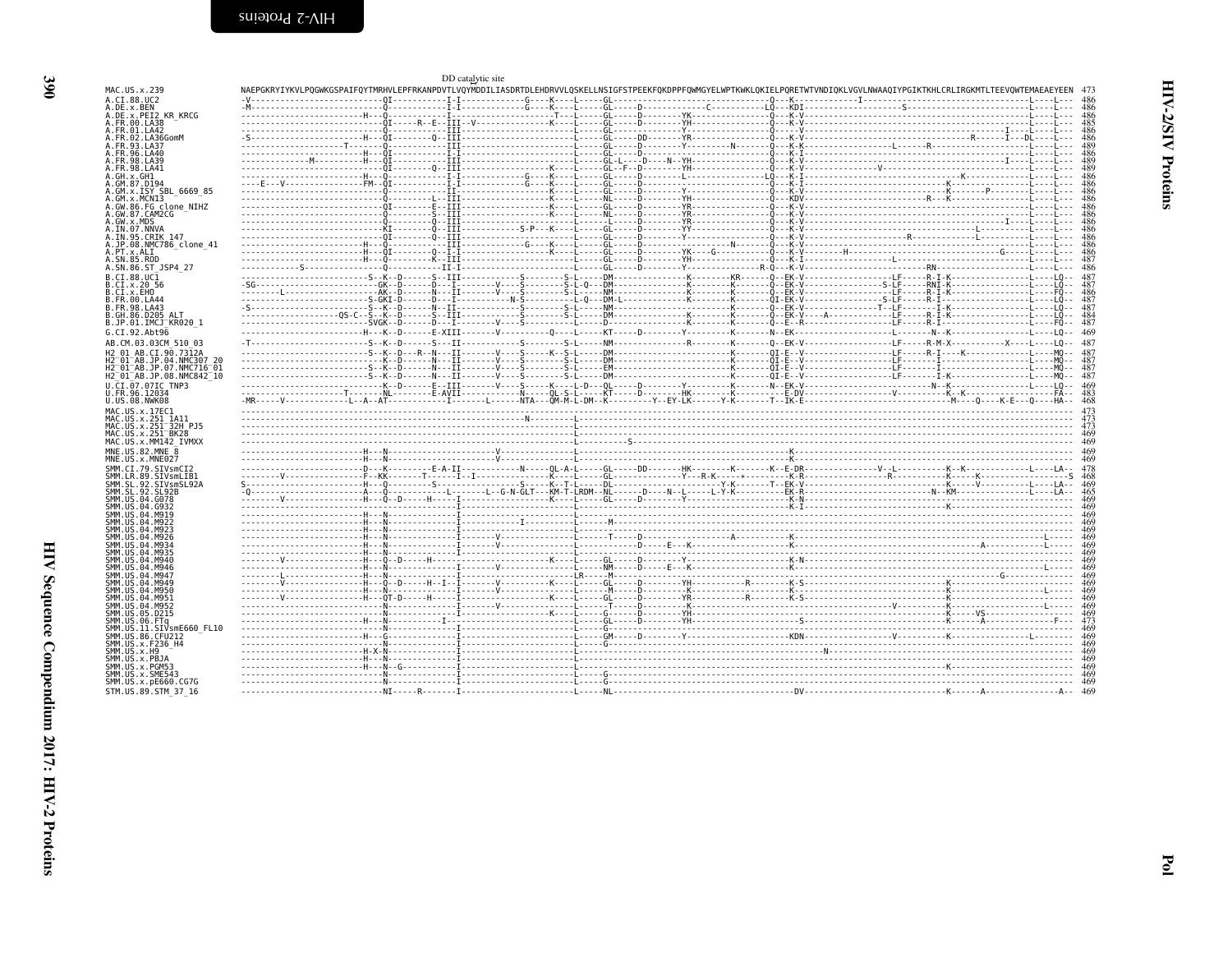<span id="page-14-0"></span>

|                                                                 |                                                                                                                                                                            |  | p51 RT end_p15 RNase H start |  |
|-----------------------------------------------------------------|----------------------------------------------------------------------------------------------------------------------------------------------------------------------------|--|------------------------------|--|
| MAC.US.x.239                                                    | KIILSOEOEGCYYOEGKPLEATVIKSODNOWSYKIHOEDKI.LKVGKFAKIKNTHTNGVRLLAHVIOKIGKEAIVIWGOVPKFHLPVEKDVWEOWWTDYWOVTWIPEWDFISTPPLVRLVFNLVKDPIEGEETYYTDGSCNKOSKEGKAGYITDRGKDKVKVLEOTTNOO |  |                              |  |
| A.CI.88.UC2<br>A.DE.x.BEN                                       |                                                                                                                                                                            |  |                              |  |
| A.DE.x.PEI2 KR KRCG                                             |                                                                                                                                                                            |  |                              |  |
| FR.00.LA38<br>.FR.01.LA42                                       |                                                                                                                                                                            |  |                              |  |
| FR.02.LA36GomM                                                  |                                                                                                                                                                            |  |                              |  |
| . FR . 93 . LA37<br>. FR. 96. LA40                              |                                                                                                                                                                            |  |                              |  |
| <b>FR 98 1439</b>                                               |                                                                                                                                                                            |  |                              |  |
| .FR.98.LA41<br>. GH . x . GH 1                                  |                                                                                                                                                                            |  |                              |  |
|                                                                 |                                                                                                                                                                            |  |                              |  |
| GM.X.ISY SBL 6669 85<br>GM.x.MCNI3                              |                                                                                                                                                                            |  |                              |  |
| A.GW.86.FG clone NIHZ                                           |                                                                                                                                                                            |  |                              |  |
| A.GW.87.CAM2CG<br>A.GW.x.MDS                                    |                                                                                                                                                                            |  |                              |  |
| A.IN.07.NNVA                                                    |                                                                                                                                                                            |  |                              |  |
| A.IN.95.CRIK 147<br>A.JP.08.NMC786 clone 41                     |                                                                                                                                                                            |  |                              |  |
| A.PT.x.ALI                                                      |                                                                                                                                                                            |  |                              |  |
| A.SN.85.ROD<br>A.SN.86.ST JSP4 27                               |                                                                                                                                                                            |  |                              |  |
| B.CT.88.UC1                                                     |                                                                                                                                                                            |  |                              |  |
| B.CI.x.20 56                                                    |                                                                                                                                                                            |  |                              |  |
| B.CI.x.EHO<br>B.FR.00.LA44                                      |                                                                                                                                                                            |  |                              |  |
| . FR. 98. LA43                                                  |                                                                                                                                                                            |  |                              |  |
| B.GH.86.D205 ALT<br>B.JP.01.IMCJ <sup>-</sup> KR020 1           |                                                                                                                                                                            |  |                              |  |
| G.CI.92.Abt96                                                   |                                                                                                                                                                            |  |                              |  |
| AB.CM.03.03CM 510 03                                            |                                                                                                                                                                            |  |                              |  |
| H2 01 AB.CI.90.7312A                                            |                                                                                                                                                                            |  |                              |  |
| H2 <sup>-</sup> 01 <sup>-</sup> AB.JP.07.NMC716 <sup>-</sup> 01 |                                                                                                                                                                            |  |                              |  |
| H2 <sup>-</sup> 01 <sup>-</sup> AB.JP.08.NMC842 <sup>-</sup> 10 |                                                                                                                                                                            |  |                              |  |
| U.CI.07.07IC TNP3<br>U.FR.96.12034                              |                                                                                                                                                                            |  |                              |  |
| U.US.08.NWK08                                                   |                                                                                                                                                                            |  |                              |  |
| MAC.US.x.17EC1<br>MAC.US.x.251 1A11                             | <u> 1999 - Andrea Andrewski, amerikan baratzar zuen ziren ziren ziren ziren ziren ziren ziren ziren ziren ziren</u>                                                        |  |                              |  |
| MAC.US.x.251 <sup>—</sup> 32H PJ5                               |                                                                                                                                                                            |  |                              |  |
| MAC.US.x.251 BK28<br>MAC.US.x.MM142 IVMXX                       |                                                                                                                                                                            |  |                              |  |
| MNE.US.82.MNE 8                                                 |                                                                                                                                                                            |  |                              |  |
| MNE.US.x.MNE027                                                 |                                                                                                                                                                            |  |                              |  |
| SMM.CI.79.SIVsmCI2<br>SMM.LR.89.SIVsmLIB1                       |                                                                                                                                                                            |  |                              |  |
| SMM.SL.92.SIVsmSL92A                                            |                                                                                                                                                                            |  |                              |  |
| SMM.SL.92.SL92B<br>SMM US 04 G078                               |                                                                                                                                                                            |  |                              |  |
|                                                                 |                                                                                                                                                                            |  |                              |  |
|                                                                 |                                                                                                                                                                            |  |                              |  |
|                                                                 |                                                                                                                                                                            |  |                              |  |
|                                                                 |                                                                                                                                                                            |  |                              |  |
|                                                                 |                                                                                                                                                                            |  |                              |  |
|                                                                 |                                                                                                                                                                            |  |                              |  |
| SMM.US.04.M947<br>SMM IIS A4 MQ4C                               |                                                                                                                                                                            |  |                              |  |
| 04 M956                                                         |                                                                                                                                                                            |  |                              |  |
|                                                                 |                                                                                                                                                                            |  |                              |  |
|                                                                 |                                                                                                                                                                            |  |                              |  |
| SMM US.06.FTa<br>SMM.US.11.SIVsmE660 FL10                       |                                                                                                                                                                            |  |                              |  |
| SMM.US.86.CFU212                                                |                                                                                                                                                                            |  |                              |  |
| SMM.US.x.F236 H4<br>SMM.US.x.H9                                 |                                                                                                                                                                            |  |                              |  |
| SMM.US.x.PBJA                                                   |                                                                                                                                                                            |  |                              |  |
| SMM.US.x.PGM53<br>SMM.US.x.SME543                               |                                                                                                                                                                            |  |                              |  |
| SMM.US.x.pE660.CG7G                                             |                                                                                                                                                                            |  |                              |  |
| STM.US.89.STM 37 16                                             |                                                                                                                                                                            |  |                              |  |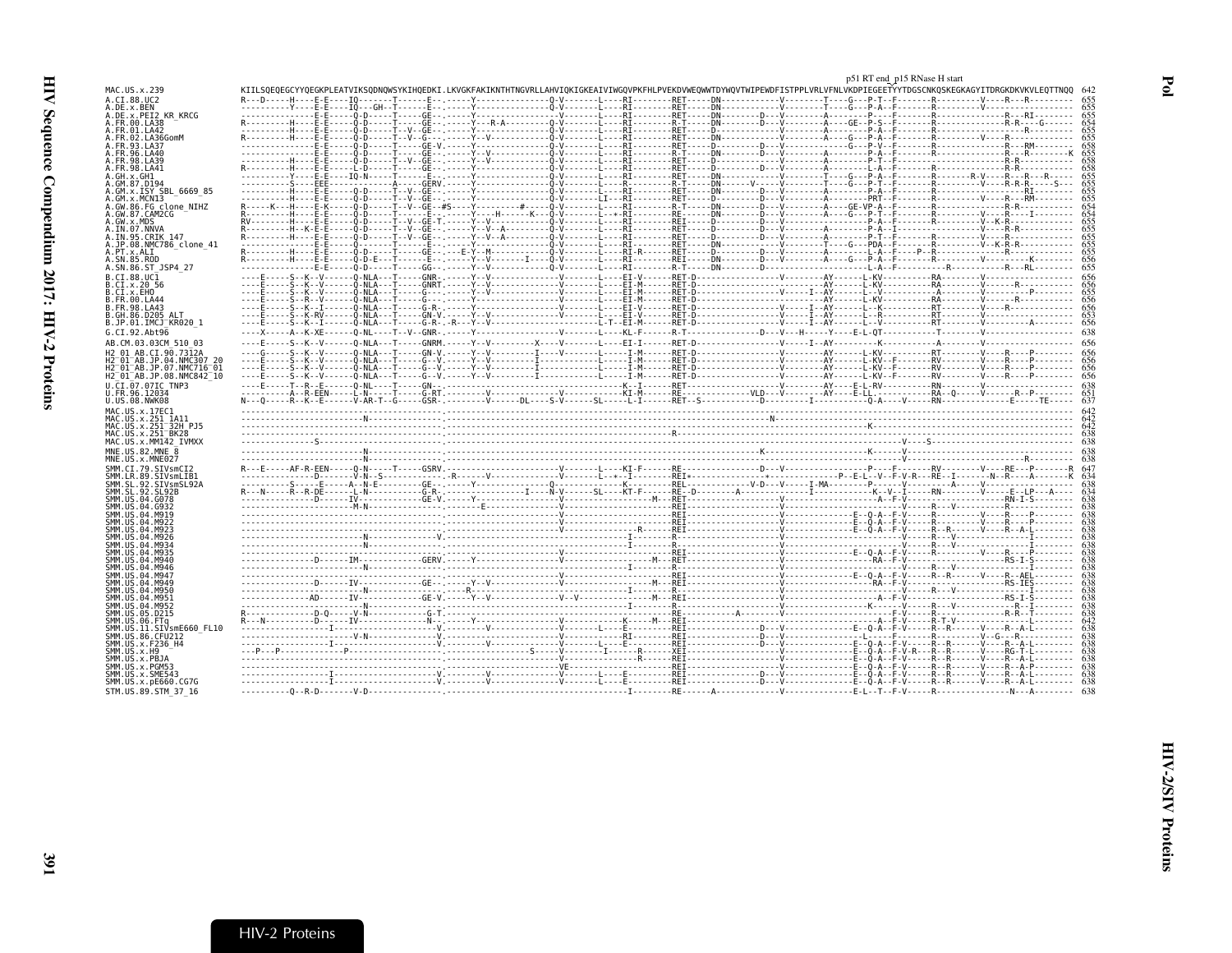<span id="page-15-0"></span>

| p15 RNase H end_p31 Integrase start<br>AELEAFLMALTDSGPKANIIVDSQYVMGIITGCPTESESRLVNQIIEEMIKKSEIYVAWPAHKGIGGNQEIDHLVSQGIRQVLF.LEKIEPAQEEHDKYHSNVKELVFKFGLPRIVARQIVDTCDKCHQKGEAIHGQANSDLGTWQMDCTHLEGKIIIVAVHVASGFIE |  |  |  |  |            |  |  |
|------------------------------------------------------------------------------------------------------------------------------------------------------------------------------------------------------------------|--|--|--|--|------------|--|--|
| MAC.US.x.239                                                                                                                                                                                                     |  |  |  |  |            |  |  |
| A.CI.88.UC2<br>A.DE.x.BEN                                                                                                                                                                                        |  |  |  |  |            |  |  |
| A.DE.x.PEI2 KR KRCG<br>A.FR.00.LA38                                                                                                                                                                              |  |  |  |  |            |  |  |
| A.FR.01.LA42                                                                                                                                                                                                     |  |  |  |  |            |  |  |
| A.FR.02.LA36GomM<br>A.FR.93.LA37                                                                                                                                                                                 |  |  |  |  |            |  |  |
| A.FR.96.LA40<br>A.FR.98.LA39                                                                                                                                                                                     |  |  |  |  |            |  |  |
| A.FR.98.LA41                                                                                                                                                                                                     |  |  |  |  |            |  |  |
| 4.GH.X.GH1<br>A.GM.87.D194                                                                                                                                                                                       |  |  |  |  |            |  |  |
| .GM.x.ISY SBL 6669 85<br>A.GM.x.MCNI3                                                                                                                                                                            |  |  |  |  |            |  |  |
| A.GW.86.FG clone NIHZ<br>A.GW.87.CAM2CG                                                                                                                                                                          |  |  |  |  |            |  |  |
| A.GW.x.MDS                                                                                                                                                                                                       |  |  |  |  | 824        |  |  |
| A.IN.07.NNVA<br>A.IN.95.CRIK 147                                                                                                                                                                                 |  |  |  |  |            |  |  |
| A.JP.08.NMC786 clone 41<br>A.PT.x.ALI                                                                                                                                                                            |  |  |  |  |            |  |  |
| A.SN.85.ROD                                                                                                                                                                                                      |  |  |  |  |            |  |  |
| A.SN.86.ST_JSP4 27<br>B.CI.88.UC1                                                                                                                                                                                |  |  |  |  |            |  |  |
| B.CI.x.20 56                                                                                                                                                                                                     |  |  |  |  |            |  |  |
| B.CI.x.EHO<br>B.FR.00.LA44                                                                                                                                                                                       |  |  |  |  |            |  |  |
| B.FR.98.LA43<br>B.GH.86.D205 ALT                                                                                                                                                                                 |  |  |  |  |            |  |  |
| B.JP.01.IMCJ <sup>-</sup> KR020 1                                                                                                                                                                                |  |  |  |  |            |  |  |
| G.CI.92.Abt96<br>AB.CM.03.03CM 510 03                                                                                                                                                                            |  |  |  |  |            |  |  |
| H2 01 AB.CI.90.7312A                                                                                                                                                                                             |  |  |  |  |            |  |  |
| H2 <sup>-</sup> 01 <sup>-</sup> AB.JP.04.NMC307 20                                                                                                                                                               |  |  |  |  |            |  |  |
| H2 <sup>-</sup> 01 <sup>-</sup> AB.JP.07.NMC716 <sup>-</sup> 01<br>H2 <sup>-</sup> 01 <sup>-</sup> AB.JP.08.NMC842 <sup>-</sup> 10                                                                               |  |  |  |  |            |  |  |
| U.CI.07.07IC TNP3                                                                                                                                                                                                |  |  |  |  |            |  |  |
| U.FR.96.12034<br>U.US.08.NWK08                                                                                                                                                                                   |  |  |  |  |            |  |  |
| MAC.US.x.17EC1<br>MAC.US.x.251 1A11                                                                                                                                                                              |  |  |  |  |            |  |  |
| MAC.US.x.251 <sup>-</sup> 32H PJ5<br>MAC.US.x.251 BK28                                                                                                                                                           |  |  |  |  |            |  |  |
| MAC.US.x.MM142 IVMXX                                                                                                                                                                                             |  |  |  |  |            |  |  |
| MNE.US.82.MNE 8<br>MNE.US.x.MNE027                                                                                                                                                                               |  |  |  |  |            |  |  |
| SMM.CI.79.SIVsmCI2                                                                                                                                                                                               |  |  |  |  |            |  |  |
| SMM.LR.89.SIVsmLIB<br>SMM.SL.92.SIVsmSL92A                                                                                                                                                                       |  |  |  |  |            |  |  |
| SMM.SL.92.SL92B                                                                                                                                                                                                  |  |  |  |  | 803        |  |  |
| SMM.US.04.G078<br>SMM.US.04.G932                                                                                                                                                                                 |  |  |  |  |            |  |  |
| SMM.US.04.M919<br>SMM.US.                                                                                                                                                                                        |  |  |  |  |            |  |  |
| SMM IIS 04 M926                                                                                                                                                                                                  |  |  |  |  |            |  |  |
| SMM IIS 04 M934                                                                                                                                                                                                  |  |  |  |  |            |  |  |
| SMM US 04 M935<br>SMM.US.04.M940                                                                                                                                                                                 |  |  |  |  | 807        |  |  |
| SMM.US.04.M947                                                                                                                                                                                                   |  |  |  |  | 807        |  |  |
| SMM.US.04.M949                                                                                                                                                                                                   |  |  |  |  |            |  |  |
| SMM.US.04.M950<br>SMM.US.04.M951                                                                                                                                                                                 |  |  |  |  |            |  |  |
| SMM.US.04.M952<br>SMM.US.05.D215                                                                                                                                                                                 |  |  |  |  |            |  |  |
| SMM.US.06.FTq<br>SMM.US.11.SIVsmE660 FL10                                                                                                                                                                        |  |  |  |  |            |  |  |
| SMM.US.86.CFU212                                                                                                                                                                                                 |  |  |  |  |            |  |  |
| SMM. US. x. F236 H4<br>SMM.US.x.H9                                                                                                                                                                               |  |  |  |  | 806<br>807 |  |  |
| SMM.US.x.PBJA                                                                                                                                                                                                    |  |  |  |  |            |  |  |
| SMM.US.x.PGM53<br>SMM.US.x.SME543                                                                                                                                                                                |  |  |  |  |            |  |  |
| SMM.US.x.pE660.CG7G<br>STM.US.89.STM 37 16                                                                                                                                                                       |  |  |  |  |            |  |  |
|                                                                                                                                                                                                                  |  |  |  |  |            |  |  |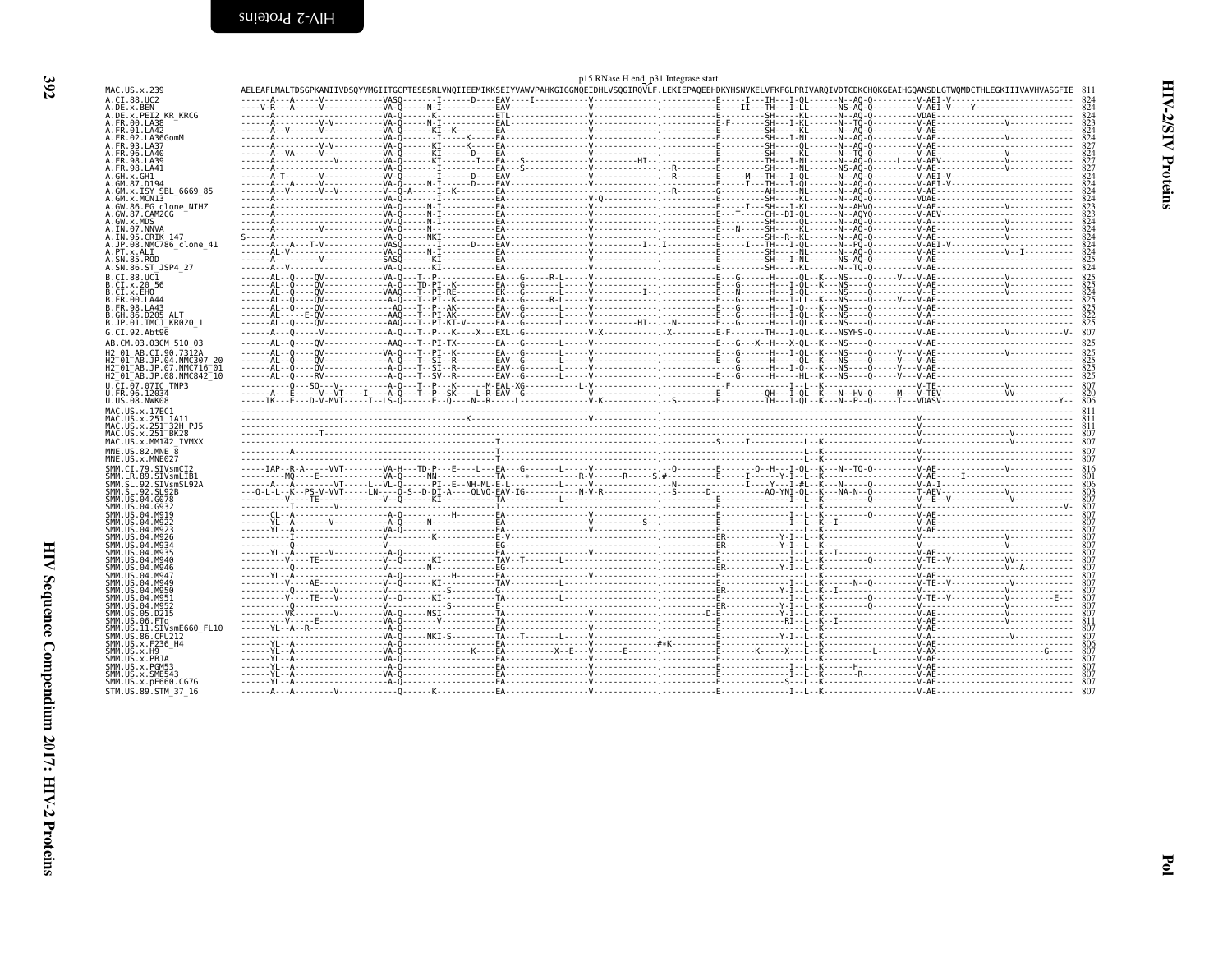| MAC.US.x.239                                                                            |  |  |  |                                                                                                                                                                                                                                                                                                                                                                                                                                                      |     |
|-----------------------------------------------------------------------------------------|--|--|--|------------------------------------------------------------------------------------------------------------------------------------------------------------------------------------------------------------------------------------------------------------------------------------------------------------------------------------------------------------------------------------------------------------------------------------------------------|-----|
| A.CI.88.UC2                                                                             |  |  |  |                                                                                                                                                                                                                                                                                                                                                                                                                                                      |     |
| A.DE.x.BEN<br>A.DE.x.PEI2 KR KRCG                                                       |  |  |  |                                                                                                                                                                                                                                                                                                                                                                                                                                                      |     |
| A.FR.00.LA38                                                                            |  |  |  |                                                                                                                                                                                                                                                                                                                                                                                                                                                      |     |
| A.FR.01.LA42                                                                            |  |  |  |                                                                                                                                                                                                                                                                                                                                                                                                                                                      |     |
| A. FR. 02. LA36GomM<br>A.FR.93.LA37                                                     |  |  |  |                                                                                                                                                                                                                                                                                                                                                                                                                                                      |     |
| A. FR. 96. LA40                                                                         |  |  |  |                                                                                                                                                                                                                                                                                                                                                                                                                                                      |     |
| A.FR.98.LA39                                                                            |  |  |  |                                                                                                                                                                                                                                                                                                                                                                                                                                                      |     |
| A.FR.98.LA41                                                                            |  |  |  |                                                                                                                                                                                                                                                                                                                                                                                                                                                      |     |
| A.GH.x.GH1<br>A.GM.87.D194                                                              |  |  |  |                                                                                                                                                                                                                                                                                                                                                                                                                                                      |     |
| A.GM.x.ISY SBL 6669 85                                                                  |  |  |  |                                                                                                                                                                                                                                                                                                                                                                                                                                                      |     |
| A.GM.x.MCNI3                                                                            |  |  |  |                                                                                                                                                                                                                                                                                                                                                                                                                                                      |     |
| A.GW.86.FG clone NIHZ<br>A.GW.87.CAM2CG                                                 |  |  |  |                                                                                                                                                                                                                                                                                                                                                                                                                                                      |     |
| A.GW.x.MDS                                                                              |  |  |  |                                                                                                                                                                                                                                                                                                                                                                                                                                                      |     |
| A.IN.07.NNVA                                                                            |  |  |  |                                                                                                                                                                                                                                                                                                                                                                                                                                                      |     |
| A.IN.95.CRIK 147<br>A.JP.08.NMC786 clone 41                                             |  |  |  |                                                                                                                                                                                                                                                                                                                                                                                                                                                      |     |
| A.PT.x.ALI                                                                              |  |  |  |                                                                                                                                                                                                                                                                                                                                                                                                                                                      | 99  |
| A.SN.85.ROD                                                                             |  |  |  |                                                                                                                                                                                                                                                                                                                                                                                                                                                      |     |
| A.SN.86.ST JSP4 27                                                                      |  |  |  |                                                                                                                                                                                                                                                                                                                                                                                                                                                      | 994 |
| B.CI.88.UC1<br>B.CI.x.20 56                                                             |  |  |  |                                                                                                                                                                                                                                                                                                                                                                                                                                                      |     |
| B.CI.X.EHO                                                                              |  |  |  |                                                                                                                                                                                                                                                                                                                                                                                                                                                      |     |
| B. FR. 00. LA44                                                                         |  |  |  |                                                                                                                                                                                                                                                                                                                                                                                                                                                      |     |
| B. FR. 98. LA43<br>B.GH.86.D205 ALT                                                     |  |  |  |                                                                                                                                                                                                                                                                                                                                                                                                                                                      |     |
| B.JP.01.IMCJ KR020 1                                                                    |  |  |  |                                                                                                                                                                                                                                                                                                                                                                                                                                                      |     |
| G.CI.92.Abt96                                                                           |  |  |  |                                                                                                                                                                                                                                                                                                                                                                                                                                                      |     |
| AB.CM.03.03CM 510 03                                                                    |  |  |  |                                                                                                                                                                                                                                                                                                                                                                                                                                                      |     |
| H2 01 AB.CI.90.7312A                                                                    |  |  |  | $\begin{minipage}{0.03\textwidth} \begin{tabular}{ c c c c c c } \hline \textbf{0.03\textwidth} & \textbf{0.04\textwidth} & \textbf{0.05\textwidth} & \textbf{0.06\textwidth} & \textbf{0.07\textwidth} & \textbf{0.07\textwidth} & \textbf{0.07\textwidth} & \textbf{0.07\textwidth} & \textbf{0.07\textwidth} & \textbf{0.07\textwidth} & \textbf{0.07\textwidth} & \textbf{0.07\textwidth} & \textbf{0.07\textwidth} & \textbf{0.07\textwidth} &$ |     |
| H2 01 AB.JP.04.NMC307 20                                                                |  |  |  |                                                                                                                                                                                                                                                                                                                                                                                                                                                      |     |
| H2 <sup>-01-AB.JP.07.NMC716-01</sup><br>H2 <sup>-01-AB.JP.08.NMC842<sup>-10</sup></sup> |  |  |  |                                                                                                                                                                                                                                                                                                                                                                                                                                                      |     |
| U.CI.07.07IC TNP3                                                                       |  |  |  |                                                                                                                                                                                                                                                                                                                                                                                                                                                      |     |
| U.FR.96.12034                                                                           |  |  |  |                                                                                                                                                                                                                                                                                                                                                                                                                                                      |     |
| U.US.08.NWK08                                                                           |  |  |  |                                                                                                                                                                                                                                                                                                                                                                                                                                                      |     |
| MAC.US.x.17EC1<br>MAC.US.x.251 1A11                                                     |  |  |  |                                                                                                                                                                                                                                                                                                                                                                                                                                                      |     |
| MAC.US.x.251 <sup>-32H</sup> PJ5                                                        |  |  |  |                                                                                                                                                                                                                                                                                                                                                                                                                                                      |     |
| MAC.US.x.251 <sup>-</sup> BK28                                                          |  |  |  |                                                                                                                                                                                                                                                                                                                                                                                                                                                      |     |
| MAC. US. x. MM142 IVMXX                                                                 |  |  |  |                                                                                                                                                                                                                                                                                                                                                                                                                                                      |     |
| MNE.US.82.MNE 8<br>MNE.US.x.MNE027                                                      |  |  |  |                                                                                                                                                                                                                                                                                                                                                                                                                                                      |     |
| SMM.CI.79.SIVsmCI2                                                                      |  |  |  |                                                                                                                                                                                                                                                                                                                                                                                                                                                      |     |
| SMM.LR.89.SIVsmLIB1                                                                     |  |  |  |                                                                                                                                                                                                                                                                                                                                                                                                                                                      |     |
| SMM.SL.92.SIVsmSL92A                                                                    |  |  |  |                                                                                                                                                                                                                                                                                                                                                                                                                                                      |     |
| SMM.SL.92.SL92B<br>SMM. U.S. 04. G078                                                   |  |  |  |                                                                                                                                                                                                                                                                                                                                                                                                                                                      |     |
| SMM.US.04.G932                                                                          |  |  |  |                                                                                                                                                                                                                                                                                                                                                                                                                                                      |     |
| SMM.US.04.M919                                                                          |  |  |  |                                                                                                                                                                                                                                                                                                                                                                                                                                                      |     |
|                                                                                         |  |  |  |                                                                                                                                                                                                                                                                                                                                                                                                                                                      |     |
|                                                                                         |  |  |  |                                                                                                                                                                                                                                                                                                                                                                                                                                                      |     |
| SMM, US                                                                                 |  |  |  |                                                                                                                                                                                                                                                                                                                                                                                                                                                      |     |
| SMM.US.<br>.04 M946                                                                     |  |  |  |                                                                                                                                                                                                                                                                                                                                                                                                                                                      |     |
| SMM.US.04.M946                                                                          |  |  |  |                                                                                                                                                                                                                                                                                                                                                                                                                                                      |     |
| SMM. U.S. 04. M947                                                                      |  |  |  |                                                                                                                                                                                                                                                                                                                                                                                                                                                      |     |
| SMM.US.04.M949<br>SMM.US.04.M950                                                        |  |  |  |                                                                                                                                                                                                                                                                                                                                                                                                                                                      |     |
| SMM.US.04.M951                                                                          |  |  |  |                                                                                                                                                                                                                                                                                                                                                                                                                                                      |     |
| SMM.US.04.M952                                                                          |  |  |  |                                                                                                                                                                                                                                                                                                                                                                                                                                                      |     |
| SMM.US.05.D215                                                                          |  |  |  |                                                                                                                                                                                                                                                                                                                                                                                                                                                      |     |
| SMM.US.11<br>SIVsmE660 FL10                                                             |  |  |  |                                                                                                                                                                                                                                                                                                                                                                                                                                                      |     |
| SMM.US.86.CFU212                                                                        |  |  |  |                                                                                                                                                                                                                                                                                                                                                                                                                                                      |     |
| SMM.US.x.F236 H4<br>SMM.US.x.H9                                                         |  |  |  |                                                                                                                                                                                                                                                                                                                                                                                                                                                      |     |
| SMM.US.x.PBJA                                                                           |  |  |  |                                                                                                                                                                                                                                                                                                                                                                                                                                                      |     |
| SMM.US.x.PGM53<br>SMM.US.x.SME543                                                       |  |  |  |                                                                                                                                                                                                                                                                                                                                                                                                                                                      |     |
|                                                                                         |  |  |  |                                                                                                                                                                                                                                                                                                                                                                                                                                                      |     |
|                                                                                         |  |  |  |                                                                                                                                                                                                                                                                                                                                                                                                                                                      |     |
| SMM. US. x. pE660. CG7G<br>STM.US.89.STM 37 16                                          |  |  |  |                                                                                                                                                                                                                                                                                                                                                                                                                                                      |     |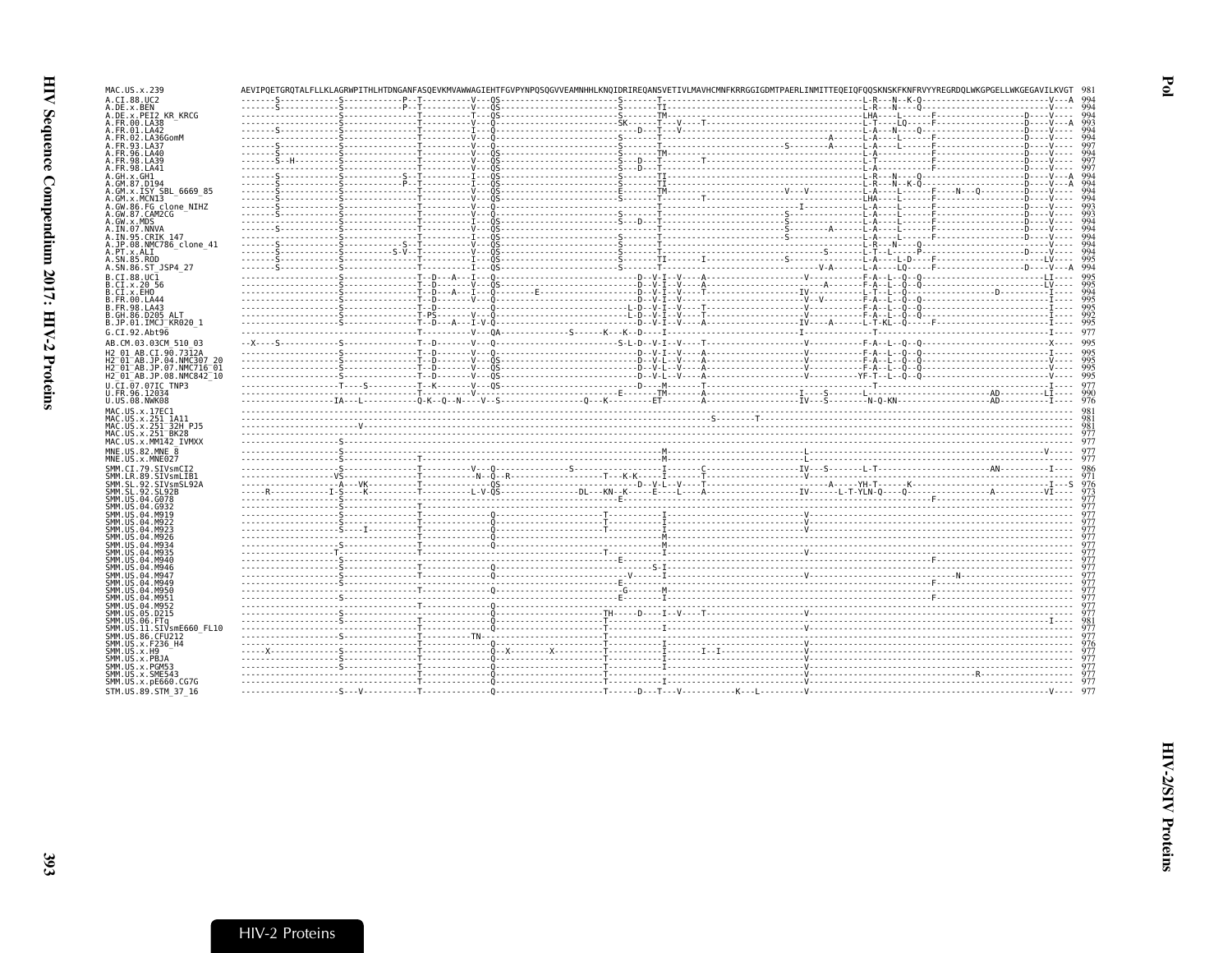<span id="page-17-0"></span>p31 Integrase endPol end

| ٦       |  |
|---------|--|
| ×<br>۰. |  |
| v       |  |

|                                                                 | Pol end                                                                                                                                                                                                                                                                                                                                                                                                                                                    |              |
|-----------------------------------------------------------------|------------------------------------------------------------------------------------------------------------------------------------------------------------------------------------------------------------------------------------------------------------------------------------------------------------------------------------------------------------------------------------------------------------------------------------------------------------|--------------|
| MAC.US.x.239                                                    | DIKVVPRRKAKIIKDYGGGKEVDSSSHMEDT.GEAREVA*                                                                                                                                                                                                                                                                                                                                                                                                                   | 1019         |
| A.CI.88.UC2                                                     |                                                                                                                                                                                                                                                                                                                                                                                                                                                            | 1033         |
| A.DE.x.BEN                                                      |                                                                                                                                                                                                                                                                                                                                                                                                                                                            | 1041         |
| A.DE.x.PEI2 KR KRCG                                             |                                                                                                                                                                                                                                                                                                                                                                                                                                                            | 1033         |
| A. FR. 00. LA38<br>A.FR.01.LA42                                 |                                                                                                                                                                                                                                                                                                                                                                                                                                                            | 1032<br>1033 |
|                                                                 |                                                                                                                                                                                                                                                                                                                                                                                                                                                            | 1033         |
| A.FR.02.LA36GomM<br>A.FR.93.LA37                                |                                                                                                                                                                                                                                                                                                                                                                                                                                                            | 1036         |
| A.FR.96.LA40                                                    |                                                                                                                                                                                                                                                                                                                                                                                                                                                            | 1033         |
| A. FR. 98. LA39                                                 |                                                                                                                                                                                                                                                                                                                                                                                                                                                            | 1036         |
| A.FR.98.LA41<br>A.GH.x.GH1                                      |                                                                                                                                                                                                                                                                                                                                                                                                                                                            | 1036<br>1032 |
| A.GM.87.D194                                                    |                                                                                                                                                                                                                                                                                                                                                                                                                                                            | 1033         |
| A.GM.x.ISY SBL 6669 85                                          |                                                                                                                                                                                                                                                                                                                                                                                                                                                            | 1033         |
| A.GM.x.MCNI3                                                    |                                                                                                                                                                                                                                                                                                                                                                                                                                                            | 1033         |
| A.GW.86.FG_clone NIHZ<br>A.GW.87.CAM2CG                         | ---II---------R----RO-L-----L-GA.R-NG---                                                                                                                                                                                                                                                                                                                                                                                                                   | 1032<br>1032 |
| A.GW.x.MDS                                                      |                                                                                                                                                                                                                                                                                                                                                                                                                                                            | 1033         |
| A.IN.07.NNVA                                                    |                                                                                                                                                                                                                                                                                                                                                                                                                                                            | 1033         |
| A.IN.95.CRIK 147                                                |                                                                                                                                                                                                                                                                                                                                                                                                                                                            | 1033         |
| A.JP.08.NMC786 clone 41<br>A.PT.x.ALI                           |                                                                                                                                                                                                                                                                                                                                                                                                                                                            | 1040<br>1033 |
| A.SN.85.ROD                                                     |                                                                                                                                                                                                                                                                                                                                                                                                                                                            | 1034         |
| A.SN.86.ST_JSP4_27                                              | $---\overline{11}$ - - - - - - - - - - - - - RQ - M - - G - NL - GA . R - DG - - - -                                                                                                                                                                                                                                                                                                                                                                       | 1033         |
| B.CI.88.UC1                                                     | E---I--------RH------L-CGTD----.RO---M-OSGOVPEA-                                                                                                                                                                                                                                                                                                                                                                                                           | 1042         |
| B.CI.x.20 56                                                    | E - - - I - - - - - - - - RH - - - - - - L - CGADV - - - . RQ - - - M - QSGQVPEA -                                                                                                                                                                                                                                                                                                                                                                         | 1042         |
| B.CI.x.EHO                                                      | E---I--------RN------L-C-ADV---.MQ-----QSN*IPEI-                                                                                                                                                                                                                                                                                                                                                                                                           | 1040         |
| B. FR. 00. LA44                                                 | F - - - - - - - - - - - RH - - - - - - L - CGADV - - - . RQ - - - M - QSDQXPEV -                                                                                                                                                                                                                                                                                                                                                                           | 1042         |
| B.FR.98.LA43<br>B.GH.86.D205 ALT                                | E---I--------RH------L-C-ADV---.RQ---M-QSDQVP*V-                                                                                                                                                                                                                                                                                                                                                                                                           | 1041<br>1037 |
| B.JP.01.IMCJ KR020 1                                            | E------------RH-----GL-C-AD----- RQ---M-QSD*VS*V-<br>E---I---------N------L-C-AN------Q---M-QPSQISET-                                                                                                                                                                                                                                                                                                                                                      | 1042         |
| G.CI.92.Abt96                                                   | F------------------------TN----.RQTG---                                                                                                                                                                                                                                                                                                                                                                                                                    | 1016         |
| AB.CM.03.03CM 510 03                                            | E------------RH-----GL-C-AD----. RQ-S-M-QSDQIP*V-                                                                                                                                                                                                                                                                                                                                                                                                          | 1041         |
| H2 01 AB.CI.90.7312A                                            | E---I--------RH------L-C-TDV---.RQ---M-QSSQVSEA-                                                                                                                                                                                                                                                                                                                                                                                                           | 1042         |
| H2 <sup>-</sup> 01 <sup>-</sup> AB.JP.04.NMC307 20              |                                                                                                                                                                                                                                                                                                                                                                                                                                                            | 1042         |
| H2 <sup>-</sup> 01 <sup>-</sup> AB.JP.07.NMC716 <sup>-</sup> 01 | E------------RH------L-CGTDV--- RQ---M-QSGQVPEA-<br>E------------RH------L-CGTDV--- RQ---M-QSSQAPEA-                                                                                                                                                                                                                                                                                                                                                       | 1042         |
| H2 <sup>-</sup> 01 <sup>-</sup> AB.JP.08.NMC842 <sup>-</sup> 10 | E------------RH-----GL-CGTD----.RQ---M-QSGQVPEA-                                                                                                                                                                                                                                                                                                                                                                                                           | 1042         |
| U.CI.07.07IC TNP3                                               |                                                                                                                                                                                                                                                                                                                                                                                                                                                            | 1023         |
| U.FR.96.12034<br>U.US.08.NWK08                                  |                                                                                                                                                                                                                                                                                                                                                                                                                                                            | 1037<br>1021 |
|                                                                 |                                                                                                                                                                                                                                                                                                                                                                                                                                                            |              |
| MAC.US.x.17EC1<br>MAC.US.x.251_1A11                             |                                                                                                                                                                                                                                                                                                                                                                                                                                                            | 1020<br>1020 |
| MAC. US. x. 251 32H PJ5                                         |                                                                                                                                                                                                                                                                                                                                                                                                                                                            | 1020         |
| MAC.US.x.251 <sup>-</sup> BK28                                  |                                                                                                                                                                                                                                                                                                                                                                                                                                                            | 1016         |
| MAC.US.x.MM142 IVMXX                                            |                                                                                                                                                                                                                                                                                                                                                                                                                                                            | 1016         |
| MNE.US.82.MNE 8                                                 |                                                                                                                                                                                                                                                                                                                                                                                                                                                            | 1016         |
| MNE.US.x.MNE027                                                 |                                                                                                                                                                                                                                                                                                                                                                                                                                                            | 1016         |
| SMM.CI.79.SIVsmCI2                                              | -----------<br>----I----------------LGN-PYL-NP.E-DGKM-QPD                                                                                                                                                                                                                                                                                                                                                                                                  | 1028         |
| SMM.LR.89.SIVsmLIB1<br>SMM.SL.92.SIVsmSL92A                     |                                                                                                                                                                                                                                                                                                                                                                                                                                                            | 101C<br>1023 |
| SMM. SL. 92. SL92B                                              |                                                                                                                                                                                                                                                                                                                                                                                                                                                            | 1012         |
| SMM.US.04.G078                                                  |                                                                                                                                                                                                                                                                                                                                                                                                                                                            | 1016         |
| SMM. US. 04. G932                                               |                                                                                                                                                                                                                                                                                                                                                                                                                                                            | 1016         |
| SMM.US.04.M919<br>SMM. US.04. M922                              |                                                                                                                                                                                                                                                                                                                                                                                                                                                            | 1016<br>1016 |
| SMM. US. 04. M923                                               |                                                                                                                                                                                                                                                                                                                                                                                                                                                            | 1016         |
| SMM.US.04.M926                                                  |                                                                                                                                                                                                                                                                                                                                                                                                                                                            | 1016         |
| SMM.US.04.M934                                                  |                                                                                                                                                                                                                                                                                                                                                                                                                                                            | 1016         |
| SMM.US.04.M935<br>SMM. US.04.M940                               |                                                                                                                                                                                                                                                                                                                                                                                                                                                            | 1016<br>1016 |
| SMM.US.04.M946                                                  | $\begin{tabular}{ c c } \hline \multicolumn{3}{ c }{\hline \multicolumn{3}{ c }{\hline \multicolumn{3}{ c }{\hline \multicolumn{3}{ c }{\hline \multicolumn{3}{ c }{\hline \multicolumn{3}{ c }{\hline \multicolumn{3}{ c }{\hline \multicolumn{3}{ c }{\hline \multicolumn{3}{ c }{\hline \multicolumn{3}{ c }{\hline \multicolumn{3}{ c }{\hline \multicolumn{3}{ c }{\hline \multicolumn{3}{ c }{\hline \multicolumn{3}{ c }{\hline \multicolumn{3}{ c$ | 1016         |
| SMM.US.04.M947                                                  |                                                                                                                                                                                                                                                                                                                                                                                                                                                            | 1016         |
| SMM.US.04.M949                                                  |                                                                                                                                                                                                                                                                                                                                                                                                                                                            | 1016         |
| SMM.US.04.M950                                                  |                                                                                                                                                                                                                                                                                                                                                                                                                                                            | 1016         |
| SMM.US.04.M951<br>SMM. US.04.M952                               |                                                                                                                                                                                                                                                                                                                                                                                                                                                            | 1016<br>1016 |
| SMM.US.05.D215                                                  |                                                                                                                                                                                                                                                                                                                                                                                                                                                            | 1016         |
| SMM.US.06.FTq                                                   |                                                                                                                                                                                                                                                                                                                                                                                                                                                            | 1020         |
| SMM.US.11.SIVsmE660 FL10                                        |                                                                                                                                                                                                                                                                                                                                                                                                                                                            | 1016         |
| SMM. US.86. CFU212<br>SMM. US. x. F236_H4                       |                                                                                                                                                                                                                                                                                                                                                                                                                                                            | 1016<br>1015 |
| SMM.US.x.H9                                                     |                                                                                                                                                                                                                                                                                                                                                                                                                                                            | 1016         |
| SMM.US.x.PBJA                                                   |                                                                                                                                                                                                                                                                                                                                                                                                                                                            | 1016         |
| SMM.US.x.PGM53                                                  |                                                                                                                                                                                                                                                                                                                                                                                                                                                            | 1016         |
| SMM. U.S. x. SME543                                             | $\begin{bmatrix} \textbf{0} & \textbf{0} & \textbf{0} & \textbf{0} & \textbf{0} & \textbf{0} & \textbf{0} & \textbf{0} & \textbf{0} & \textbf{0} & \textbf{0} & \textbf{0} & \textbf{0} & \textbf{0} & \textbf{0} & \textbf{0} & \textbf{0} & \textbf{0} & \textbf{0} & \textbf{0} & \textbf{0} & \textbf{0} & \textbf{0} & \textbf{0} & \textbf{0} & \textbf{0} & \textbf{0} & \textbf{0} & \textbf{0} & \textbf{0} & \textbf{$                           | 1016         |
| SMM.US.x.pE660.CG7G                                             |                                                                                                                                                                                                                                                                                                                                                                                                                                                            | 1016         |
| STM.US.89.STM 37 16                                             |                                                                                                                                                                                                                                                                                                                                                                                                                                                            | 1016         |
|                                                                 |                                                                                                                                                                                                                                                                                                                                                                                                                                                            |              |

HIV-2/SIV Proteins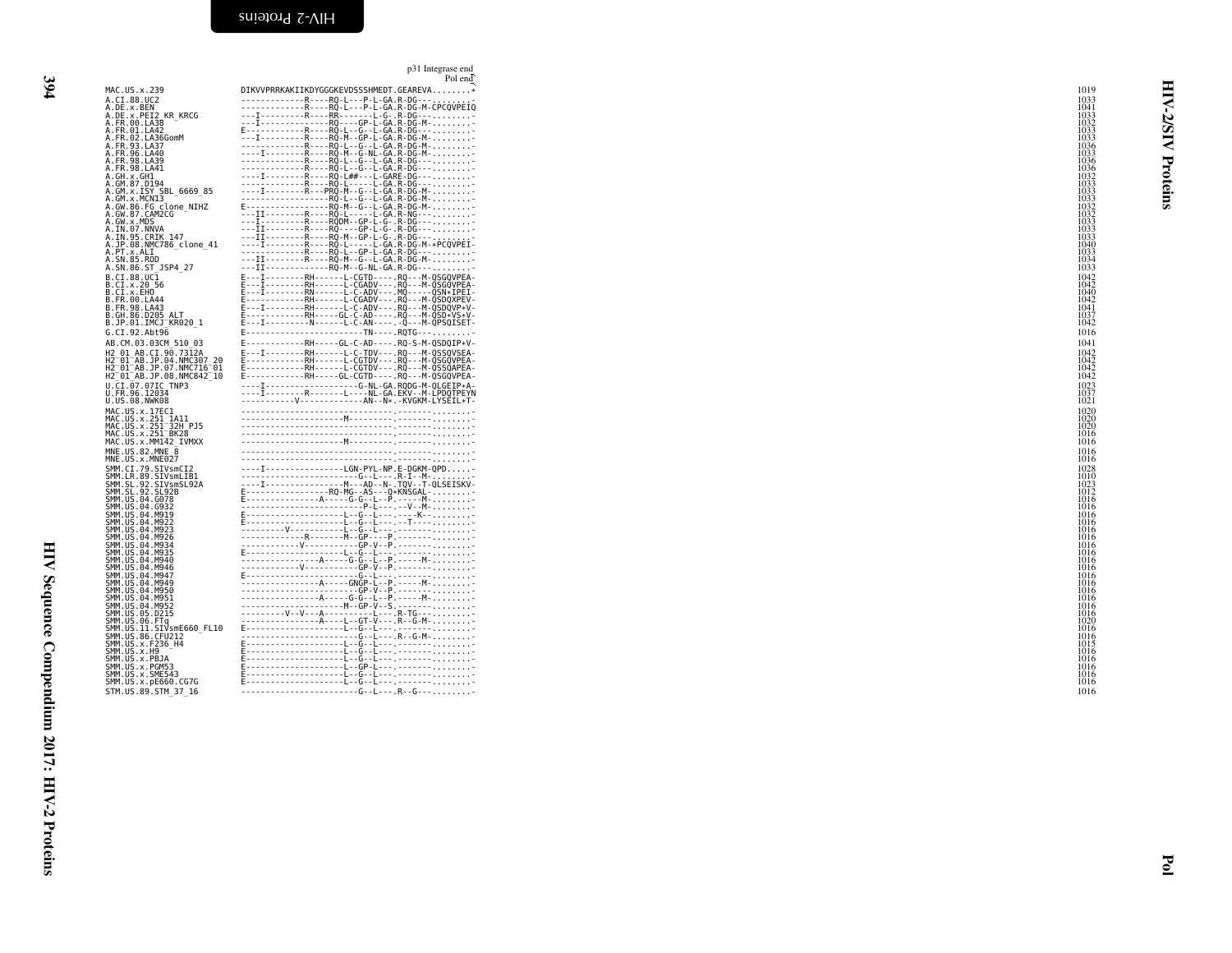<span id="page-18-1"></span><span id="page-18-0"></span>

|                                                                                                 | Vif start |                                                                                                                                                                                                                                                                                                                                                                                |                                                                                                                       |                                                 |                                                                          |                                          |
|-------------------------------------------------------------------------------------------------|-----------|--------------------------------------------------------------------------------------------------------------------------------------------------------------------------------------------------------------------------------------------------------------------------------------------------------------------------------------------------------------------------------|-----------------------------------------------------------------------------------------------------------------------|-------------------------------------------------|--------------------------------------------------------------------------|------------------------------------------|
| MAC.US.x.239<br>A.CI.88.UC2                                                                     |           | MEEEKRWIAVPTWRIPER.LERWHSLIKYLKYKTKDLOKVCYVPHFKVGWAWWTCSRVIFPLOEGSHLEVOGYWHLTPEKGWLSTYAVRITWYSKNFWTDVTPNYADILLHST                                                                                                                                                                                                                                                              |                                                                                                                       |                                                 |                                                                          |                                          |
| A.DE.x.BEN<br>A.DE.x.PEI2_KR_KRCG                                                               |           |                                                                                                                                                                                                                                                                                                                                                                                |                                                                                                                       |                                                 |                                                                          |                                          |
| A.FR.00.LA38<br>A.FR.01.LA42                                                                    |           |                                                                                                                                                                                                                                                                                                                                                                                |                                                                                                                       |                                                 |                                                                          |                                          |
| A.FR.02.001006 CNA vif<br>A.FR.02.LA36GomM                                                      |           |                                                                                                                                                                                                                                                                                                                                                                                |                                                                                                                       |                                                 |                                                                          |                                          |
| 08.012100 CNA vi<br>.08.013050 <sup>-</sup> CNA <sup>-</sup> vif                                |           |                                                                                                                                                                                                                                                                                                                                                                                |                                                                                                                       |                                                 |                                                                          |                                          |
| 08.045009 CNA vif<br>.08.052004 CNA vif                                                         |           |                                                                                                                                                                                                                                                                                                                                                                                |                                                                                                                       |                                                 |                                                                          |                                          |
|                                                                                                 |           |                                                                                                                                                                                                                                                                                                                                                                                |                                                                                                                       |                                                 | --------------------<br>---------------K-----                            |                                          |
|                                                                                                 |           |                                                                                                                                                                                                                                                                                                                                                                                |                                                                                                                       |                                                 |                                                                          |                                          |
| .10.012106 <sup>-</sup> CNA <sup>-</sup> vi                                                     |           |                                                                                                                                                                                                                                                                                                                                                                                |                                                                                                                       |                                                 |                                                                          |                                          |
| R.10.036019 <sup>-</sup> CNA <sup>-</sup> vi′<br>FR.11.018042 <sup>-</sup> CNA <sup>-</sup> vii |           |                                                                                                                                                                                                                                                                                                                                                                                |                                                                                                                       |                                                 |                                                                          |                                          |
| .031014 <sup>-</sup> CNA <sup>-</sup> vi<br>11.038004 <sup>-</sup> CNA <sup>-</sup> vif         |           |                                                                                                                                                                                                                                                                                                                                                                                |                                                                                                                       |                                                 |                                                                          |                                          |
| FR.93.LA37.<br>.96.LA40                                                                         |           |                                                                                                                                                                                                                                                                                                                                                                                |                                                                                                                       |                                                 |                                                                          |                                          |
| A. FR. 98. LA39<br>4.FR.98.LA41                                                                 |           |                                                                                                                                                                                                                                                                                                                                                                                |                                                                                                                       |                                                 |                                                                          |                                          |
| GM.87.D194                                                                                      |           |                                                                                                                                                                                                                                                                                                                                                                                |                                                                                                                       | ---TER-------D----<br>---TEK-------DC--S        |                                                                          |                                          |
| GM.x.ISY SBL 6669 85<br>.GM.x.MCN13                                                             |           |                                                                                                                                                                                                                                                                                                                                                                                |                                                                                                                       | - TER - - - - - - - DC - - S                    |                                                                          |                                          |
| A.GW.86.FG_clone_NIHZ<br>A.GW.87.CAM2CG                                                         |           |                                                                                                                                                                                                                                                                                                                                                                                |                                                                                                                       | - TEK - - - - - - - DC -                        |                                                                          |                                          |
| .IN.07.NNVA                                                                                     |           | .M-K----V----------                                                                                                                                                                                                                                                                                                                                                            | . H - - - - - - - - - - - - - - - KGN - - - - I - A - - N - - - - - - - - - 5 - - - - L - - - TEK - - - - - - DC - -S |                                                 |                                                                          |                                          |
| A.IN.95.CRIK 147                                                                                |           | ----KV-Ğ- M-K----V----------<br>-----V-G- M-K----V-----R---                                                                                                                                                                                                                                                                                                                    |                                                                                                                       | - TFR - - - - - - - D - - - - - T - - - - - S - |                                                                          | $-0.0N$ G-P                              |
| A.JP.08.NMC786_clone_41<br>A.PT.93.JAU1                                                         |           |                                                                                                                                                                                                                                                                                                                                                                                |                                                                                                                       |                                                 |                                                                          | OND-P                                    |
| A.PT.x.ALT<br>A.SN.85.ROD<br>A.SN.86.ST_JSP4_27                                                 |           |                                                                                                                                                                                                                                                                                                                                                                                |                                                                                                                       |                                                 |                                                                          | ONGKE                                    |
| B.CI.88.UC1                                                                                     |           |                                                                                                                                                                                                                                                                                                                                                                                |                                                                                                                       |                                                 |                                                                          |                                          |
| B.CI.x.20 56<br>B.CI.x.EHO                                                                      |           |                                                                                                                                                                                                                                                                                                                                                                                |                                                                                                                       |                                                 | - TG- - - - -<br>- DR - - - - -                                          | 0EGKDG - - - - ST -                      |
| FR.00.LA44                                                                                      |           |                                                                                                                                                                                                                                                                                                                                                                                |                                                                                                                       |                                                 |                                                                          |                                          |
| B.FR.10.013048 CNB vi                                                                           |           | . R - R = . - 0<br>. - HR - - E - - 0                                                                                                                                                                                                                                                                                                                                          |                                                                                                                       | - XX - - Y - - X - - DV - - Q - - - GS          | - - - - - - - KI - - Y - NY ·<br>- S - - - G -<br>---N---------KT--Y-NY- | $OERRNGP - - ST$<br>- ÓEXKXG- - - - - SA |
| .FR.10.016002=CNB=vif<br>.FR.11.009042=CNB=vif<br>.FR.11.013039=CNB=vif                         |           | -K----V----HR-GE--Q<br>-K----V-----R--E--Q<br>-K-----------R--E--Q-                                                                                                                                                                                                                                                                                                            |                                                                                                                       | -KR--F-----DV--0---GS                           |                                                                          | RGKDG-                                   |
| FR.11.013040 <sup>-</sup> CNB <sup>-</sup> vif<br>FR.11.018004 CNB vif                          |           | $- -\dot{V} - - - -R - -E - 0$                                                                                                                                                                                                                                                                                                                                                 |                                                                                                                       | $-KX - Y - - - - DV - - ($                      |                                                                          |                                          |
| .FR.11.018038_CNB_vif                                                                           |           |                                                                                                                                                                                                                                                                                                                                                                                |                                                                                                                       |                                                 |                                                                          | KEGRDG ו<br>- OEGKDG                     |
| B.FR.98.LA43<br>B.GH.86.D205                                                                    |           |                                                                                                                                                                                                                                                                                                                                                                                |                                                                                                                       |                                                 |                                                                          |                                          |
| B.JP.01.IMCJ KR020 1<br>G.CI.92.Abt96                                                           |           |                                                                                                                                                                                                                                                                                                                                                                                |                                                                                                                       |                                                 |                                                                          | $-OKG$ . $HG - K -$                      |
| AB.CM.03.03CM 510                                                                               |           |                                                                                                                                                                                                                                                                                                                                                                                |                                                                                                                       |                                                 |                                                                          |                                          |
| H2 01 AR CT 90 7312A<br>AB.JP.04.NMC307 26                                                      |           |                                                                                                                                                                                                                                                                                                                                                                                |                                                                                                                       |                                                 |                                                                          |                                          |
| H2 01 AB.JP.07.NMC716 01<br>H2 <sup>-01-AB.JP.08.NMC842<sup>-10</sup></sup>                     |           |                                                                                                                                                                                                                                                                                                                                                                                |                                                                                                                       |                                                 |                                                                          |                                          |
| $U.\overline{C}I.\overline{0}7.07IC$ TNP3                                                       |           |                                                                                                                                                                                                                                                                                                                                                                                |                                                                                                                       |                                                 |                                                                          |                                          |
| U.FR.96.12034<br>U.US.08.NWK08<br>MAC.US.x.17EC1                                                |           | $\begin{array}{cccccccccccc} \textbf{1.001} & \textbf{2.02} & \textbf{3.03} & \textbf{4.04} & \textbf{4.05} & \textbf{5.06} & \textbf{6.06} & \textbf{6.06} & \textbf{6.06} & \textbf{6.06} & \textbf{6.06} & \textbf{6.06} & \textbf{6.06} & \textbf{6.06} & \textbf{6.06} & \textbf{6.06} & \textbf{6.06} & \textbf{6.06} & \textbf{6.06} & \textbf{6.06} & \textbf{6.06} &$ |                                                                                                                       |                                                 |                                                                          |                                          |
| MAC.US.x.251 1A11                                                                               |           |                                                                                                                                                                                                                                                                                                                                                                                |                                                                                                                       |                                                 |                                                                          |                                          |
| MAC.US.x.251 <sup>-</sup> 32H PJ5<br>MAC.US.x.251 <sup>-</sup> BK28<br>MAC.US.x.MM142 IVMXX     |           |                                                                                                                                                                                                                                                                                                                                                                                |                                                                                                                       |                                                 |                                                                          |                                          |
| MNE.US.82.MNE 8                                                                                 |           |                                                                                                                                                                                                                                                                                                                                                                                |                                                                                                                       |                                                 |                                                                          |                                          |
| MNE.US.x.MNE027                                                                                 |           |                                                                                                                                                                                                                                                                                                                                                                                |                                                                                                                       |                                                 |                                                                          |                                          |
|                                                                                                 |           |                                                                                                                                                                                                                                                                                                                                                                                |                                                                                                                       |                                                 |                                                                          |                                          |
| .ŠIVsmSL92A<br>.SL92B<br>04.6078                                                                |           |                                                                                                                                                                                                                                                                                                                                                                                |                                                                                                                       |                                                 |                                                                          |                                          |
|                                                                                                 |           |                                                                                                                                                                                                                                                                                                                                                                                |                                                                                                                       |                                                 |                                                                          |                                          |
| M922                                                                                            |           |                                                                                                                                                                                                                                                                                                                                                                                |                                                                                                                       |                                                 |                                                                          |                                          |
|                                                                                                 |           |                                                                                                                                                                                                                                                                                                                                                                                |                                                                                                                       |                                                 |                                                                          |                                          |
|                                                                                                 |           |                                                                                                                                                                                                                                                                                                                                                                                |                                                                                                                       |                                                 |                                                                          |                                          |
|                                                                                                 |           |                                                                                                                                                                                                                                                                                                                                                                                |                                                                                                                       |                                                 |                                                                          |                                          |
|                                                                                                 |           |                                                                                                                                                                                                                                                                                                                                                                                |                                                                                                                       |                                                 |                                                                          |                                          |
| SMM IIS<br>M951                                                                                 |           |                                                                                                                                                                                                                                                                                                                                                                                |                                                                                                                       |                                                 |                                                                          |                                          |
| <b>SMM IIS</b><br><b>MQ52</b><br>D <sub>215</sub>                                               |           |                                                                                                                                                                                                                                                                                                                                                                                |                                                                                                                       |                                                 |                                                                          |                                          |
| SMM.US.06.FTq<br>SMM.US.11.SIVsmE660 FL10                                                       |           |                                                                                                                                                                                                                                                                                                                                                                                |                                                                                                                       |                                                 |                                                                          |                                          |
| SMM.US.86.CFU212<br>SMM. US. x. F236 H4                                                         |           |                                                                                                                                                                                                                                                                                                                                                                                |                                                                                                                       |                                                 |                                                                          |                                          |
| SMM.US.x.H9<br>SMM.ŪŠ.x.PBJA                                                                    |           |                                                                                                                                                                                                                                                                                                                                                                                |                                                                                                                       |                                                 |                                                                          |                                          |
| MM.US.x.PGM53<br>SMM.US.x.SME543                                                                |           |                                                                                                                                                                                                                                                                                                                                                                                |                                                                                                                       |                                                 |                                                                          |                                          |
| SMM. US.x. pE660. CG7G                                                                          |           | H----------------RDET-                                                                                                                                                                                                                                                                                                                                                         |                                                                                                                       |                                                 |                                                                          |                                          |
| STM.US.89.STM 37 16                                                                             |           | - G - . - - - - - - - - - H - - - N - - E - S - A - - - -                                                                                                                                                                                                                                                                                                                      | . GEA -                                                                                                               | E--------TR---S----DC--Q---G----                | -------K-------TK---N--------------EH----R--TA                           |                                          |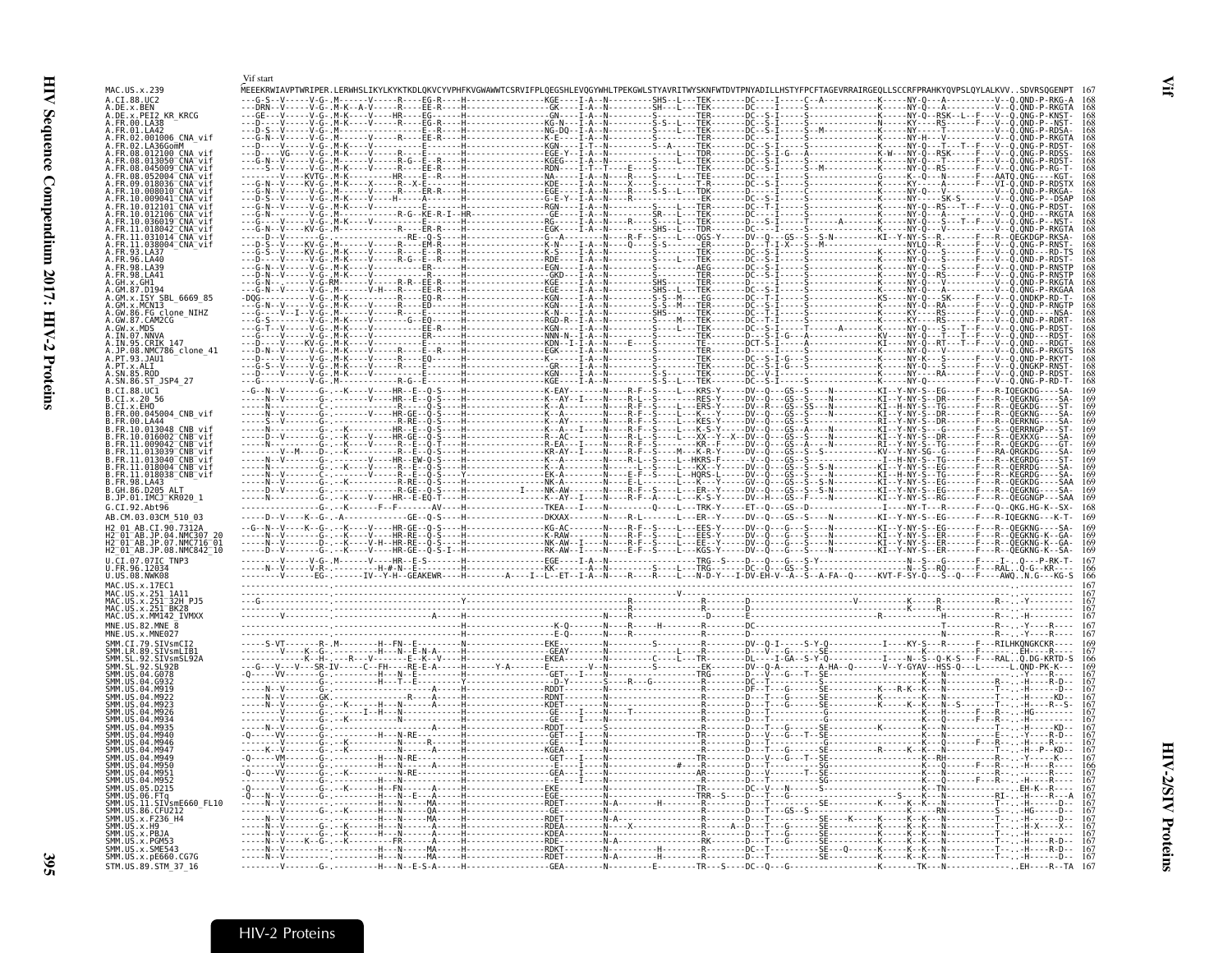<span id="page-19-0"></span>

|                                                                                                                                                                                                                                     | Vif end                                                                                                                                                                                                                                                                                                            |                                                                                                      |              |
|-------------------------------------------------------------------------------------------------------------------------------------------------------------------------------------------------------------------------------------|--------------------------------------------------------------------------------------------------------------------------------------------------------------------------------------------------------------------------------------------------------------------------------------------------------------------|------------------------------------------------------------------------------------------------------|--------------|
| MAC.US.x.239                                                                                                                                                                                                                        | WKQWRRDNRRGLRMAKQNSRGDKQRGGKPPTKGANFPGLAKVLGILA*                                                                                                                                                                                                                                                                   | 214                                                                                                  |              |
| A.CI.88.UC2                                                                                                                                                                                                                         |                                                                                                                                                                                                                                                                                                                    |                                                                                                      | ⋖            |
| A.CI.88.8EX<br>A.DE.x.BEN<br>A.DE.x.PEI2 KR_KRCG<br>A.FR.00.LA38                                                                                                                                                                    |                                                                                                                                                                                                                                                                                                                    |                                                                                                      |              |
|                                                                                                                                                                                                                                     |                                                                                                                                                                                                                                                                                                                    |                                                                                                      |              |
|                                                                                                                                                                                                                                     |                                                                                                                                                                                                                                                                                                                    |                                                                                                      |              |
|                                                                                                                                                                                                                                     |                                                                                                                                                                                                                                                                                                                    |                                                                                                      | <b>Z/SIV</b> |
| A.FR.00.LA42<br>A.FR.02.001006 CNA_vif<br>A.FR.02.001006 CNA_vif<br>A.FR.08.012100 CNA_vif<br>A.FR.08.013050 CNA_vif<br>A.FR.08.013050 CNA_vif                                                                                      |                                                                                                                                                                                                                                                                                                                    |                                                                                                      |              |
| A.FR.08.045009 <sup>-</sup> CNA <sup>-</sup> vif                                                                                                                                                                                    |                                                                                                                                                                                                                                                                                                                    |                                                                                                      |              |
|                                                                                                                                                                                                                                     |                                                                                                                                                                                                                                                                                                                    |                                                                                                      |              |
| A.FR.08.052004_CNA_vif<br>A.FR.09.018036_CNA_vif<br>A.FR.10.008010_CNA_vif<br>A.FR.10.009041_CNA_vif                                                                                                                                |                                                                                                                                                                                                                                                                                                                    |                                                                                                      | Proteins     |
|                                                                                                                                                                                                                                     |                                                                                                                                                                                                                                                                                                                    |                                                                                                      |              |
| A.FR.10.012101 <sup>-</sup> CNA <sup>-</sup> vif                                                                                                                                                                                    | R-----NY-----L-R-D--SH-----ES-AS--Y---V-E--E------------<br>R------HW----L-R-DX-SP----SE-SAPR-Y---V--I-E-------------                                                                                                                                                                                              |                                                                                                      |              |
| A.FR.10.012106 CNA Vif<br>A.FR.10.012106 CNA Vif<br>A.FR.10.036019 CNA Vif<br>A.FR.11.031014 CNA Vif<br>A.FR.11.038004 CNA Vif<br>A.FR.11.038004 CNA Vif                                                                            |                                                                                                                                                                                                                                                                                                                    |                                                                                                      |              |
|                                                                                                                                                                                                                                     |                                                                                                                                                                                                                                                                                                                    |                                                                                                      |              |
|                                                                                                                                                                                                                                     |                                                                                                                                                                                                                                                                                                                    |                                                                                                      |              |
|                                                                                                                                                                                                                                     |                                                                                                                                                                                                                                                                                                                    |                                                                                                      |              |
|                                                                                                                                                                                                                                     |                                                                                                                                                                                                                                                                                                                    |                                                                                                      |              |
|                                                                                                                                                                                                                                     |                                                                                                                                                                                                                                                                                                                    |                                                                                                      |              |
| A.GH.x.GHI<br>A.GM.87.D194                                                                                                                                                                                                          |                                                                                                                                                                                                                                                                                                                    |                                                                                                      |              |
| A.GM.x.ISY SBL 6669 85                                                                                                                                                                                                              |                                                                                                                                                                                                                                                                                                                    |                                                                                                      |              |
| A.GM.x.MCN13                                                                                                                                                                                                                        |                                                                                                                                                                                                                                                                                                                    |                                                                                                      |              |
| A.GW.86.FG clone_NIHZ<br>A.GW.87.CAM2CG                                                                                                                                                                                             |                                                                                                                                                                                                                                                                                                                    |                                                                                                      |              |
| A.GW.x.MDS<br>A.IN.07.NNVA                                                                                                                                                                                                          |                                                                                                                                                                                                                                                                                                                    |                                                                                                      |              |
| A.IN.95.CRIK 147                                                                                                                                                                                                                    |                                                                                                                                                                                                                                                                                                                    |                                                                                                      |              |
| A.JP.08.NMC786_clone_41<br>A.PT.93.JAU1                                                                                                                                                                                             |                                                                                                                                                                                                                                                                                                                    |                                                                                                      |              |
| A.PT.x.ALI                                                                                                                                                                                                                          |                                                                                                                                                                                                                                                                                                                    |                                                                                                      |              |
|                                                                                                                                                                                                                                     |                                                                                                                                                                                                                                                                                                                    | 2162216666216662166621666216662166622166622166622166622166622166622166622166622166622166622166622166 |              |
| $B.CI.88.UC\bar{1}$                                                                                                                                                                                                                 |                                                                                                                                                                                                                                                                                                                    |                                                                                                      |              |
| B.CI.X.20 56<br>B.CI.X.EHO                                                                                                                                                                                                          |                                                                                                                                                                                                                                                                                                                    |                                                                                                      |              |
|                                                                                                                                                                                                                                     |                                                                                                                                                                                                                                                                                                                    |                                                                                                      |              |
|                                                                                                                                                                                                                                     |                                                                                                                                                                                                                                                                                                                    |                                                                                                      |              |
| B.FR.10.013048 CNB vif<br>B.FR.10.016002 CNB vif                                                                                                                                                                                    |                                                                                                                                                                                                                                                                                                                    |                                                                                                      |              |
|                                                                                                                                                                                                                                     |                                                                                                                                                                                                                                                                                                                    |                                                                                                      |              |
| B.FR.11.009042"CNB"vif<br>B.FR.11.013039"CNB"vif<br>B.FR.11.013030"CNB"vif<br>B.FR.11.018004"CNB"vif<br>B.FR.11.018038"CNB"vif<br>B.FR.11.018038"CNB"vif                                                                            |                                                                                                                                                                                                                                                                                                                    |                                                                                                      |              |
|                                                                                                                                                                                                                                     |                                                                                                                                                                                                                                                                                                                    |                                                                                                      |              |
|                                                                                                                                                                                                                                     |                                                                                                                                                                                                                                                                                                                    |                                                                                                      |              |
| B.FR.98.LA43<br>B.GH.86.D205 ALT                                                                                                                                                                                                    |                                                                                                                                                                                                                                                                                                                    |                                                                                                      |              |
| B.JP.01.IMCJ_KR020_1                                                                                                                                                                                                                |                                                                                                                                                                                                                                                                                                                    |                                                                                                      |              |
| G.CI.92.Abt96                                                                                                                                                                                                                       | R--R-G-----I---RK--XR-Q-DSSQSF-Q--Y-------------                                                                                                                                                                                                                                                                   | 216                                                                                                  |              |
| AB.CM.03.03CM 510 03                                                                                                                                                                                                                | RE-R--N---SI-X-RK-NNRAQ-GSSQ-LAPRTH------------                                                                                                                                                                                                                                                                    | 217                                                                                                  |              |
| H2 01 AB.CI.90 7312A<br>H2 01 AB.CI.90 7312A<br>H2 01 AB.JP.04.NMC307 20<br>H2 01 AB.JP.07.NMC716 01<br>H2 01 AB.JP.08.NMC842 10                                                                                                    |                                                                                                                                                                                                                                                                                                                    | $\frac{217}{217}$<br>$\frac{217}{217}$                                                               |              |
|                                                                                                                                                                                                                                     |                                                                                                                                                                                                                                                                                                                    |                                                                                                      |              |
|                                                                                                                                                                                                                                     |                                                                                                                                                                                                                                                                                                                    |                                                                                                      |              |
| U.CI.07.07IC TNP3<br>U.FR.96.12034                                                                                                                                                                                                  |                                                                                                                                                                                                                                                                                                                    | $\frac{215}{214}$                                                                                    |              |
| U.US.08.NWK08                                                                                                                                                                                                                       |                                                                                                                                                                                                                                                                                                                    |                                                                                                      |              |
|                                                                                                                                                                                                                                     |                                                                                                                                                                                                                                                                                                                    |                                                                                                      |              |
| MAC.US.x.17EC1<br>MAC.US.x.17EC1<br>MAC.US.x.251 1A11<br>MAC.US.x.251 BK28<br>MAC.US.x.251 BK28                                                                                                                                     |                                                                                                                                                                                                                                                                                                                    | $\begin{array}{c} 215 \\ 215 \\ 215 \\ 215 \\ 215 \\ 215 \\ \end{array}$                             |              |
|                                                                                                                                                                                                                                     |                                                                                                                                                                                                                                                                                                                    |                                                                                                      |              |
| MAČ.ŪŠ.x.MM142 IVMXX<br>$MNE. US.82.MNE \overline{8}$                                                                                                                                                                               |                                                                                                                                                                                                                                                                                                                    |                                                                                                      |              |
| MNE.US.x.MNE027                                                                                                                                                                                                                     |                                                                                                                                                                                                                                                                                                                    | $^{215}_{215}$                                                                                       |              |
|                                                                                                                                                                                                                                     |                                                                                                                                                                                                                                                                                                                    |                                                                                                      |              |
|                                                                                                                                                                                                                                     |                                                                                                                                                                                                                                                                                                                    |                                                                                                      |              |
|                                                                                                                                                                                                                                     |                                                                                                                                                                                                                                                                                                                    |                                                                                                      |              |
|                                                                                                                                                                                                                                     |                                                                                                                                                                                                                                                                                                                    |                                                                                                      |              |
| MWE. US. X. MWEM27<br>SMM. C. I. 79. SIVSMCI2<br>SMM. C. R. 99. SIVSMCI31<br>SMM. SL. 92. SIVSMCI32A<br>SMM. SL. 92. SL928<br>SMM. US. 04. 0932<br>SMM. US. 04. M919<br>SMM. US. 04. M922<br>SMM. US. 04. M922<br>SMM. US. 04. M922 |                                                                                                                                                                                                                                                                                                                    |                                                                                                      |              |
| SMM.US.04.M923                                                                                                                                                                                                                      |                                                                                                                                                                                                                                                                                                                    |                                                                                                      |              |
| SMM.US.04.M926                                                                                                                                                                                                                      |                                                                                                                                                                                                                                                                                                                    |                                                                                                      |              |
|                                                                                                                                                                                                                                     |                                                                                                                                                                                                                                                                                                                    |                                                                                                      |              |
| SMM.US.04.M934<br>SMM.US.04.M935<br>SMM.US.04.M940<br>SMM.US.04.M946                                                                                                                                                                |                                                                                                                                                                                                                                                                                                                    |                                                                                                      |              |
| SMM.US.04.M947                                                                                                                                                                                                                      |                                                                                                                                                                                                                                                                                                                    |                                                                                                      |              |
| SMM.US.04.M949                                                                                                                                                                                                                      |                                                                                                                                                                                                                                                                                                                    |                                                                                                      |              |
| SMM.US.04.M950<br>SMM.US.04.M951<br>SMM.US.04.M952                                                                                                                                                                                  |                                                                                                                                                                                                                                                                                                                    |                                                                                                      |              |
|                                                                                                                                                                                                                                     |                                                                                                                                                                                                                                                                                                                    |                                                                                                      |              |
| SMM. US. 05. D215<br>SMM.US.06.FTq                                                                                                                                                                                                  |                                                                                                                                                                                                                                                                                                                    |                                                                                                      |              |
| SMM.US.11.SIVsmE660 FL10                                                                                                                                                                                                            |                                                                                                                                                                                                                                                                                                                    |                                                                                                      |              |
|                                                                                                                                                                                                                                     |                                                                                                                                                                                                                                                                                                                    |                                                                                                      |              |
|                                                                                                                                                                                                                                     |                                                                                                                                                                                                                                                                                                                    |                                                                                                      |              |
|                                                                                                                                                                                                                                     |                                                                                                                                                                                                                                                                                                                    |                                                                                                      |              |
| SMM . US . 11 . S1 VSME<br>SMM . US . 86 . CFU212<br>SMM . US . x . F236 _ H4<br>SMM . US . x . PBJA<br>SMM . US . x . PGM53<br>SMM . US . x . SME543<br>SMM . US . x . SME543                                                      | $R = R = 0$<br>$R = 0$<br>$R = 0$<br>$R = 0$<br>$R = 0$<br>$R = 0$<br>$R = 0$<br>$R = 0$<br>$R = 0$<br>$R = 0$<br>$R = 0$<br>$R = 0$<br>$R = 0$<br>$R = 0$<br>$R = 0$<br>$R = 0$<br>$R = 0$<br>$R = 0$<br>$R = 0$<br>$R = 0$<br>$R = 0$<br>$R = 0$<br>$R = 0$<br>$R = 0$<br>$R = 0$<br>$R = 0$<br>$R = 0$<br>$R =$ |                                                                                                      |              |
| SMM.US.x.pE660.CG7G                                                                                                                                                                                                                 | ----G-N-------------RN--GSS-S-AE-----------------                                                                                                                                                                                                                                                                  |                                                                                                      |              |
| STM.US.89.STM_37_16                                                                                                                                                                                                                 | R-----G--GSI-V-T--G--H-P--S--S-E-TD-------------                                                                                                                                                                                                                                                                   | 215                                                                                                  |              |
|                                                                                                                                                                                                                                     |                                                                                                                                                                                                                                                                                                                    |                                                                                                      |              |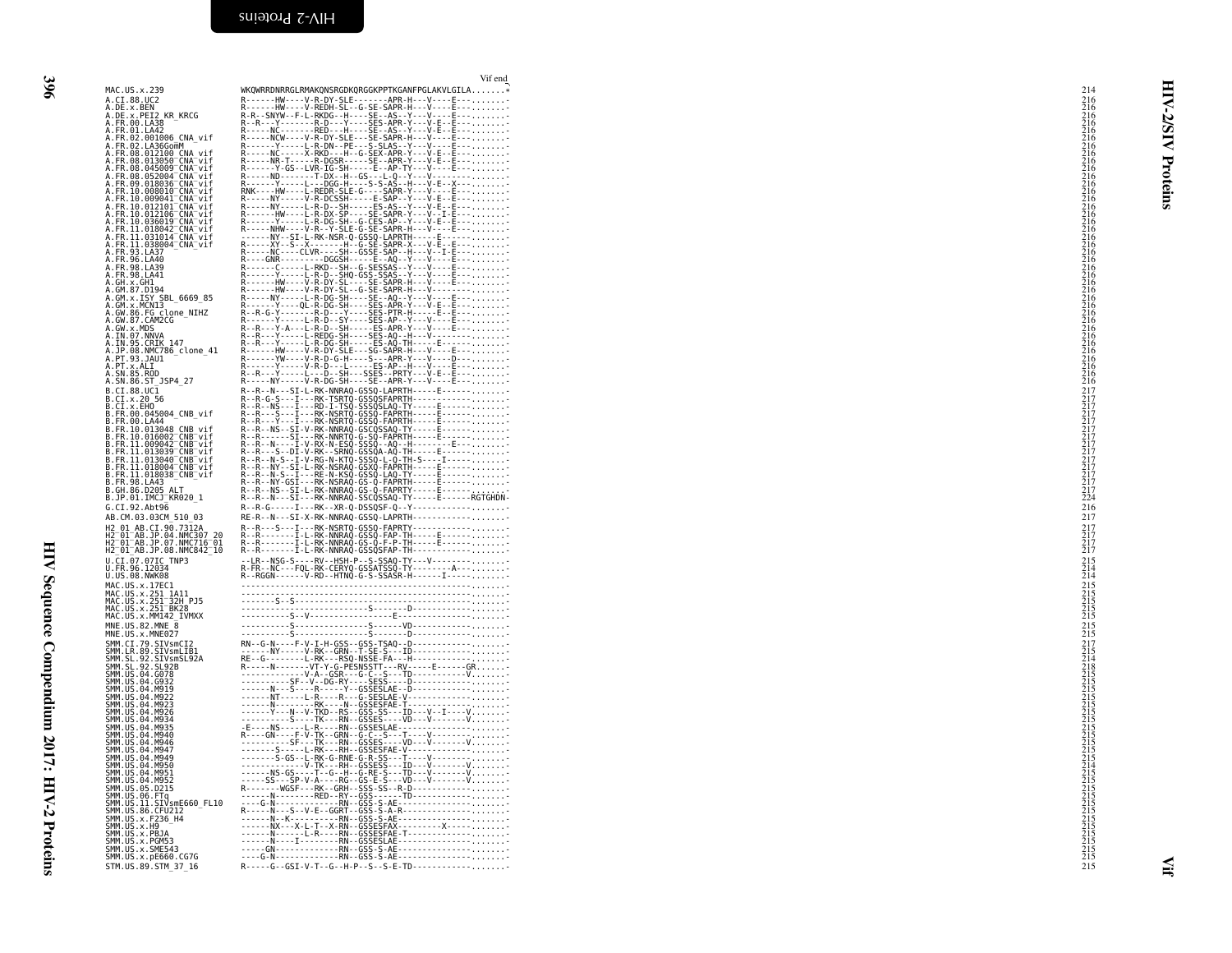<span id="page-20-1"></span><span id="page-20-0"></span>

|                                                                                                                                                                                     | Vpx start | Vpx end                                                                                                           |
|-------------------------------------------------------------------------------------------------------------------------------------------------------------------------------------|-----------|-------------------------------------------------------------------------------------------------------------------|
| 1AC.US.x.239                                                                                                                                                                        |           | MSDPRERIPPGNSGEETIGEAFEWLNRTVEEINREAVNHLPRELIFQVWQRSWEYWHDEQGMSPSYVKYRYLCLIQKALFMHCKKGCRCLGEGHGAGGWRP.GPPPPPPGLA* |
| A.CI.88.UC2<br>A.DE.x.BEN                                                                                                                                                           |           |                                                                                                                   |
|                                                                                                                                                                                     |           |                                                                                                                   |
| DE.x.PEI2 KR_KRCG<br>A.FR.00.LA38                                                                                                                                                   |           |                                                                                                                   |
| A.FR.01.LA42                                                                                                                                                                        |           |                                                                                                                   |
| A.FR.02.LA36GomM<br>A.FR.93.LA37                                                                                                                                                    |           |                                                                                                                   |
| 1. FR. 96. LA40                                                                                                                                                                     |           |                                                                                                                   |
| A.FR.98.LA39                                                                                                                                                                        |           |                                                                                                                   |
| \.FR.98.LA41                                                                                                                                                                        |           |                                                                                                                   |
| A.GH.x.GH1                                                                                                                                                                          |           |                                                                                                                   |
| A.GM.87.D194                                                                                                                                                                        |           |                                                                                                                   |
| A.GM.x.ISY_SBL_6669_85<br>.GM.x.MCNI3                                                                                                                                               |           |                                                                                                                   |
| .GW.86.FG clone_NIHZ<br>.GW.87.CAM2CG                                                                                                                                               |           |                                                                                                                   |
|                                                                                                                                                                                     |           |                                                                                                                   |
| A.GW.x.MDS                                                                                                                                                                          |           |                                                                                                                   |
| .IN.07.NNVA<br>A.IN.95.CRIK 147                                                                                                                                                     |           |                                                                                                                   |
| A.JP.08.NMC786 clone 41                                                                                                                                                             |           |                                                                                                                   |
| A.PT.x.ALI                                                                                                                                                                          |           |                                                                                                                   |
| \.SN.85.ROD                                                                                                                                                                         |           |                                                                                                                   |
| \.SN.86.ST_JSP4_27<br>\.SN.x.A2057                                                                                                                                                  |           |                                                                                                                   |
| A.SN.x.A640                                                                                                                                                                         |           |                                                                                                                   |
| 3.CI.88.UC1                                                                                                                                                                         |           |                                                                                                                   |
| 3.CI.x.20 56                                                                                                                                                                        |           |                                                                                                                   |
| 3.CI.x.EHO                                                                                                                                                                          |           |                                                                                                                   |
| 3.FR.00.LA44                                                                                                                                                                        |           |                                                                                                                   |
| 3.FR.98.LA43                                                                                                                                                                        |           |                                                                                                                   |
| 3.GH.86.D205 ALT                                                                                                                                                                    |           |                                                                                                                   |
| 3.JP.01.IMCJ <sup>-</sup> KR020 1                                                                                                                                                   |           |                                                                                                                   |
| 5.CI.92.Abt96                                                                                                                                                                       |           |                                                                                                                   |
| AB.CM.03.03CM 510 03                                                                                                                                                                |           |                                                                                                                   |
| 12 01 AB.CI.90.7312A                                                                                                                                                                |           |                                                                                                                   |
| i2-01-AB.JP.04.NMC307_20<br>i2-01-AB.JP.07.NMC716-01                                                                                                                                |           |                                                                                                                   |
| H2 <sup>-</sup> 01 <sup>-</sup> AB.JP.08.NMC842 <sup>-</sup> 10                                                                                                                     |           |                                                                                                                   |
| J.CI.07.07IC TNP3                                                                                                                                                                   |           |                                                                                                                   |
| J.FR.96.12034                                                                                                                                                                       |           |                                                                                                                   |
| J.US.08.NWK08                                                                                                                                                                       |           |                                                                                                                   |
| 4AC.US.x.17EC1                                                                                                                                                                      |           |                                                                                                                   |
| MAC.US.x.251_1A11                                                                                                                                                                   |           |                                                                                                                   |
| 4AC.US.x.251 <sup>—</sup> 32H PJ5                                                                                                                                                   |           |                                                                                                                   |
| 4AC.US.x.251 <sup>-</sup> BK28<br>4AC.US.x.MM142 IVMXX                                                                                                                              |           |                                                                                                                   |
|                                                                                                                                                                                     |           |                                                                                                                   |
| NE.US.82.MNE 8<br>INE.US.x.MNE027                                                                                                                                                   |           |                                                                                                                   |
|                                                                                                                                                                                     |           |                                                                                                                   |
| SMM.CI.79.SIVsmCI2<br>SMM.LR.89.SIVsmLIB1<br>SMM.SL.92.SIVsmSL92A                                                                                                                   |           |                                                                                                                   |
|                                                                                                                                                                                     |           |                                                                                                                   |
| SMM.SL.92.SL92B                                                                                                                                                                     |           |                                                                                                                   |
| SMM.US.04.G078                                                                                                                                                                      |           |                                                                                                                   |
| SMM.US.04.G932<br>SMM.US.04.M919                                                                                                                                                    |           |                                                                                                                   |
| SMM.US.04.M922                                                                                                                                                                      |           |                                                                                                                   |
| SMM.US.04.M923                                                                                                                                                                      |           |                                                                                                                   |
| SMM.US.04.M926                                                                                                                                                                      |           |                                                                                                                   |
| SMM.US.04.M934                                                                                                                                                                      |           |                                                                                                                   |
| SMM.US.04.M935<br>SMM.US.04.M940                                                                                                                                                    |           |                                                                                                                   |
| SMM.US.04.M946                                                                                                                                                                      |           |                                                                                                                   |
| SMM.US.04.M947                                                                                                                                                                      |           |                                                                                                                   |
| SMM.US.04.M949                                                                                                                                                                      |           |                                                                                                                   |
| MM.US.04.M950                                                                                                                                                                       |           |                                                                                                                   |
| SMM.US.04.M951<br>SMM.US.04.M952                                                                                                                                                    |           |                                                                                                                   |
| SMM.US.05.D215                                                                                                                                                                      |           |                                                                                                                   |
| SMM.US.06.FTq                                                                                                                                                                       |           |                                                                                                                   |
|                                                                                                                                                                                     |           |                                                                                                                   |
|                                                                                                                                                                                     |           |                                                                                                                   |
|                                                                                                                                                                                     |           |                                                                                                                   |
|                                                                                                                                                                                     |           |                                                                                                                   |
|                                                                                                                                                                                     |           |                                                                                                                   |
|                                                                                                                                                                                     |           |                                                                                                                   |
|                                                                                                                                                                                     |           |                                                                                                                   |
| SMM.US.11.SIVsmE660_FL10<br>SMM.US.86.CFU212<br>SMM.US.x.F236 H4<br>SMM.US.x.H9<br>SMM.US.x.PBJA<br>SMM.US.x.PGM53<br>SMM.US.x.SME543<br>SMM.US.x.pE660.CG7G<br>STM.US.89.STM 37 16 |           |                                                                                                                   |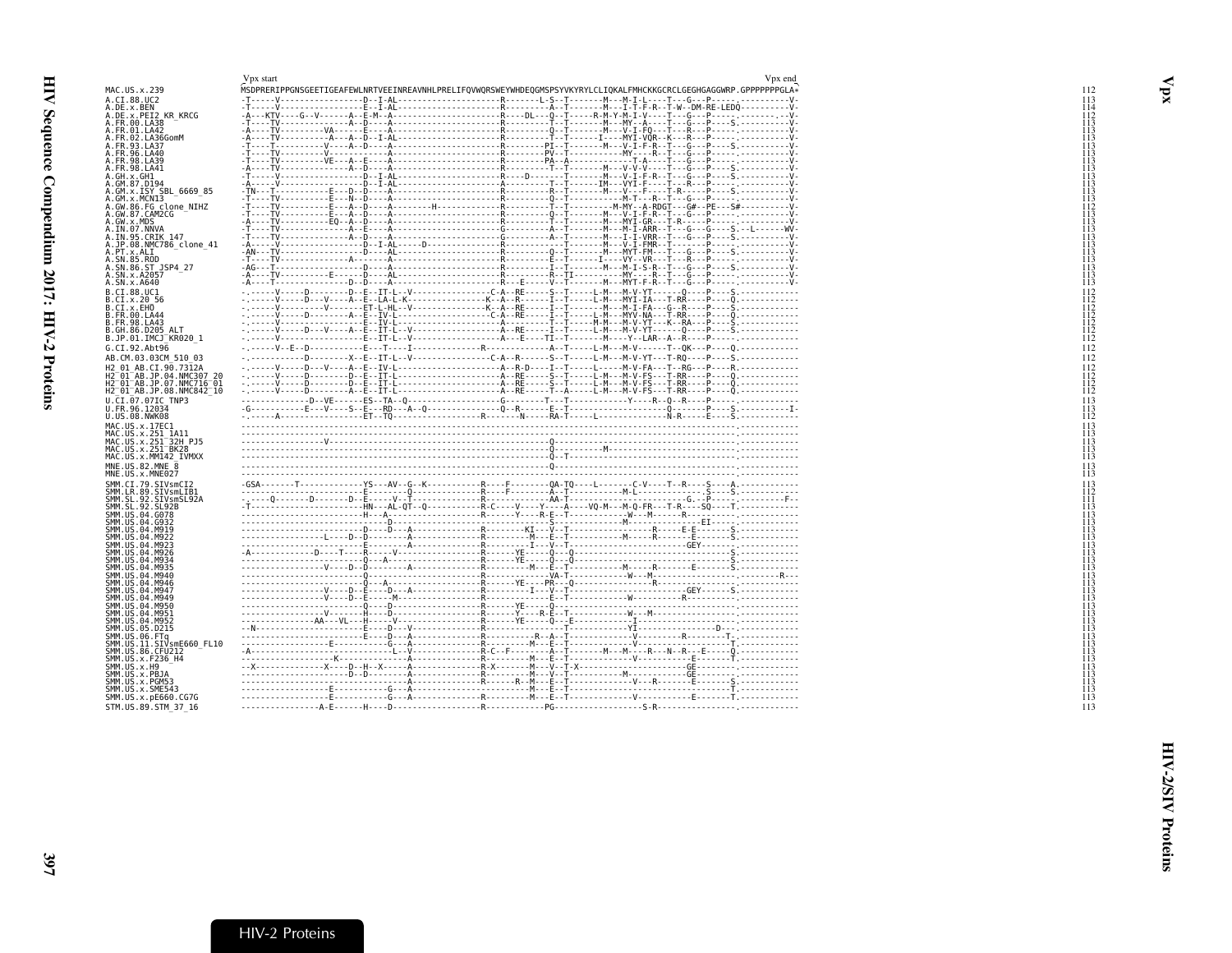<span id="page-21-0"></span>

| 398                            |  |
|--------------------------------|--|
|                                |  |
|                                |  |
|                                |  |
|                                |  |
|                                |  |
|                                |  |
|                                |  |
|                                |  |
|                                |  |
|                                |  |
|                                |  |
|                                |  |
|                                |  |
|                                |  |
|                                |  |
|                                |  |
| $\frac{1}{2}$<br>$\frac{1}{2}$ |  |
|                                |  |
|                                |  |
|                                |  |
| <b>CONTRACTORS</b>             |  |
|                                |  |
|                                |  |
|                                |  |
| $\ddot{\phantom{a}}$           |  |
|                                |  |
|                                |  |
|                                |  |

<span id="page-21-1"></span>

| MAC.US.x.239<br>A.CI.88.UC2<br>A.FR.00.LA38<br>A.FR.00.LA38<br>A.FR.01.LA42<br>A.FR.02.LA36GomM<br>A.FR.93.LA37 |                                                                                                       | MEERPPENEGPQREPWDEWVVEVLEELKEEALKHFDPRLLTALGNHIYNRHGDTLEGAGELIRILQRALFMHFRGGCIHSRIGQPGGGNPLSAIPPSRSML*<br>101 |          |
|-----------------------------------------------------------------------------------------------------------------|-------------------------------------------------------------------------------------------------------|---------------------------------------------------------------------------------------------------------------|----------|
|                                                                                                                 |                                                                                                       |                                                                                                               |          |
|                                                                                                                 |                                                                                                       | $\begin{array}{c} 83 \\ 105 \\ 106 \end{array}$                                                               |          |
|                                                                                                                 |                                                                                                       | $\frac{106}{106}$<br>$\frac{106}{106}$                                                                        | Ø        |
|                                                                                                                 |                                                                                                       |                                                                                                               | ₹        |
|                                                                                                                 |                                                                                                       | $\frac{106}{106}$                                                                                             |          |
| A.FR.98.LA41                                                                                                    |                                                                                                       | $\frac{106}{106}$<br>$\frac{106}{106}$                                                                        |          |
|                                                                                                                 |                                                                                                       |                                                                                                               | Proteins |
|                                                                                                                 | A.GM.x.MCNI3                                                                                          | $\frac{106}{106}$                                                                                             |          |
|                                                                                                                 |                                                                                                       | $\frac{105}{106}$<br>$\frac{106}{106}$                                                                        |          |
|                                                                                                                 | A.GW.x.MDS<br>A.IN.07.NNVA<br>A.IN.95.CRIK.147                                                        |                                                                                                               |          |
| .PT.x.ALI                                                                                                       | .JP.08.NMC786 clone 41                                                                                |                                                                                                               |          |
|                                                                                                                 | A.: N. 85. Rob<br>A. SN. 85. ROD<br>A. SN. 86. ST_JSP4_27<br>A. US. 93. 7924A                         | 106<br>106<br>106<br>105<br>106<br>106<br>106                                                                 |          |
|                                                                                                                 |                                                                                                       |                                                                                                               |          |
| B.CI.88.UC1<br>B.CI.x.20 56<br>B.CI.x.EHO                                                                       |                                                                                                       | 105                                                                                                           |          |
|                                                                                                                 |                                                                                                       | $\begin{array}{l} 105 \\ 105 \\ 105 \\ 105 \\ 105 \\ 105 \\ 105 \end{array}$                                  |          |
|                                                                                                                 | B.FR.00.LA44<br>B.FR.98.LA43<br>B.GH.86.D205 ALT                                                      |                                                                                                               |          |
|                                                                                                                 | B.JP.01.IMCJ <sup>-</sup> KR020 1<br>G.CI.92.Abt96                                                    | 103                                                                                                           |          |
|                                                                                                                 | AB.CM.03.03CM 510 03                                                                                  | 105                                                                                                           |          |
|                                                                                                                 | H2 01 AB.CI.90.7312A<br>H2-01-AB.JP.04.NMC307-20<br>H2-01-AB.JP.07.NMC716-01                          | 106<br>105                                                                                                    |          |
|                                                                                                                 | H2 <sup>-</sup> 01 <sup>-</sup> AB.JP.08.NMC842 <sup>-</sup> 10                                       | $\frac{105}{105}$                                                                                             |          |
|                                                                                                                 | U.ČI.07.07IC TNP3<br>U.FR.96.12034                                                                    | 102<br>$10\overline{1}$                                                                                       |          |
|                                                                                                                 | U.US.08.NWK08                                                                                         | 101<br>102                                                                                                    |          |
|                                                                                                                 |                                                                                                       | $^{101}_{102}$                                                                                                |          |
|                                                                                                                 | MAC.US.x.MM142_IVMXX                                                                                  | $^{101}_{102}$                                                                                                |          |
|                                                                                                                 | $MNE. US.82.MNE \overline{8}$                                                                         | $^{102}_{102}$                                                                                                |          |
|                                                                                                                 | MNE.US.x.MNE027                                                                                       |                                                                                                               |          |
|                                                                                                                 |                                                                                                       | $\frac{102}{102}$                                                                                             |          |
|                                                                                                                 | SMM.US.04.G078                                                                                        |                                                                                                               |          |
|                                                                                                                 | SMM. US. 04. 0073<br>SMM. US. 04. 0932<br>SMM. US. 04. M919<br>SMM. US. 04. M922                      |                                                                                                               |          |
|                                                                                                                 |                                                                                                       |                                                                                                               |          |
|                                                                                                                 | SMM.US.04.M926<br>SMM.US.04.M934                                                                      |                                                                                                               |          |
|                                                                                                                 | SMM. US. 04. M935<br>SMM. US. 04. M935<br>SMM. US. 04. M940<br>SMM. US. 04. M947<br>SMM. US. 04. M947 |                                                                                                               |          |
|                                                                                                                 |                                                                                                       |                                                                                                               |          |
|                                                                                                                 | SMM.US.04.M950                                                                                        |                                                                                                               |          |
|                                                                                                                 | SMM.US.04.M951                                                                                        |                                                                                                               |          |
|                                                                                                                 | 31111.03.04.11932<br>SMM.US.04.M952<br>SMM.US.06.FTq<br>SMM.US.11.SIVsmE660_FL10                      |                                                                                                               |          |
|                                                                                                                 | SMM.US.86.CFU212<br>SMM.US.x.F236_H4                                                                  |                                                                                                               |          |
|                                                                                                                 |                                                                                                       |                                                                                                               |          |
|                                                                                                                 | SMM.US.x.H9<br>SMM.US.x.PBJA<br>SMM.US.x.PGM53<br>SMM.US.x.PGM53                                      |                                                                                                               |          |
|                                                                                                                 | ŠMM. UŠ. X. SME543<br>SMM.US.x.pE660.CG7G                                                             |                                                                                                               |          |
|                                                                                                                 |                                                                                                       |                                                                                                               |          |
|                                                                                                                 | STM.US.89.STM 37 16                                                                                   | 102                                                                                                           |          |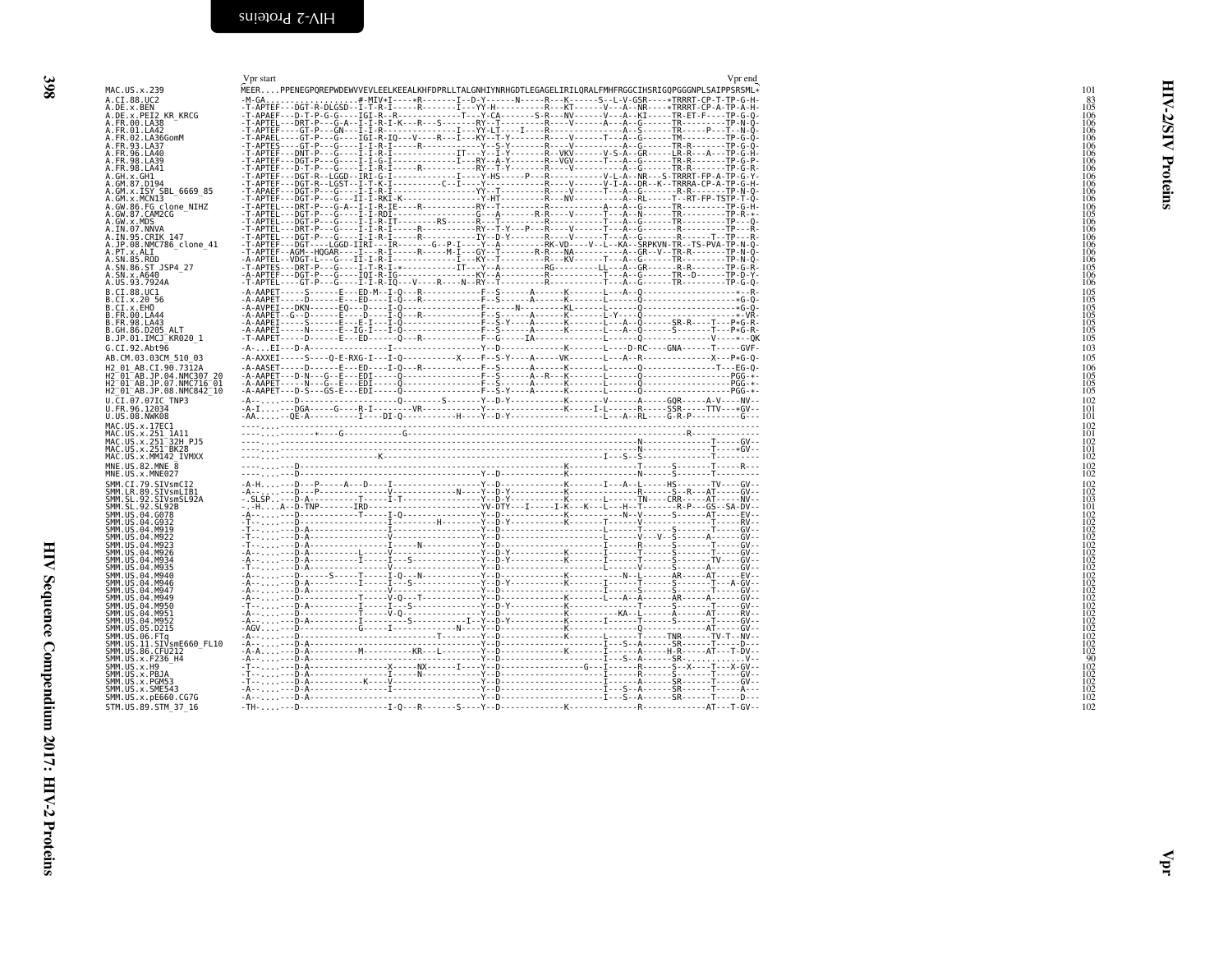<span id="page-22-1"></span>

|                                                                 | Tat start<br>Tat end<br>exon 1 end exon 2 start                                                                                                                                                                                                                                                                                                                                                                                            |                   |
|-----------------------------------------------------------------|--------------------------------------------------------------------------------------------------------------------------------------------------------------------------------------------------------------------------------------------------------------------------------------------------------------------------------------------------------------------------------------------------------------------------------------------|-------------------|
| MAC.US.x.239                                                    |                                                                                                                                                                                                                                                                                                                                                                                                                                            | 130               |
| A.CI.88.UC2                                                     |                                                                                                                                                                                                                                                                                                                                                                                                                                            | $\frac{131}{131}$ |
| A.DE.x.BEN                                                      |                                                                                                                                                                                                                                                                                                                                                                                                                                            |                   |
| A.DE.X.PEI2 KR KRCG<br>A.FR.00.LA38                             |                                                                                                                                                                                                                                                                                                                                                                                                                                            | $\frac{131}{131}$ |
| A.FR.01.LA42                                                    |                                                                                                                                                                                                                                                                                                                                                                                                                                            | 131               |
| A.FR.02.LA36GomM                                                |                                                                                                                                                                                                                                                                                                                                                                                                                                            | 131               |
| A.FR.93.LA37                                                    |                                                                                                                                                                                                                                                                                                                                                                                                                                            |                   |
| A.FR.96.LA40<br>A. FR. 98. LA39                                 |                                                                                                                                                                                                                                                                                                                                                                                                                                            |                   |
| A.FR.98.LA41                                                    |                                                                                                                                                                                                                                                                                                                                                                                                                                            |                   |
| A.GH.x.GH1                                                      |                                                                                                                                                                                                                                                                                                                                                                                                                                            |                   |
| A.GM.87.D194                                                    |                                                                                                                                                                                                                                                                                                                                                                                                                                            | 131               |
| A.GM.x.ISY SBL 6669 85<br>A.GM.x.MCN13                          |                                                                                                                                                                                                                                                                                                                                                                                                                                            | 131               |
|                                                                 |                                                                                                                                                                                                                                                                                                                                                                                                                                            | $\frac{131}{131}$ |
| A.GW.86.FG clone_NIHZ<br>A.GW.87.CAM2CG                         |                                                                                                                                                                                                                                                                                                                                                                                                                                            |                   |
| A.GW.x.MDS<br>A.IN.07.NNVA                                      |                                                                                                                                                                                                                                                                                                                                                                                                                                            | $\frac{131}{131}$ |
| A.IN.95.CRIK 147                                                |                                                                                                                                                                                                                                                                                                                                                                                                                                            | 130               |
| A.JP.08.NMC786 clone 41                                         |                                                                                                                                                                                                                                                                                                                                                                                                                                            | 131               |
| A.PT.x.ALI                                                      |                                                                                                                                                                                                                                                                                                                                                                                                                                            |                   |
| A.SN.85.ROD<br>A.SN.86.ST_JSP4_27                               |                                                                                                                                                                                                                                                                                                                                                                                                                                            | 131<br>131        |
| B.CI.88.UC1                                                     |                                                                                                                                                                                                                                                                                                                                                                                                                                            |                   |
| B.CI.x.20 56                                                    |                                                                                                                                                                                                                                                                                                                                                                                                                                            |                   |
| B.CI.x.EHO                                                      |                                                                                                                                                                                                                                                                                                                                                                                                                                            | 139               |
| B.FR.00.LA44                                                    |                                                                                                                                                                                                                                                                                                                                                                                                                                            |                   |
| B. FR. 98. LA43<br>B.GH.86.D205 ALT                             |                                                                                                                                                                                                                                                                                                                                                                                                                                            |                   |
| B.JP.01.IMCJ KR020 1                                            |                                                                                                                                                                                                                                                                                                                                                                                                                                            | 135               |
| G.CI.92.Abt96                                                   |                                                                                                                                                                                                                                                                                                                                                                                                                                            | 129               |
| AB.CM.03.03CM 510 03                                            | --I--0G--S--K--S-P--ST--PVVD-0G-DSQ------------K--N-K----X------L---R-----W-DH-- ----R--TTA-P-PD-S--T---DS--A-KQ-KE--TTGT-DL-P--                                                                                                                                                                                                                                                                                                           | 127               |
| H2 01 AB.CI.90.7312A                                            |                                                                                                                                                                                                                                                                                                                                                                                                                                            | 135               |
| H2 <sup>-01-AB.JP.04.NMC307 20</sup>                            |                                                                                                                                                                                                                                                                                                                                                                                                                                            | 135               |
| H2 <sup>-01-AB.JP.07.NMC716-01</sup>                            |                                                                                                                                                                                                                                                                                                                                                                                                                                            | 135               |
|                                                                 |                                                                                                                                                                                                                                                                                                                                                                                                                                            |                   |
| H2 <sup>-</sup> 01 <sup>-</sup> AB.JP.08.NMC842 <sup>-</sup> 10 |                                                                                                                                                                                                                                                                                                                                                                                                                                            | 135               |
| U.CI.07.07IC TNP3                                               |                                                                                                                                                                                                                                                                                                                                                                                                                                            | 129               |
| U.FR.96.12034<br>U.US.08.NWK08                                  |                                                                                                                                                                                                                                                                                                                                                                                                                                            | $\frac{128}{130}$ |
|                                                                 |                                                                                                                                                                                                                                                                                                                                                                                                                                            |                   |
| MAC.US.x.17EC1                                                  |                                                                                                                                                                                                                                                                                                                                                                                                                                            | $\frac{131}{131}$ |
| MAC.US.x.251 1A11<br>MAC.US.x.251 32H PJ5                       |                                                                                                                                                                                                                                                                                                                                                                                                                                            | 131               |
| MAC.US.x.251 BK28                                               |                                                                                                                                                                                                                                                                                                                                                                                                                                            | 131               |
| MAC.US.x.MM142 IVMXX                                            |                                                                                                                                                                                                                                                                                                                                                                                                                                            | 131               |
| MNE.US.82.MNE 8<br>MNE.US.x.MNE027                              |                                                                                                                                                                                                                                                                                                                                                                                                                                            | $\frac{131}{131}$ |
| SMM.CI.79.SIVsmCI2                                              | $\xbrace{\mathbf{0}}_{\mathbf{0}}\mathbf{0}}_{\mathbf{1}}\mathbf{1}}\mathbf{1}_{\mathbf{1}}\mathbf{1}_{\mathbf{2}}\mathbf{1}_{\mathbf{3}}\mathbf{1}_{\mathbf{4}}\mathbf{1}_{\mathbf{5}}\mathbf{1}_{\mathbf{6}}\mathbf{1}_{\mathbf{5}}\mathbf{1}_{\mathbf{6}}\mathbf{1}_{\mathbf{6}}\mathbf{1}_{\mathbf{7}}\mathbf{1}_{\mathbf{8}}\mathbf{1}_{\mathbf{9}}\mathbf{1}_{\mathbf{1}}\mathbf{1}_{\mathbf{1}}\mathbf{1}_{\mathbf{1}}\mathbf{1}_{$ |                   |
|                                                                 |                                                                                                                                                                                                                                                                                                                                                                                                                                            | $^{130}_{127}$    |
| SMM.LR.89.SIVsmLIB1<br>SMM.SL.92.SIVsmSL92A                     |                                                                                                                                                                                                                                                                                                                                                                                                                                            | $1\overline{3}0$  |
| SMM. SL. 92. SL92B<br>SMM. US.04.G078                           |                                                                                                                                                                                                                                                                                                                                                                                                                                            |                   |
| SMM.US.04.G932                                                  |                                                                                                                                                                                                                                                                                                                                                                                                                                            |                   |
| SMM. US.04.M919                                                 |                                                                                                                                                                                                                                                                                                                                                                                                                                            |                   |
| SMM. US.04.M922                                                 |                                                                                                                                                                                                                                                                                                                                                                                                                                            |                   |
| SMM.US.04.M923<br>SMM. US.04.M926                               |                                                                                                                                                                                                                                                                                                                                                                                                                                            |                   |
| SMM.US.04.M934                                                  |                                                                                                                                                                                                                                                                                                                                                                                                                                            |                   |
| SMM.US.04.M935                                                  |                                                                                                                                                                                                                                                                                                                                                                                                                                            | 131               |
| SMM. US.04.M940<br>SMM.US.04.M946                               |                                                                                                                                                                                                                                                                                                                                                                                                                                            | 131               |
| SMM. US.04.M947                                                 |                                                                                                                                                                                                                                                                                                                                                                                                                                            | $\frac{131}{129}$ |
| SMM. U.S. 04. M949                                              |                                                                                                                                                                                                                                                                                                                                                                                                                                            | 130               |
| SMM.US.04.M950                                                  |                                                                                                                                                                                                                                                                                                                                                                                                                                            | 131<br>131        |
| SMM. US. 04. M951<br>SMM. US. 04. M952                          |                                                                                                                                                                                                                                                                                                                                                                                                                                            |                   |
| SMM.US.05.D215                                                  |                                                                                                                                                                                                                                                                                                                                                                                                                                            |                   |
| SMM.US.06.FTq                                                   |                                                                                                                                                                                                                                                                                                                                                                                                                                            |                   |
| SMM.US.11.SIVsmE660 FL10<br>SMM. US.86.CFU212                   |                                                                                                                                                                                                                                                                                                                                                                                                                                            |                   |
| SMM.US.x.F236 H4                                                |                                                                                                                                                                                                                                                                                                                                                                                                                                            |                   |
| SMM. US. x. H9                                                  |                                                                                                                                                                                                                                                                                                                                                                                                                                            |                   |
| SMM.US.x.PBJA<br>SMM.US.x.PGM53                                 |                                                                                                                                                                                                                                                                                                                                                                                                                                            |                   |
| SMM.US.x.SME543<br>SMM. US. x. pE660. CG7G                      |                                                                                                                                                                                                                                                                                                                                                                                                                                            |                   |

-----K---S--R--S-P---T---V-A--GL--QE----W-------E-C-K-F---------L--VT-----T--R--.R-..VK----TYPI-----SL-T-A-NS--K-EQ-KE--TE-EST----K..........- <sup>129</sup>

<span id="page-22-0"></span>STM.US.89.STM\_37\_16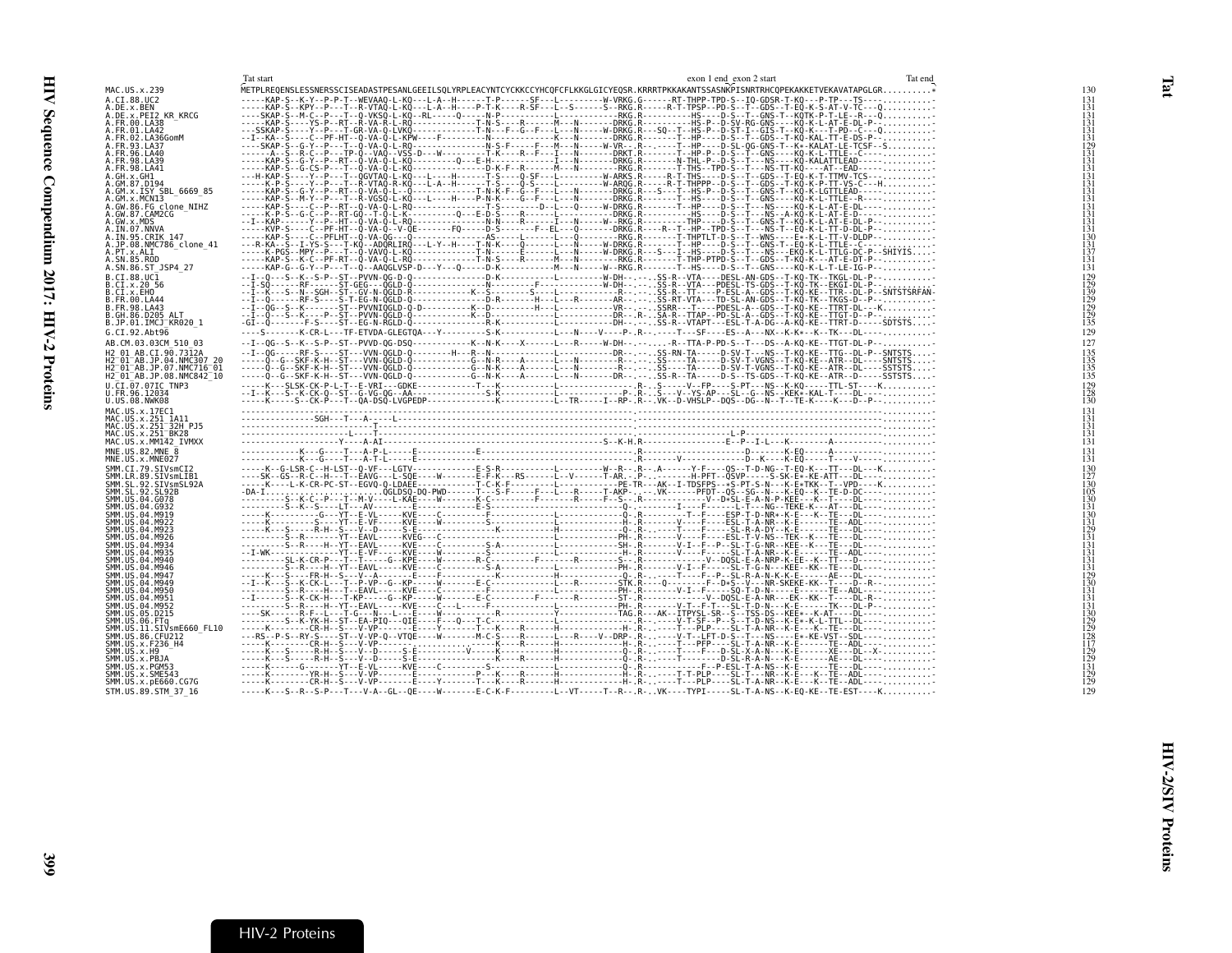<span id="page-23-0"></span>HIV Sequence Compendium 2017: HIV-2 Proteins

<span id="page-23-1"></span>

| A.CI.88.UC2<br>A.DE.x.BEN<br>A.DE.X.PEI2 KR KRCG<br>A.FR.00.LA38<br>A.FR.01.LA42<br>A.FR.02.LA36GomM     |  |  | $\begin{smallmatrix} \mathbf{r}_1 & \mathbf{r}_2 & \mathbf{r}_3 & \mathbf{r}_4 & \mathbf{r}_5 & \mathbf{r}_6 & \mathbf{r}_7 & \mathbf{r}_8 & \mathbf{r}_7 & \mathbf{r}_8 & \mathbf{r}_9 & \mathbf{r}_9 & \mathbf{r}_9 & \mathbf{r}_9 & \mathbf{r}_9 & \mathbf{r}_9 & \mathbf{r}_9 & \mathbf{r}_9 & \mathbf{r}_9 & \mathbf{r}_9 & \mathbf{r}_9 & \mathbf{r}_9 & \mathbf{r}_9 & \mathbf{r}_9 & \mathbf{r}_9 & \mathbf{r}_9 & \mathbf{r}_$ |
|----------------------------------------------------------------------------------------------------------|--|--|-----------------------------------------------------------------------------------------------------------------------------------------------------------------------------------------------------------------------------------------------------------------------------------------------------------------------------------------------------------------------------------------------------------------------------------------|
| A.FR.93.LA37<br>A.FR.96.LA40<br>A.FR.98.LA39<br>A.FR.98.LA41                                             |  |  |                                                                                                                                                                                                                                                                                                                                                                                                                                         |
| .GH.x.GH1                                                                                                |  |  |                                                                                                                                                                                                                                                                                                                                                                                                                                         |
| A.GW.86.FG_clone_NIHZ<br>A.GW.86.FG_clone_NIHZ                                                           |  |  |                                                                                                                                                                                                                                                                                                                                                                                                                                         |
| A.GW.X.CARTZCO<br>A.GW.X.MDS<br>A.IN.95.CRIK 147<br>A.JP.08.NMC786_clone_41<br>A.PT.x.ALI<br>A.SN.85.ROD |  |  |                                                                                                                                                                                                                                                                                                                                                                                                                                         |
| A.SN.86.ST JSP4 27<br>B.CI.88.UC1<br>B.CI.x.20 56<br>B.CI.x.EHO                                          |  |  |                                                                                                                                                                                                                                                                                                                                                                                                                                         |
| B.FR.00.LA44<br>B.FR.98.LA43<br>B.GH.86.D205 ALT<br>B.JP.01.IMCJ <sup>-</sup> KR020 1                    |  |  |                                                                                                                                                                                                                                                                                                                                                                                                                                         |
| G.CI.92.Abt96<br>AB.CM.03.03CM 510 03<br>H2 01 AB.CI.90.7312A                                            |  |  |                                                                                                                                                                                                                                                                                                                                                                                                                                         |
| H2-01-AB.JP.04.NMC307-20<br>H2-01-AB.JP.07.NMC716-01<br>H2_01_AB.JP.08.NMC842_10<br>U.CI.07.07IC TNP3    |  |  |                                                                                                                                                                                                                                                                                                                                                                                                                                         |
| U.FR.96.12034<br>U.US.08.NWK08<br>MAC.US.x.17EC1                                                         |  |  |                                                                                                                                                                                                                                                                                                                                                                                                                                         |
| MAC.US.x.251 1A11<br>MAC.US.x.251 1A11<br>MAC.US.x.251 BK28<br>MAC.US.x.MM142_IVMXX                      |  |  |                                                                                                                                                                                                                                                                                                                                                                                                                                         |
| MNE.US.82.MNE 8<br>MNE.US.x.MNE027                                                                       |  |  |                                                                                                                                                                                                                                                                                                                                                                                                                                         |
| SMM.US.04.G078                                                                                           |  |  |                                                                                                                                                                                                                                                                                                                                                                                                                                         |
| SMM.US.04.G932<br>SMM.US.04.M919<br>SMM.US.04.M922<br>SMM. US. 04. M923<br>SMM.US.04.M926                |  |  |                                                                                                                                                                                                                                                                                                                                                                                                                                         |
| SMM.US.04.M934<br>ŠMM.US.04.M935<br>SMM.US.04.M940<br>SMM.US.04.M946<br>SMM.US.04.M947                   |  |  |                                                                                                                                                                                                                                                                                                                                                                                                                                         |
| SMM.US.04.M949<br>SMM.US.04.M950<br>SMM.US.04.M951<br>SMM.US.04.M952                                     |  |  |                                                                                                                                                                                                                                                                                                                                                                                                                                         |
| SMM.US.05.D215<br>SMM.ŬŠ.ÕÕ.FTq<br>SMM.US.11.SIVsm5660_FL10                                              |  |  |                                                                                                                                                                                                                                                                                                                                                                                                                                         |
| SMM.US.86.CFU212<br>SMM.US.x.F236 H4<br>SMM.US.x.H9<br>ŠMM.ŬŠ.X.PBJA<br>SMM.US.x.PGM53                   |  |  |                                                                                                                                                                                                                                                                                                                                                                                                                                         |
| SMM.US.x.SME543<br>SMM.US.x.pE660.CG7G<br>STM.US.89.STM 37 16                                            |  |  |                                                                                                                                                                                                                                                                                                                                                                                                                                         |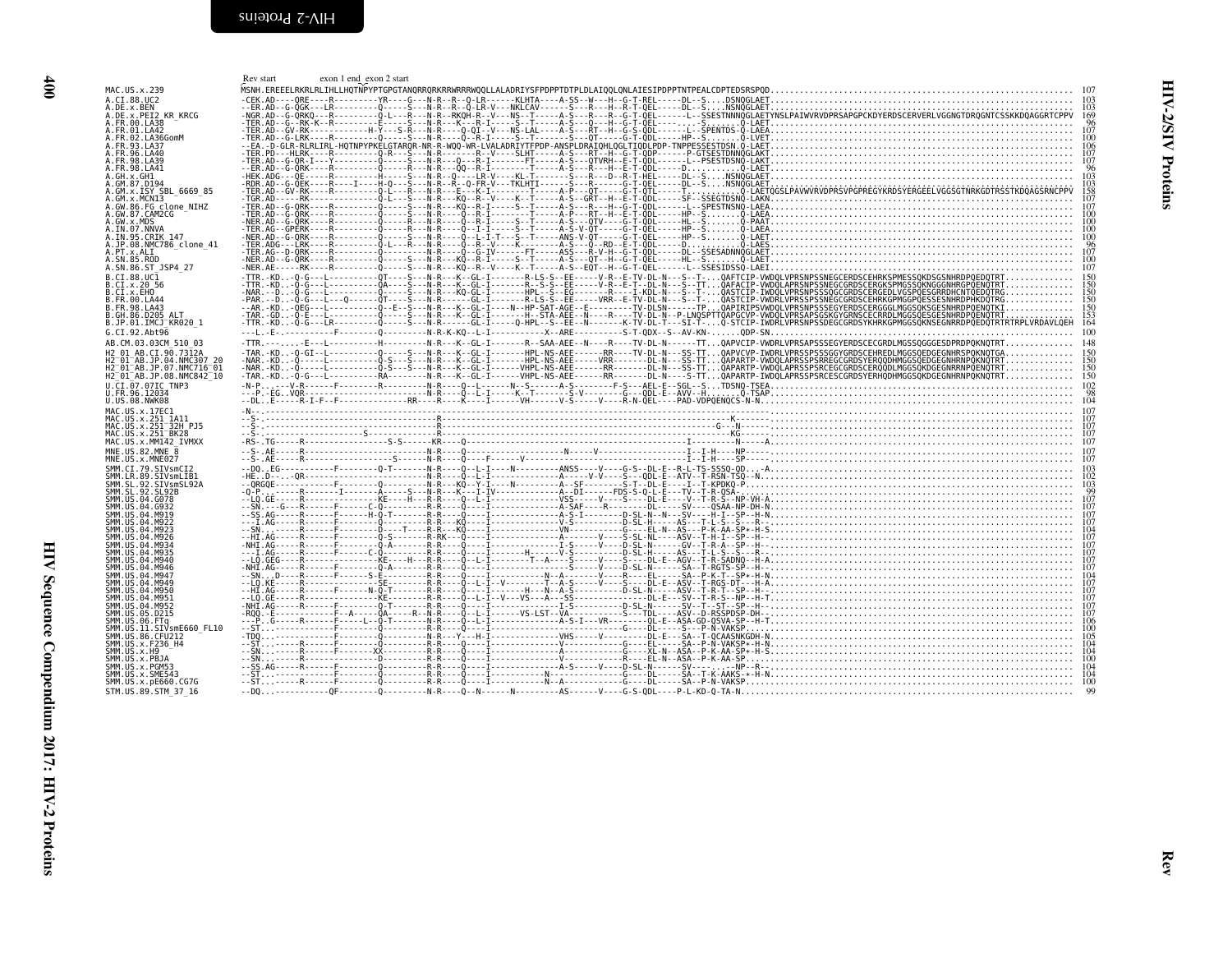<span id="page-24-0"></span>

|                                                                                                      | Rev end                                                                                                           |
|------------------------------------------------------------------------------------------------------|-------------------------------------------------------------------------------------------------------------------|
| MAC.US.x.239                                                                                         | . *                                                                                                               |
| A.CI.88.UC2                                                                                          | .                                                                                                                 |
| A.DE.x.BEN                                                                                           | RGSGINRETL-                                                                                                       |
| A.DE.x.PEI2_KR_KRCG<br>A.FR.00.LA38                                                                  |                                                                                                                   |
|                                                                                                      |                                                                                                                   |
|                                                                                                      |                                                                                                                   |
| A.FR.93.LA37                                                                                         |                                                                                                                   |
| A.FR.96.LA40                                                                                         | .                                                                                                                 |
| A.FR.98.LA39                                                                                         |                                                                                                                   |
| A.FR.98.LA41                                                                                         |                                                                                                                   |
| A.GH.x.GH1<br>A.GM.87.D194                                                                           |                                                                                                                   |
|                                                                                                      | RDRDISKETL-                                                                                                       |
| .<br>A.GM.x.ISY SBL_6669_85<br>A.GM.x.MCN13                                                          | .                                                                                                                 |
| A.GW.86.FG clone_NIHZ<br>A.GW.87.CAM2CG                                                              | .                                                                                                                 |
|                                                                                                      | $\begin{array}{ccccccccc} . & . & . & . & . & . & . & . & . & . \\ . & . & . & . & . & . & . & . & . \end{array}$ |
| A.GW.x.MDS                                                                                           |                                                                                                                   |
| A.IN.07.NNVA                                                                                         | .                                                                                                                 |
| A.IN.95.CRIK 147                                                                                     |                                                                                                                   |
| A.JP.08.NMC786_clone_41                                                                              | .                                                                                                                 |
| A.PT.x.ALI<br>A.SN.85.ROD                                                                            | .                                                                                                                 |
| A.SN.86.ST_JSP4_27                                                                                   | .                                                                                                                 |
| B.CI.88.UC1                                                                                          | .                                                                                                                 |
|                                                                                                      | .                                                                                                                 |
| B.CI.x.20 56<br>B.CI.x.20 56<br>B.CI.x.EHO                                                           | .                                                                                                                 |
| B.FR.00.LA44                                                                                         | .                                                                                                                 |
| B.FR.98.LA43                                                                                         | .                                                                                                                 |
| B.GH.86.D205 ALT<br>B.JP.01.IMCJ_KR020_1                                                             | KĠĖĠŇŔV                                                                                                           |
|                                                                                                      |                                                                                                                   |
| G.CI.92.Abt96                                                                                        | .                                                                                                                 |
| AB.CM.03.03CM_510_03                                                                                 | .                                                                                                                 |
| H2 01 AB.CI.90.7312A                                                                                 | 1.1.1.1.1.1.1.1.7                                                                                                 |
| H2-01-AB.JP.04.NMC307-20<br>H2-01-AB.JP.07.NMC716-01                                                 | .                                                                                                                 |
|                                                                                                      | .                                                                                                                 |
| H2 01 AB.JP.08.NMC842 10                                                                             | .                                                                                                                 |
|                                                                                                      | .                                                                                                                 |
| U.CI.07.07IC TNP3<br>U.FR.96.12034                                                                   | .                                                                                                                 |
| U.US.08.NWK08                                                                                        | .                                                                                                                 |
|                                                                                                      | .                                                                                                                 |
| MAC.US.x.17EC1<br>MAC.US.x.251_1A11<br>MAC.US.x.251_32H_PJ5                                          | .                                                                                                                 |
|                                                                                                      |                                                                                                                   |
| MAC.US.x.251-BK28<br>MAC.US.x.MM142_IVMXX                                                            |                                                                                                                   |
|                                                                                                      | .                                                                                                                 |
| MNE.US.82.MNE 8<br>MNE.US.x.MNE027                                                                   |                                                                                                                   |
|                                                                                                      | .                                                                                                                 |
| SMM.CI.79.SIVsmCI2                                                                                   |                                                                                                                   |
| SMM.LR.89.SIVSML1B1<br>SMM.SL.92.SIVsmL1B1<br>SMM.SL.92.SL92B                                        | $\frac{1}{2}$                                                                                                     |
|                                                                                                      |                                                                                                                   |
|                                                                                                      |                                                                                                                   |
| SMM. US.04.G078                                                                                      | .                                                                                                                 |
| SMM. US. 04. 0078<br>SMM. US. 04. 0932<br>SMM. US. 04. M919                                          |                                                                                                                   |
|                                                                                                      |                                                                                                                   |
| SMM.US.04.M923                                                                                       |                                                                                                                   |
| SMM.US.04.M926                                                                                       | .                                                                                                                 |
| SMM. US. 04. M934                                                                                    |                                                                                                                   |
| SMM.US.04.M935<br>SMM.US.04.M940                                                                     |                                                                                                                   |
|                                                                                                      | $\begin{array}{cccccccccc} . & . & . & . & . & . & . & . & . & . \end{array}$                                     |
| SMM.US.04.M946                                                                                       | 1.1.1.1.1.1.1.1.7                                                                                                 |
| SMM.US.04.M947                                                                                       |                                                                                                                   |
| SMM.US.04.M949                                                                                       | $\begin{array}{cccccccccccccc} . & . & . & . & . & . & . & . & . & . \end{array}$                                 |
|                                                                                                      | $\begin{array}{ccccccccc} . & . & . & . & . & . & . & . \\ . & . & . & . & . & . & . & . \end{array}$             |
|                                                                                                      | 1.1.1.1.1.1.1.1.7                                                                                                 |
|                                                                                                      | .                                                                                                                 |
| SMM. US. 04. M959<br>SMM. US. 04. M950<br>SMM. US. 04. M951<br>SMM. US. 05. D215<br>SMM. US. 06. FTQ | .                                                                                                                 |
| 3MM.US. 11. SIVSME660_FL10<br>SMM.US. 86. CFU212<br>SMM.US. 86. CFU212<br>SMM.US. x. F236_H4         | .                                                                                                                 |
|                                                                                                      | .                                                                                                                 |
|                                                                                                      | $\begin{array}{cccccccccccccc} . & . & . & . & . & . & . & . & . & . & . & . & . & . & \end{array}$               |
| SMM.US.x.H9<br>SMM.US.x.PBJA                                                                         | .                                                                                                                 |
|                                                                                                      |                                                                                                                   |
| SMM.US.x.PGM53<br>SMM.US.x.SME543                                                                    |                                                                                                                   |
| SMM.US.x.pE660.CG7G                                                                                  | .                                                                                                                 |
| STM.US.89.STM 37 16                                                                                  | .                                                                                                                 |
|                                                                                                      |                                                                                                                   |
|                                                                                                      |                                                                                                                   |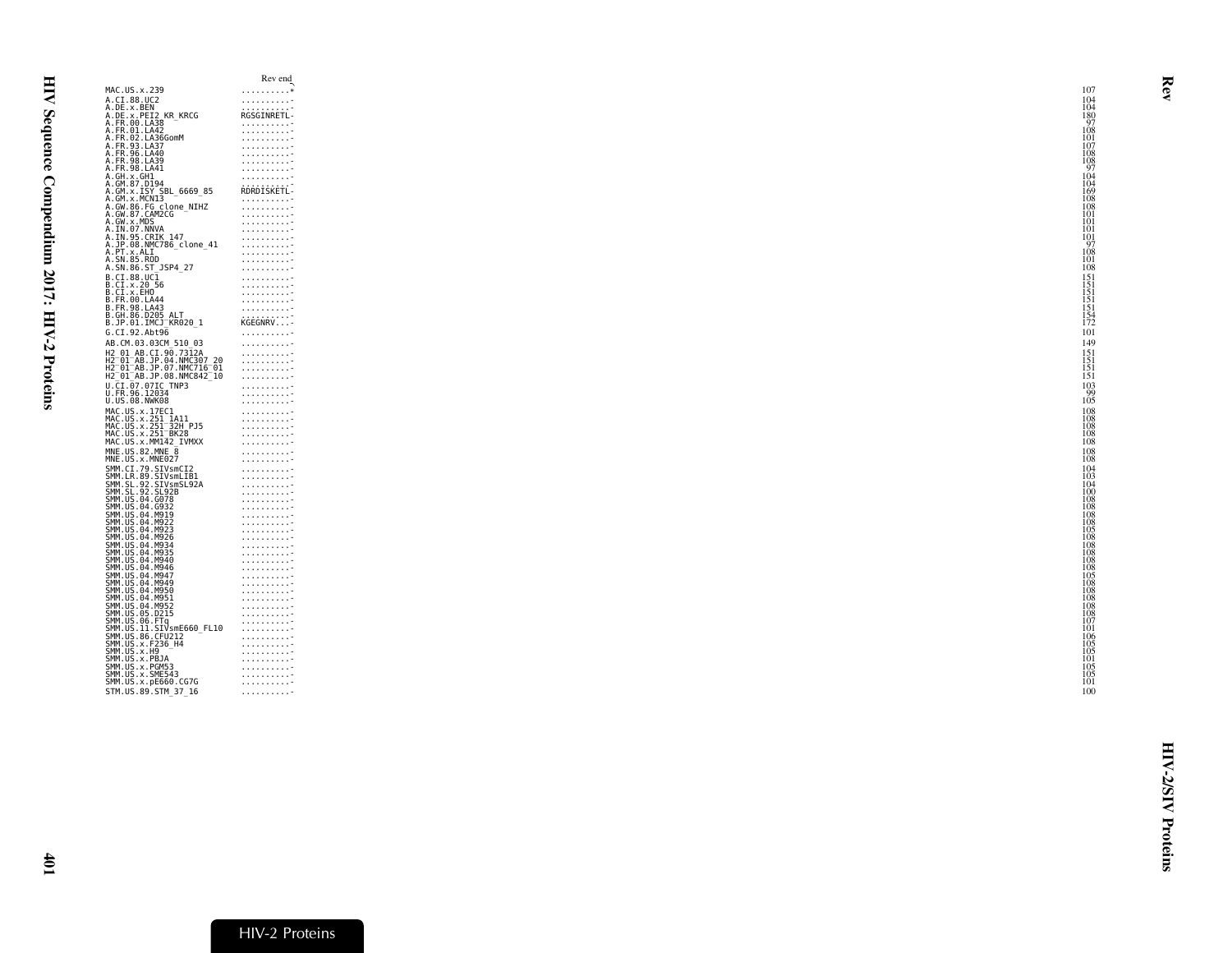<span id="page-25-0"></span>

| 402                                          |                                                                                                                                                                                                                                                                    |
|----------------------------------------------|--------------------------------------------------------------------------------------------------------------------------------------------------------------------------------------------------------------------------------------------------------------------|
|                                              |                                                                                                                                                                                                                                                                    |
|                                              |                                                                                                                                                                                                                                                                    |
|                                              |                                                                                                                                                                                                                                                                    |
|                                              | MAC. US. x, 239<br>A. C.I. 88. UC2<br>A. C.I. 88. UC2<br>A. D.E. 8. B. UC2<br>A. D.E. 8. B. UC2<br>A. D.E. 8. B. UC2<br>A. D.E. 8. B. UC2<br>A. F.R. 00. LA32<br>C. R. R. R. 90. LA32<br>A. F.R. 00. LA32<br>A. F.R. 00. LA32<br>A. F.R. 00. LA32<br>A. F.R. 00. L |
| HIV Sequence Compendium 2017: HIV-2 Proteins |                                                                                                                                                                                                                                                                    |
|                                              |                                                                                                                                                                                                                                                                    |

<span id="page-25-1"></span>

| MAC.US.x.239<br>A.CI.88.UC2                                                                                                                                                                                                       |  |  | .<br>MGCLGNQLLIAILLLSVYGIYČTLYVTVFYGVPAWRNATIPLFČATKNRDTWGTTQČLPDNGDYSEVALNVTESFDAW.NNTVTEQAIEDVWQLFETSIKPČVKLSPLČITMRČNKSETDRWGLTKSITTTASTTSTTASAKVDMVNETSSČ l51 | 148<br>149                                                                       |
|-----------------------------------------------------------------------------------------------------------------------------------------------------------------------------------------------------------------------------------|--|--|-------------------------------------------------------------------------------------------------------------------------------------------------------------------|----------------------------------------------------------------------------------|
| A.DE.x.BEN<br>A.DE.x.PEI2 KR_KRCG<br>A.FR.00.LA38                                                                                                                                                                                 |  |  |                                                                                                                                                                   | i39                                                                              |
| A.FR.01.LA42                                                                                                                                                                                                                      |  |  |                                                                                                                                                                   |                                                                                  |
| A.FR.02.LA36GomM                                                                                                                                                                                                                  |  |  |                                                                                                                                                                   | 147<br>139                                                                       |
| A. FR. 93. LA37<br>A. FR. 96. LA40                                                                                                                                                                                                |  |  |                                                                                                                                                                   | 141                                                                              |
| A. FR. 98. LA39<br>A.FR.98.LA41                                                                                                                                                                                                   |  |  |                                                                                                                                                                   |                                                                                  |
|                                                                                                                                                                                                                                   |  |  |                                                                                                                                                                   |                                                                                  |
| A.GM.87.D194<br>A.GM.90.CBL24                                                                                                                                                                                                     |  |  |                                                                                                                                                                   | 144<br>141                                                                       |
| A.GM.x.CBL21<br>A.GM.x.CBL22                                                                                                                                                                                                      |  |  |                                                                                                                                                                   |                                                                                  |
| A.GM.x.ISY SBL 6669 85                                                                                                                                                                                                            |  |  |                                                                                                                                                                   | 140<br>140<br>137<br>144<br>154                                                  |
| A.GM.x.MCN13<br>A.GW.06.CA65316_9<br>A.GW.06.CA65319-7                                                                                                                                                                            |  |  |                                                                                                                                                                   |                                                                                  |
|                                                                                                                                                                                                                                   |  |  |                                                                                                                                                                   |                                                                                  |
| A.GW.06.CA65330-5<br>A.GW.06.CA65409-14                                                                                                                                                                                           |  |  |                                                                                                                                                                   |                                                                                  |
| A.GW.86.FG clone_NIHZ<br>A.GW.87.CAM2CG<br>A.GW.x.CA7205_8                                                                                                                                                                        |  |  |                                                                                                                                                                   | 143<br>146<br>137<br>135<br>135<br>139<br>144<br>142                             |
| A. GW. x. CA7253                                                                                                                                                                                                                  |  |  |                                                                                                                                                                   |                                                                                  |
|                                                                                                                                                                                                                                   |  |  |                                                                                                                                                                   |                                                                                  |
|                                                                                                                                                                                                                                   |  |  |                                                                                                                                                                   | i 43<br>143                                                                      |
|                                                                                                                                                                                                                                   |  |  |                                                                                                                                                                   |                                                                                  |
| A.IN.07.NNVA                                                                                                                                                                                                                      |  |  |                                                                                                                                                                   | 145                                                                              |
| A. IN. 95. CRIK_147                                                                                                                                                                                                               |  |  |                                                                                                                                                                   | 146<br>145<br>120                                                                |
| A.JP.08.NMC786 clone_41<br>A.PT.00.00PTHCC20_1                                                                                                                                                                                    |  |  |                                                                                                                                                                   |                                                                                  |
| A.PT.03.ABG<br>A.PT.03.P1 6<br>A.PT.03.P2 7                                                                                                                                                                                       |  |  |                                                                                                                                                                   |                                                                                  |
| A.PT.03.P3 <sup>-</sup> 12                                                                                                                                                                                                        |  |  |                                                                                                                                                                   | 142<br>147<br>143                                                                |
| A.PT.03.P4-11<br>A.PT.04.P6-3                                                                                                                                                                                                     |  |  |                                                                                                                                                                   | 151<br>144                                                                       |
| A.PT.10.P7 10                                                                                                                                                                                                                     |  |  |                                                                                                                                                                   |                                                                                  |
| A.PT.10.P8 <sup>-6</sup>                                                                                                                                                                                                          |  |  |                                                                                                                                                                   |                                                                                  |
| A.PT.92.93PTHDESC 13<br>A.PT.98.98PTHDECT 13                                                                                                                                                                                      |  |  |                                                                                                                                                                   | 143<br>120<br>i4ĭ                                                                |
|                                                                                                                                                                                                                                   |  |  |                                                                                                                                                                   | 146<br>140                                                                       |
| A.SN.86.ST JSP4 27                                                                                                                                                                                                                |  |  |                                                                                                                                                                   |                                                                                  |
| B.CI.88.UC1<br>B.CI.x.20 56                                                                                                                                                                                                       |  |  |                                                                                                                                                                   | 147<br>144                                                                       |
| B.FR.00.LA44                                                                                                                                                                                                                      |  |  |                                                                                                                                                                   | i45<br>147                                                                       |
| B.FR.98.LA43                                                                                                                                                                                                                      |  |  |                                                                                                                                                                   | 144                                                                              |
| B.GH.86.D205 ALT<br>B.JP.01.IMCJ KR020 1<br>B.x.06.8704A 06 01                                                                                                                                                                    |  |  |                                                                                                                                                                   | 147<br>143<br>139                                                                |
| G.CI.92.Abt96                                                                                                                                                                                                                     |  |  |                                                                                                                                                                   | 151                                                                              |
| AB.CM.03.03CM 510 03                                                                                                                                                                                                              |  |  |                                                                                                                                                                   |                                                                                  |
| H2_01_AB.CI.90.7312A<br>H2 <sup>-</sup> 01 <sup>-</sup> AB.JP.04.NMC307_20                                                                                                                                                        |  |  |                                                                                                                                                                   | 146                                                                              |
| H2 01 AB.JP.07.NMC716 01<br>H2 <sup>-01-AB.JP.08.NMC842<sup>-10</sup></sup>                                                                                                                                                       |  |  |                                                                                                                                                                   | 142                                                                              |
| U.CI.07.07IC TNP3                                                                                                                                                                                                                 |  |  |                                                                                                                                                                   |                                                                                  |
| U.FR.96.12034<br>U.US.08.NWK08                                                                                                                                                                                                    |  |  |                                                                                                                                                                   | 153<br>148<br>155                                                                |
|                                                                                                                                                                                                                                   |  |  |                                                                                                                                                                   | 150<br>150                                                                       |
| MAC.US.x.251_1A11<br>MAC.US.x.251 <sup>-</sup> 32H_PJ5<br>MAC.US.x.251-8828                                                                                                                                                       |  |  |                                                                                                                                                                   |                                                                                  |
| MAC.US.x.MM142 IVMXX                                                                                                                                                                                                              |  |  |                                                                                                                                                                   | 153<br>154                                                                       |
| MNE.US.x.MNE027                                                                                                                                                                                                                   |  |  |                                                                                                                                                                   | 152                                                                              |
| MNE. US. S. MNE027<br>SMM. LR. 89. STATE STATE STATE STATE STATE STATE STATE STATE STATE STATE STATE STATE STATE STATE STATE STATE STATE STATE STATE STATE STATE STATE STATE STATE STATE STATE STATE STATE STATE STATE STATE STAT |  |  |                                                                                                                                                                   | 160                                                                              |
|                                                                                                                                                                                                                                   |  |  |                                                                                                                                                                   | 149<br>154<br>156                                                                |
|                                                                                                                                                                                                                                   |  |  |                                                                                                                                                                   | 159<br>154<br>153                                                                |
|                                                                                                                                                                                                                                   |  |  |                                                                                                                                                                   |                                                                                  |
|                                                                                                                                                                                                                                   |  |  |                                                                                                                                                                   | 161<br>157                                                                       |
|                                                                                                                                                                                                                                   |  |  |                                                                                                                                                                   |                                                                                  |
|                                                                                                                                                                                                                                   |  |  |                                                                                                                                                                   | 156<br>148<br>152<br>155<br>155<br>155<br>152<br>152<br>151<br>153<br>153<br>155 |
|                                                                                                                                                                                                                                   |  |  |                                                                                                                                                                   |                                                                                  |
|                                                                                                                                                                                                                                   |  |  |                                                                                                                                                                   |                                                                                  |
| SMM. US. 04. M947<br>SMM. US. 04. M949<br>SMM. US. 04. M950<br>SMM. US. 04. M951<br>SMM. US. 04. M952                                                                                                                             |  |  |                                                                                                                                                                   |                                                                                  |
|                                                                                                                                                                                                                                   |  |  |                                                                                                                                                                   |                                                                                  |
| SMM.US.05.D215<br>SMM.US.06.FTq                                                                                                                                                                                                   |  |  |                                                                                                                                                                   |                                                                                  |
| SMM. US. 86. CFU212<br>SMM. US. x. F236_H4                                                                                                                                                                                        |  |  |                                                                                                                                                                   |                                                                                  |
| SMM. US. x. PGM53<br>SMM. US. x. SME543                                                                                                                                                                                           |  |  |                                                                                                                                                                   |                                                                                  |
|                                                                                                                                                                                                                                   |  |  |                                                                                                                                                                   | 151                                                                              |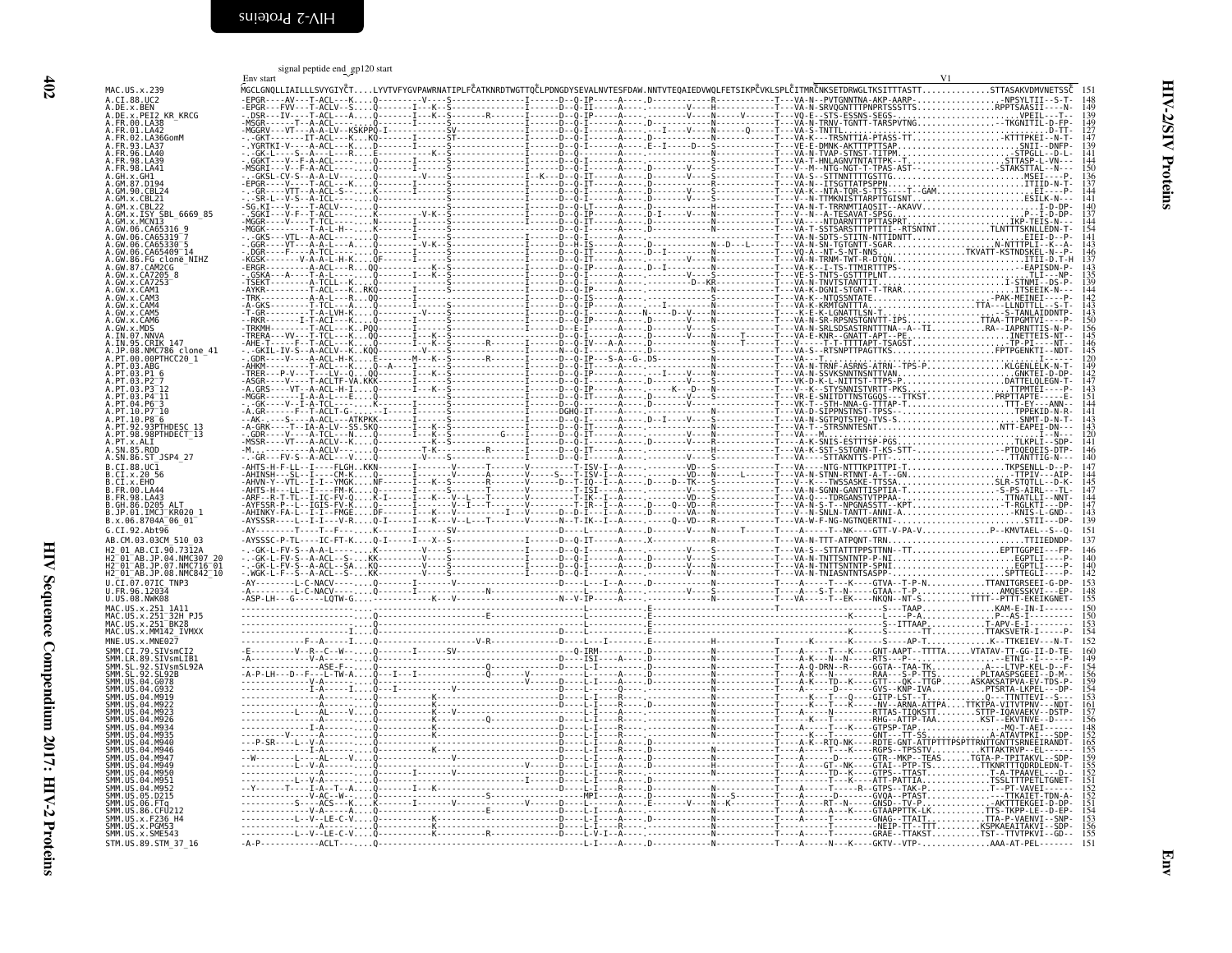<span id="page-26-0"></span>

| MAC.US.x.239<br>A.CI.88.UC2                                                                                                        |  |  |  |  | IAODNČT.GLEOEOMISČKFNMTGLKRDKKKEYNETWYSADLVČEOGNNTGNESRCYMNHČNTSVIOESČDKHYWDAIRFRYČAPPGYALLRČNDTNYSGFMPKČSKVVVSSČTRMMETOTSTWFGFNGTRAENRTYIYWHGRDNRTIISLNKY |  |  |
|------------------------------------------------------------------------------------------------------------------------------------|--|--|--|--|------------------------------------------------------------------------------------------------------------------------------------------------------------|--|--|
| A.DE.x.BEN<br>A.DE.x.PEI2<br><b>KR KRCG</b>                                                                                        |  |  |  |  |                                                                                                                                                            |  |  |
| A.FR.00.LA38<br>A.FR.01.LA42                                                                                                       |  |  |  |  |                                                                                                                                                            |  |  |
| A.FR.02.LA36GomM                                                                                                                   |  |  |  |  |                                                                                                                                                            |  |  |
| <b>FR 93 1 437</b><br>96.1440                                                                                                      |  |  |  |  |                                                                                                                                                            |  |  |
| 98.IA41                                                                                                                            |  |  |  |  |                                                                                                                                                            |  |  |
|                                                                                                                                    |  |  |  |  |                                                                                                                                                            |  |  |
|                                                                                                                                    |  |  |  |  |                                                                                                                                                            |  |  |
| 6669 85                                                                                                                            |  |  |  |  |                                                                                                                                                            |  |  |
| GM x MCNT3<br>.GW.06.CA65316                                                                                                       |  |  |  |  |                                                                                                                                                            |  |  |
| CA65319                                                                                                                            |  |  |  |  |                                                                                                                                                            |  |  |
| GW.06.CA65409 14<br>GW.86.FG clone NIHZ                                                                                            |  |  |  |  |                                                                                                                                                            |  |  |
| GW.87.CAM2CG<br>.x.CA7205                                                                                                          |  |  |  |  |                                                                                                                                                            |  |  |
|                                                                                                                                    |  |  |  |  |                                                                                                                                                            |  |  |
|                                                                                                                                    |  |  |  |  |                                                                                                                                                            |  |  |
| CAM4<br><b>CAME</b>                                                                                                                |  |  |  |  |                                                                                                                                                            |  |  |
| <b>CAMA</b>                                                                                                                        |  |  |  |  |                                                                                                                                                            |  |  |
| . IN . 07 . NNVA<br>A.IN.95.CRIK 147                                                                                               |  |  |  |  |                                                                                                                                                            |  |  |
| NMC786 clone 41<br>00PTHCC20 1                                                                                                     |  |  |  |  |                                                                                                                                                            |  |  |
| . ABG                                                                                                                              |  |  |  |  |                                                                                                                                                            |  |  |
|                                                                                                                                    |  |  |  |  |                                                                                                                                                            |  |  |
|                                                                                                                                    |  |  |  |  |                                                                                                                                                            |  |  |
|                                                                                                                                    |  |  |  |  |                                                                                                                                                            |  |  |
| . pt.92.93PŤHDESC 13<br>.PT.98.98PTHDECT 13                                                                                        |  |  |  |  |                                                                                                                                                            |  |  |
| PT x AIT<br>4. SN.85. ROD                                                                                                          |  |  |  |  |                                                                                                                                                            |  |  |
| A.SN.86.ST JSP4 27                                                                                                                 |  |  |  |  |                                                                                                                                                            |  |  |
|                                                                                                                                    |  |  |  |  |                                                                                                                                                            |  |  |
|                                                                                                                                    |  |  |  |  |                                                                                                                                                            |  |  |
| .CI.x.EHO<br>3. FR.00. LA44                                                                                                        |  |  |  |  |                                                                                                                                                            |  |  |
| . FR . 98 . LA43<br>GH.86.D205.                                                                                                    |  |  |  |  |                                                                                                                                                            |  |  |
| .JP.01.IMČJ <sup>–</sup> KR020 1<br>B.x.06.8704A 06 01                                                                             |  |  |  |  |                                                                                                                                                            |  |  |
|                                                                                                                                    |  |  |  |  |                                                                                                                                                            |  |  |
| AB.CM.03.03CM 510 03<br>AB.CI.90.7312A                                                                                             |  |  |  |  |                                                                                                                                                            |  |  |
|                                                                                                                                    |  |  |  |  |                                                                                                                                                            |  |  |
| H2 <sup>-</sup> 01 <sup>-</sup> AB.JP.07.NMC716 <sup>-</sup> 01<br>H2 <sup>-</sup> 01 <sup>-</sup> AB.JP.08.NMC842 <sup>-</sup> 10 |  |  |  |  |                                                                                                                                                            |  |  |
| U.CI.07.07IC TNP3<br>II FR 96 12034                                                                                                |  |  |  |  |                                                                                                                                                            |  |  |
| U.US.08.NWK08<br>MAC.US.x.251 1A11                                                                                                 |  |  |  |  |                                                                                                                                                            |  |  |
| JS.x.251 <sup>-</sup> 32H PJ5<br>MAC.US.x.251 BK28                                                                                 |  |  |  |  |                                                                                                                                                            |  |  |
| MAC.US.x.MM142 IVMXX                                                                                                               |  |  |  |  |                                                                                                                                                            |  |  |
| MNE.US.x.MNE027<br>SMM.CI.79.SIVsmCI2                                                                                              |  |  |  |  |                                                                                                                                                            |  |  |
| SMM.LR.89.SIVsmLIB1<br>SMM.SL.92.SIVsmSL92<br>.SL.92<br>SIVsmSL92A                                                                 |  |  |  |  |                                                                                                                                                            |  |  |
| $-92$<br>SI 92R                                                                                                                    |  |  |  |  |                                                                                                                                                            |  |  |
|                                                                                                                                    |  |  |  |  |                                                                                                                                                            |  |  |
|                                                                                                                                    |  |  |  |  |                                                                                                                                                            |  |  |
|                                                                                                                                    |  |  |  |  |                                                                                                                                                            |  |  |
|                                                                                                                                    |  |  |  |  |                                                                                                                                                            |  |  |
|                                                                                                                                    |  |  |  |  |                                                                                                                                                            |  |  |
|                                                                                                                                    |  |  |  |  |                                                                                                                                                            |  |  |
|                                                                                                                                    |  |  |  |  |                                                                                                                                                            |  |  |
|                                                                                                                                    |  |  |  |  |                                                                                                                                                            |  |  |
| SMM IIS 86 CEID12<br>SMM.US.x.F236 H4                                                                                              |  |  |  |  |                                                                                                                                                            |  |  |
| SMM.US.x.PGM53<br>SMM.US.x.SME543                                                                                                  |  |  |  |  |                                                                                                                                                            |  |  |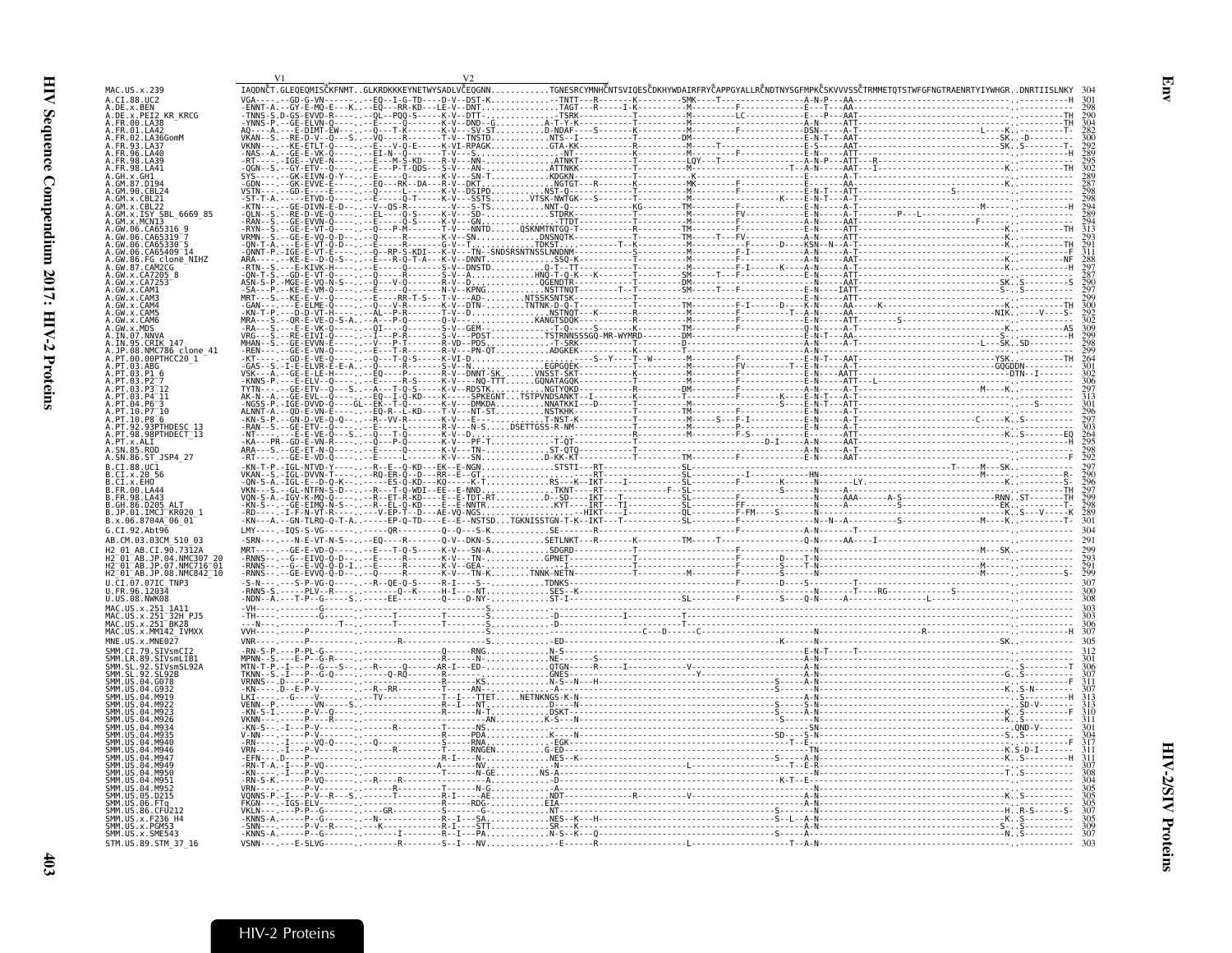| I<br>×<br>۰. |  |
|--------------|--|
|              |  |

<span id="page-27-0"></span>

| MAC. US. x. 239<br>A.CI.88.UC2                                                            |  | YNLTMKČRRPGNKTVLPVTIMSGLVFHSQPINDRPKQAWČWFGGKWKDAIKEVKQTIVKHPRYTG.TNNTDKINLT.APG.GGDPEVTFMWTNČRGEFLYČKMNWFLNWVEDRNTANQKPKEQHKRNYVPČHIRQIINTWHKVGKNVYLPPREGDLT 458 |                                                    |
|-------------------------------------------------------------------------------------------|--|-------------------------------------------------------------------------------------------------------------------------------------------------------------------|----------------------------------------------------|
| A.DE.x.BEN<br>x.PEI2 KR KRCG                                                              |  |                                                                                                                                                                   |                                                    |
| A.FR.00.LA38<br>4.FR.01.LA42<br>02.LA36GomM                                               |  |                                                                                                                                                                   |                                                    |
| 4. FR. 93. LA37<br>FR 96 LA46                                                             |  |                                                                                                                                                                   |                                                    |
| 98.1439<br>98   441                                                                       |  |                                                                                                                                                                   |                                                    |
|                                                                                           |  |                                                                                                                                                                   | $437$<br>$436$<br>$447$<br>$443$<br>$437$<br>$440$ |
|                                                                                           |  |                                                                                                                                                                   |                                                    |
| x.ISY SBL 6669 85<br>x.MCN13<br>.06.CA65316 9                                             |  |                                                                                                                                                                   |                                                    |
|                                                                                           |  |                                                                                                                                                                   |                                                    |
| 06.CA65409 <sup>-</sup> 14                                                                |  |                                                                                                                                                                   |                                                    |
| .GW.87.CAM2CG<br>.GW.x.CA7205 8<br>.GW.x.GA7253                                           |  |                                                                                                                                                                   |                                                    |
|                                                                                           |  |                                                                                                                                                                   |                                                    |
| CAM4<br>. CAM5<br>. CAM6                                                                  |  |                                                                                                                                                                   |                                                    |
| MDS<br>A.IN.07.NNVA                                                                       |  |                                                                                                                                                                   |                                                    |
| 95.CRIK 147<br>.08.NMC786 clone 41                                                        |  |                                                                                                                                                                   |                                                    |
| PT.00.00PTHCC20 1                                                                         |  |                                                                                                                                                                   |                                                    |
|                                                                                           |  |                                                                                                                                                                   |                                                    |
|                                                                                           |  |                                                                                                                                                                   |                                                    |
|                                                                                           |  |                                                                                                                                                                   |                                                    |
| PT.98.98PTHDECT 13<br>PT.X.ALI<br>SN.85.ROD                                               |  |                                                                                                                                                                   |                                                    |
| A.SN.86.ST_JSP4_27<br>R. CT. 88. HC1                                                      |  |                                                                                                                                                                   |                                                    |
| B.CI.x.20 56<br>B.CI.x.EHO                                                                |  |                                                                                                                                                                   |                                                    |
| B.FR.00.LA44<br>B. FR. 98. LA43<br>B.GH.86.D205 ALT                                       |  |                                                                                                                                                                   |                                                    |
| B.JP.01.IMCJ KR020 1<br>B.x.06.8704A <sup>-</sup> 06 01                                   |  |                                                                                                                                                                   |                                                    |
| G.CI.92.Ah <sub>t</sub> 96<br>AB.CM.03.03CM 510 03                                        |  |                                                                                                                                                                   |                                                    |
| 01 AB.CI.90.7312A<br>' 01 AB.JP.04.NMC307 20                                              |  |                                                                                                                                                                   |                                                    |
| "01"AR 1P 07 NMC716"01<br>H2 <sup>-</sup> 01 <sup>-</sup> AB.JP.08.NMC842 <sup>-</sup> 10 |  |                                                                                                                                                                   |                                                    |
| U.CI.07.07IC TNP3<br>FR.96.12034.<br>.US.08.NWK08                                         |  |                                                                                                                                                                   |                                                    |
| MAC.US.x.251_1A11<br>MAC.US.x.251-32H_PJ5<br>MAC.US.x.251-BK28                            |  |                                                                                                                                                                   |                                                    |
| MAC.US.x.MM142 IVMXX                                                                      |  |                                                                                                                                                                   |                                                    |
| MNE.US.x.MNE027<br>SMM.CI.79.SIVsmCI2                                                     |  |                                                                                                                                                                   |                                                    |
| .STVsmLTB1<br>SIVsmSL92/<br>-92                                                           |  |                                                                                                                                                                   |                                                    |
|                                                                                           |  |                                                                                                                                                                   |                                                    |
|                                                                                           |  |                                                                                                                                                                   |                                                    |
|                                                                                           |  |                                                                                                                                                                   |                                                    |
|                                                                                           |  |                                                                                                                                                                   |                                                    |
|                                                                                           |  |                                                                                                                                                                   |                                                    |
|                                                                                           |  |                                                                                                                                                                   |                                                    |
|                                                                                           |  |                                                                                                                                                                   |                                                    |
| JS. x. F236 H4                                                                            |  |                                                                                                                                                                   |                                                    |
| SMM.US.x.SME543                                                                           |  |                                                                                                                                                                   |                                                    |
| STM.US.89.STM 37 16                                                                       |  |                                                                                                                                                                   |                                                    |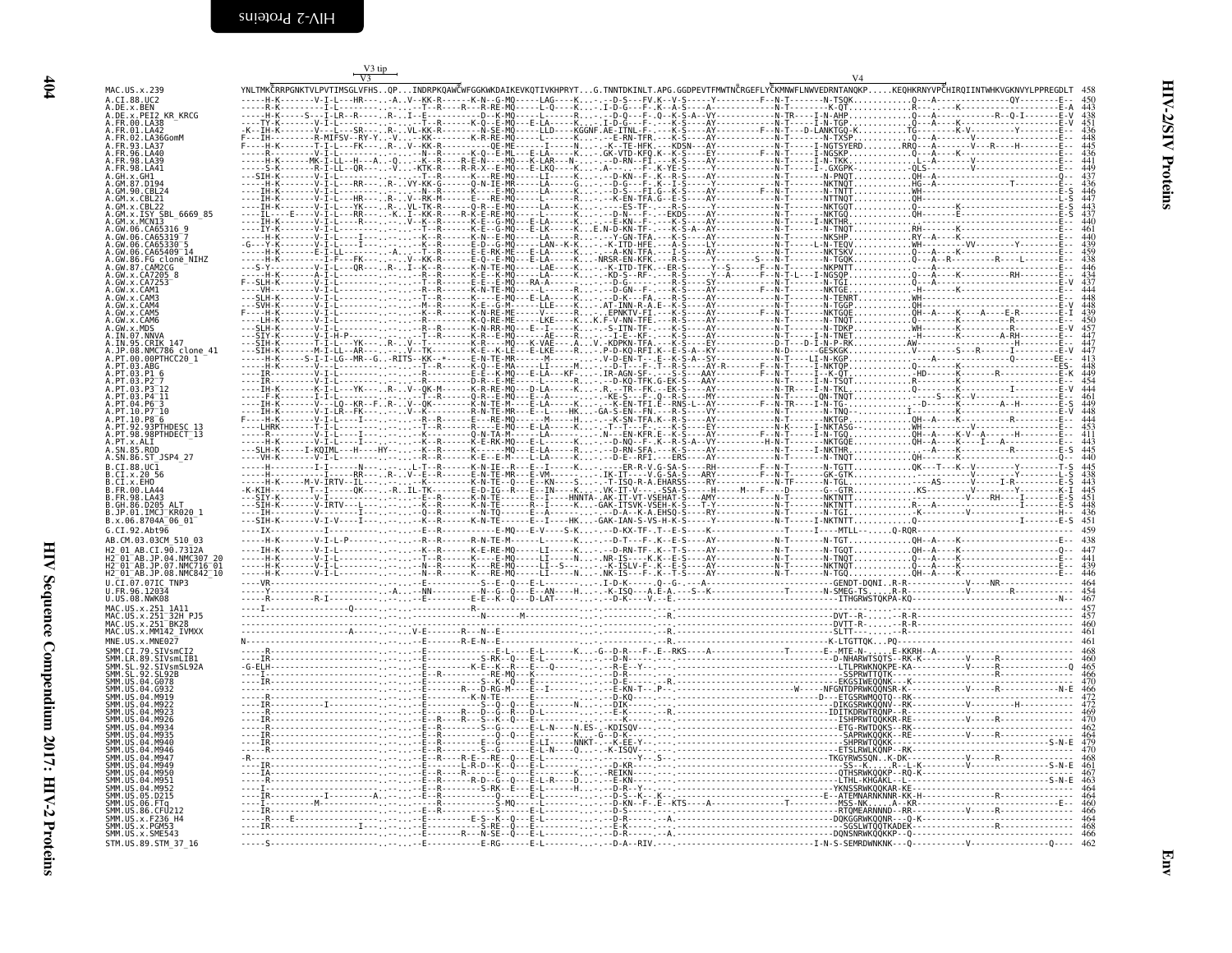<span id="page-28-0"></span>

| .CI.88.UC2                                                                               | .<br>ČNSTVTSLIANID <mark>WIDGNO</mark> TNITMSAEVAELYRLELGDYKLVEITPIGLAPTDVKRY.TTGG.TSRNKRGVFVLGFLGFLATAGSAMGAASLTLTAQSRTLLAGIVQQQQQLLDVVKRQQELLRLTVWGTKNLQTRVTAIEKYLKDQAQLNAW |  |  |  |
|------------------------------------------------------------------------------------------|-------------------------------------------------------------------------------------------------------------------------------------------------------------------------------|--|--|--|
| .DE.x.BEN<br>.DE.x.PEI2_KR_KRCG                                                          |                                                                                                                                                                               |  |  |  |
| .FR.00.LA38<br>FR.01.LA42                                                                |                                                                                                                                                                               |  |  |  |
| <br>.FR.02.LA36GomM                                                                      |                                                                                                                                                                               |  |  |  |
|                                                                                          |                                                                                                                                                                               |  |  |  |
|                                                                                          |                                                                                                                                                                               |  |  |  |
|                                                                                          |                                                                                                                                                                               |  |  |  |
|                                                                                          |                                                                                                                                                                               |  |  |  |
|                                                                                          |                                                                                                                                                                               |  |  |  |
| GM.x.ISY SBL 6669 85                                                                     |                                                                                                                                                                               |  |  |  |
|                                                                                          |                                                                                                                                                                               |  |  |  |
|                                                                                          |                                                                                                                                                                               |  |  |  |
| GW.06.CA65409 <sup>-</sup> 14                                                            |                                                                                                                                                                               |  |  |  |
| GW.86.FG_clone_NIHZ<br>$GW.87.$ $CM2CG$                                                  |                                                                                                                                                                               |  |  |  |
| GW.x.CA7253                                                                              |                                                                                                                                                                               |  |  |  |
|                                                                                          |                                                                                                                                                                               |  |  |  |
|                                                                                          |                                                                                                                                                                               |  |  |  |
| CAM5<br>GW.x.CAM6                                                                        |                                                                                                                                                                               |  |  |  |
| MDS                                                                                      |                                                                                                                                                                               |  |  |  |
| IN.95.CRIK 147                                                                           |                                                                                                                                                                               |  |  |  |
| NMC786 clone 41                                                                          |                                                                                                                                                                               |  |  |  |
| 00PTHCC20 1<br>PT.03.ABG                                                                 |                                                                                                                                                                               |  |  |  |
|                                                                                          |                                                                                                                                                                               |  |  |  |
|                                                                                          |                                                                                                                                                                               |  |  |  |
|                                                                                          |                                                                                                                                                                               |  |  |  |
| PT 10 P8 <sup>-6</sup>                                                                   |                                                                                                                                                                               |  |  |  |
| .93PTHDESC 13                                                                            |                                                                                                                                                                               |  |  |  |
| PT.98.98PTHDECT 13<br>PT.x.ALI                                                           |                                                                                                                                                                               |  |  |  |
| SN.85.ROD                                                                                |                                                                                                                                                                               |  |  |  |
| .SN.86.ST JSP4 27<br>$CT.88.UC\bar{1}$                                                   |                                                                                                                                                                               |  |  |  |
| CI.X.20 56                                                                               |                                                                                                                                                                               |  |  |  |
| FR.00.LA4                                                                                |                                                                                                                                                                               |  |  |  |
| FR.98.LA43<br>GH 86 D205                                                                 |                                                                                                                                                                               |  |  |  |
| .JP.01.IMCJ <sup>-</sup> KR020 1                                                         |                                                                                                                                                                               |  |  |  |
| B.x.06.8704A<br>G.CI.92.Abt96                                                            |                                                                                                                                                                               |  |  |  |
| AB.CM.03.03CM 510 03                                                                     |                                                                                                                                                                               |  |  |  |
| AB.CT.90.7312A                                                                           |                                                                                                                                                                               |  |  |  |
| 01 AB.JP.04.NMC307<br>$01^-$ AB.JP.07.NMC716 $^-$ 01 $^-$                                |                                                                                                                                                                               |  |  |  |
| H2_01_AB.JP.08.NMC842_10                                                                 |                                                                                                                                                                               |  |  |  |
| CI.07.07IC TNP3<br>96.12034                                                              |                                                                                                                                                                               |  |  |  |
| U.US.08.NWK08                                                                            |                                                                                                                                                                               |  |  |  |
| MAC.US.x.251_1A11<br>MAC.US.x.251 <sup>-</sup> 32H_PJ5<br>MAC.US.x.251 <sup>-</sup> BK28 |                                                                                                                                                                               |  |  |  |
|                                                                                          |                                                                                                                                                                               |  |  |  |
| MAC.US.x.MM142 IVMXX<br>MNE.US.x.MNE027                                                  |                                                                                                                                                                               |  |  |  |
|                                                                                          |                                                                                                                                                                               |  |  |  |
| SMM.LR.89.SIVsmLIB1<br>SMM.SL.92.SIVsmSL92A                                              |                                                                                                                                                                               |  |  |  |
|                                                                                          |                                                                                                                                                                               |  |  |  |
|                                                                                          |                                                                                                                                                                               |  |  |  |
|                                                                                          |                                                                                                                                                                               |  |  |  |
|                                                                                          |                                                                                                                                                                               |  |  |  |
|                                                                                          |                                                                                                                                                                               |  |  |  |
|                                                                                          |                                                                                                                                                                               |  |  |  |
|                                                                                          |                                                                                                                                                                               |  |  |  |
|                                                                                          |                                                                                                                                                                               |  |  |  |
|                                                                                          |                                                                                                                                                                               |  |  |  |
|                                                                                          |                                                                                                                                                                               |  |  |  |
|                                                                                          |                                                                                                                                                                               |  |  |  |
|                                                                                          |                                                                                                                                                                               |  |  |  |
| .x.F236 H4<br>MM.US.x.PGM53                                                              |                                                                                                                                                                               |  |  |  |
|                                                                                          |                                                                                                                                                                               |  |  |  |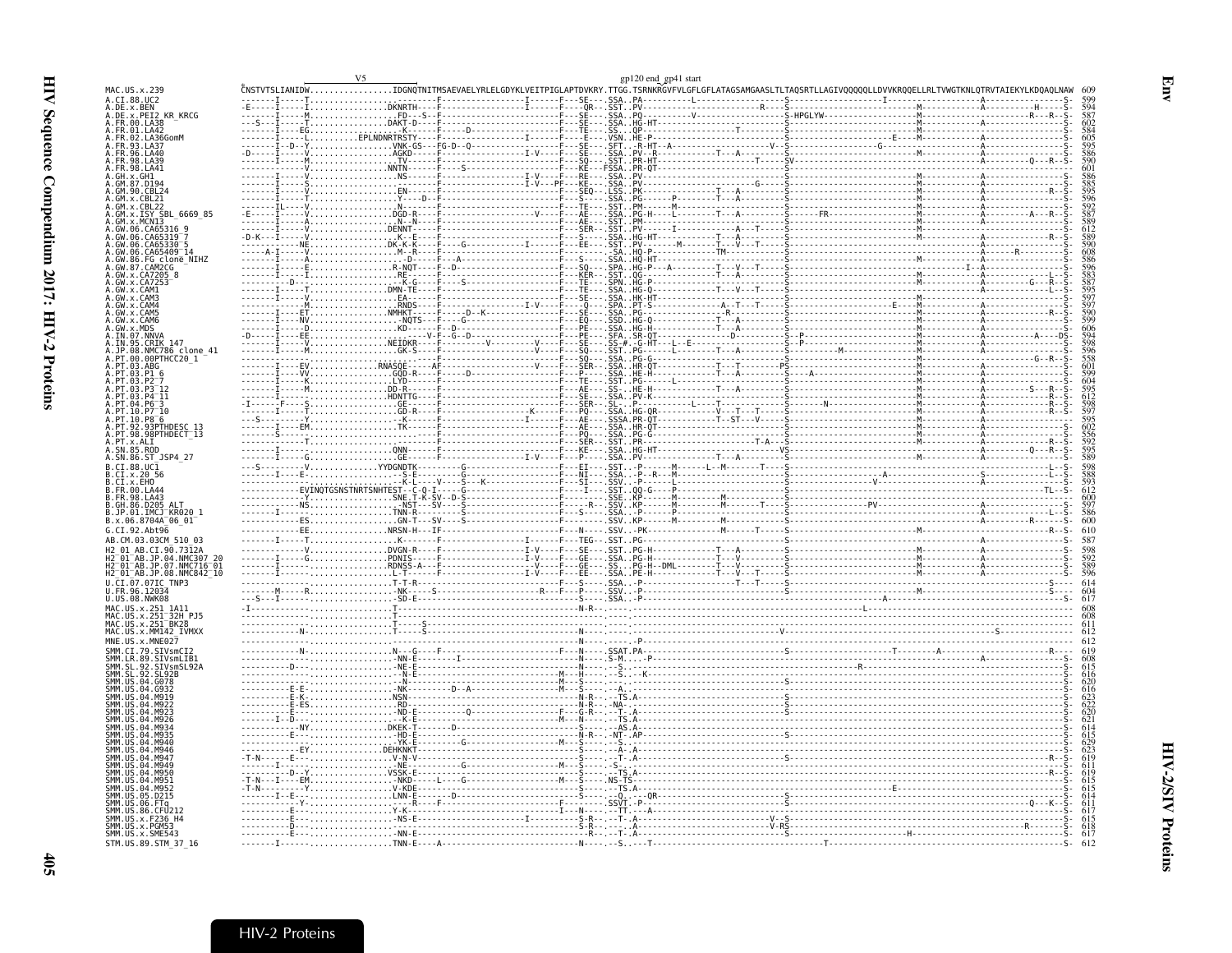| A.CI.88.UC2<br>A.DE.x.BEN<br>A.DE.X.PEI2 KR KRCG                                        |  |  |  |
|-----------------------------------------------------------------------------------------|--|--|--|
| A.FR.00.LA38<br>A.FR.01.LA42                                                            |  |  |  |
| A.FR.02.LA36GomM<br>4.FR.93.LA37                                                        |  |  |  |
| FR.96.LA40<br>.FR.98.LA39<br>A.FR.98.LA41                                               |  |  |  |
| A.GH.x.GH1<br>A.GM.87.D194                                                              |  |  |  |
| GM.90.CBL24                                                                             |  |  |  |
| .GM.x.CBL22<br>GM.X.ISY SBL_6669_85<br>A.GM.x.MCN13<br>A.GW.06.CA65316_9                |  |  |  |
| A.GW.06.CA65319 <sup>-</sup> 7                                                          |  |  |  |
| 4.GW.06.CA65330 <sup>-</sup><br>4.GW.06.CA65409 <sup>-</sup> 14                         |  |  |  |
| A. GW. 86. FG clone_NIHZ<br>A. GW. 87. CAM2CG<br>A. GW. x. CA7205_8<br>A. GW. x. CA7253 |  |  |  |
| A.GW.x.CAM1                                                                             |  |  |  |
| .GW.x.CAM3<br>A.GW.x.CAM4                                                               |  |  |  |
| A.GW.x.CAM5<br>4. GW. x. CAM6<br>A.GW.x.MDS                                             |  |  |  |
| A.IN.07.NNVA<br>A.IN.95.CRIK 147                                                        |  |  |  |
| A.JP.08.NMC786 clone 41<br>.PT.00.00PTHCC20 1                                           |  |  |  |
| .PT.03.ABG<br>∖.PT.03.P1 6                                                              |  |  |  |
| PT 03 P2<br>$1.9T.03.93^{-12}$<br>$.PT.03.P4^-11$                                       |  |  |  |
| PT.04.P6 <sup>-</sup> 3<br>PT.10.P7 <sup>-10</sup>                                      |  |  |  |
| .PT.10.P8 <sup>-</sup> 6<br>A.PT.92.93PTHDESC_13<br>A.PT.98.98PTHDECT_13                |  |  |  |
| A.PT.x.ALI<br>A.SN.85.ROD                                                               |  |  |  |
| A.SN.86.ST JSP4 27<br>B.CI.88.UC1                                                       |  |  |  |
| B.CI.x.20 56<br>B.CI.x.EHO                                                              |  |  |  |
| B.FR.00.LA44<br>B.FR.98.LA43                                                            |  |  |  |
| B.GH.86.D205 ALT<br>B.JP.01.IMCJ KR020_1<br>B.x.06.8704A 06_01                          |  |  |  |
| G.CI.92.Abt96                                                                           |  |  |  |
| AB.CM.03.03CM 510 03<br>H2 01 AB.CI.90.7312A                                            |  |  |  |
| H2-01-AB.JP.04.NMC307_20<br>H2-01-AB.JP.07.NMC716-01<br>H2-01-AB.JP.08.NMC842_10        |  |  |  |
| U.CI.07.07IC TNP3<br>U.FR.96.12034                                                      |  |  |  |
| U.US.08.NWK08                                                                           |  |  |  |
| MAC.US.x.251_1A11<br>MAC.US.x.251 <sup>-</sup> 32H_PJ5<br>MAC.US.x.251-BK28             |  |  |  |
| MAC.US.x.MM142 IVMXX<br>MNE.US.x.MNE027                                                 |  |  |  |
| SMM.CI.79.SIVsmCI2                                                                      |  |  |  |
| SMM.LR.89.SIVSmLIB1<br>SMM.SL.92.SIVsmSL92A<br>SMM.SL.92.SL92B                          |  |  |  |
| SMM. US. 04. G078<br>SMM.US.04.G932<br>SMM.US.04.M919                                   |  |  |  |
| SMM.US.04.M922<br>SMM IIS 04 M923                                                       |  |  |  |
| SMM.US.04.M926<br>MM.US.04.M934                                                         |  |  |  |
| SMM.US.04.M935<br>SMM.US.04.M940<br>SMM.US.04.M946                                      |  |  |  |
| SMM.US.04.M947<br>SMM IIS 04 M949                                                       |  |  |  |
| SMM. US. 04. M950<br>SMM.US.04.M951                                                     |  |  |  |
| SMM.US.04.M952<br>SMM.US.05.D215                                                        |  |  |  |
| ŠMM.US.06.FTq<br>SMM.US.86.CFU212<br>SMM. US. x. F236_H4                                |  |  |  |
| SMM.US.x.PGM53<br>SMM.US.x.SME543                                                       |  |  |  |
| STM.US.89.STM_37_16                                                                     |  |  |  |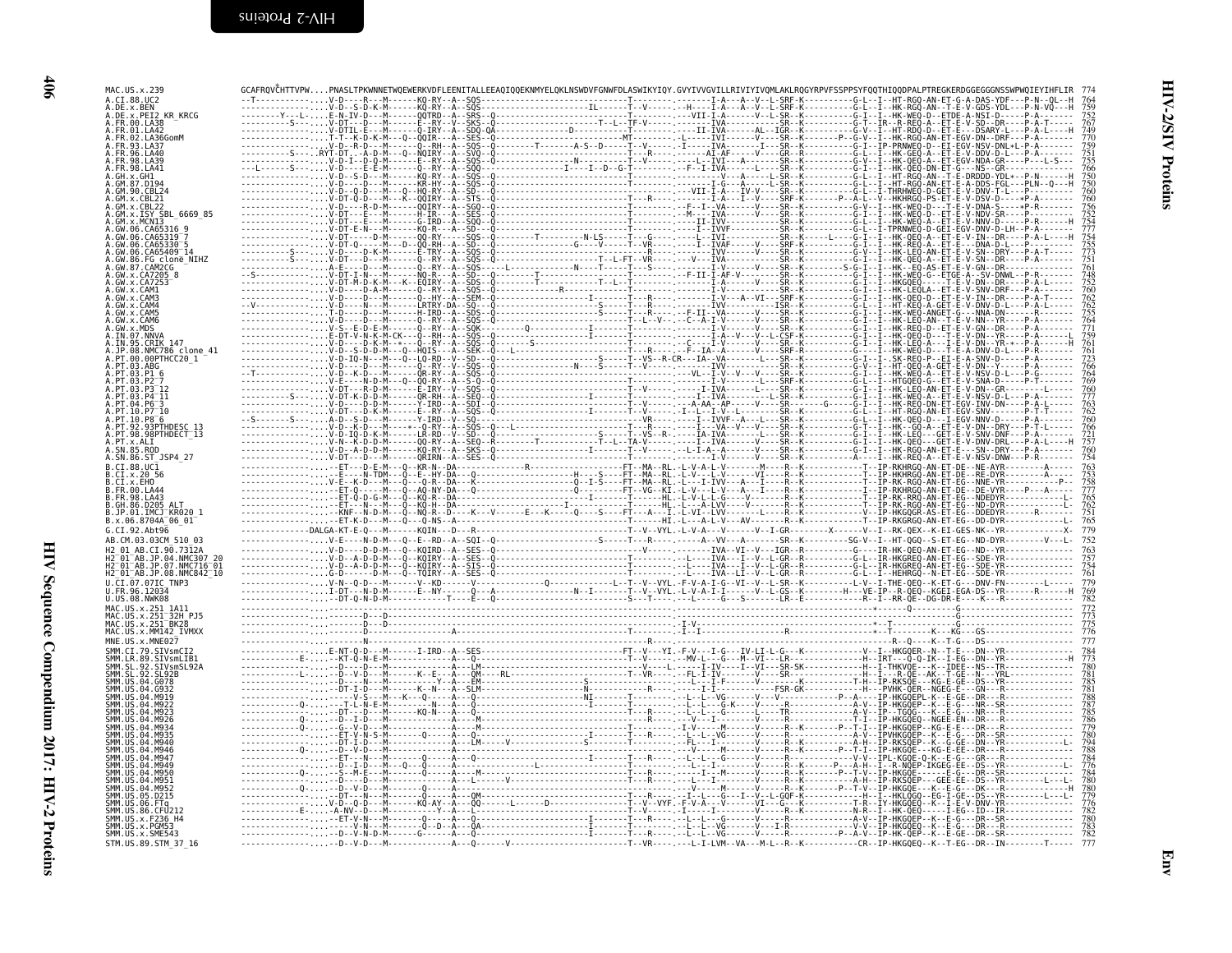|                                                                                                              | Env end<br>gp41 end |
|--------------------------------------------------------------------------------------------------------------|---------------------|
| MAC.US.x.239                                                                                                 |                     |
| A.CI.88.UC2                                                                                                  |                     |
| A.DE.X.BEN<br>A.DE.X.PEI2 KR_KRCG<br>A.FR.00.LA38<br>A.FR.01.LA42                                            |                     |
| A.FR.02.LA36GomM                                                                                             |                     |
| A.FR.93.LA37                                                                                                 |                     |
| A.FR.96.LA40<br>A.FR.98.LA39                                                                                 |                     |
| A. FR. 98. LA41<br>A.GH.x.GH1                                                                                |                     |
| A.GM.87.D194<br>A.GM.90.CBL24                                                                                |                     |
| A.GM.x.CBL21                                                                                                 |                     |
| A.GM.X.CBL22<br>A.GM.X.ISY SBL_6669_85<br>A.GM.X.MCNI3                                                       |                     |
|                                                                                                              |                     |
| A.GW.06.CA65316 9<br>A.GW.06.CA65319 7<br>A.GW.06.CA65330                                                    |                     |
| A.GW.06.CA65409 14                                                                                           |                     |
| A.GW.86.FG clone_NIHZ<br>A.GW.87.CAM2CG<br>A.GW.x.CA7205_8<br>A.GW.x.CA7205_8                                |                     |
|                                                                                                              |                     |
| A.GW.x.CAM1<br>A.GW.x.CAM3                                                                                   |                     |
| A.GW.x.CAM4<br>A.GW.x.CAM5                                                                                   |                     |
| A.GW.X.CAM6<br>A.GW.X.MDS                                                                                    |                     |
| A.IN.07.NNVA                                                                                                 |                     |
| A.IN.95.CRIK 147<br>A.JP.08.NMC786_clone_41                                                                  |                     |
| A.PT.00.00PTHCC20 1<br>A.PT.03.ABG                                                                           |                     |
| A.PT.03.P1 6                                                                                                 |                     |
| A.PT.03.P2<br>A.PT.03.P3 <sup>-12</sup>                                                                      |                     |
| A.PT.03.P4 <sup>-11</sup><br>A.PT.04.P6 <sup>-3</sup>                                                        |                     |
| A.PT.10.P7 10<br>A.PT.10.P8 <sup>-6</sup>                                                                    |                     |
| A.PT.92.93PTHDESC_13<br>A.PT.98.98PTHDECT_13                                                                 |                     |
| A.PT.x.ALI<br>A.SN.85.ROD                                                                                    |                     |
| A.SN.86.ST_JSP4_27                                                                                           |                     |
| B.CI.88.UC1                                                                                                  |                     |
| B.CI.x.20 56<br>B.CI.x.EHO<br>B.FR.00.LA44<br>B.FR.98.LA43                                                   |                     |
|                                                                                                              |                     |
| B.GH.86.D205 ALT<br>B.JP.01.IMCJ KR020 1                                                                     |                     |
| B.x.06.8704A 06 01                                                                                           |                     |
| G.CI.92.Abt96<br>AB.CM.03.03CM 510 03                                                                        |                     |
| H2 01 AB.CI.90.7312A                                                                                         |                     |
| H2 01 AB.JP.04.NMC307 20<br>H2 01 AB.JP.07.NMC716 01<br>H2 01 AB.JP.07.NMC716 01<br>H2 01 AB.JP.08.NMC842 10 |                     |
| $\overline{0}$ . $\overline{0}$ I. $\overline{0}$ Z. $\overline{0}$ ZIC_TNP3                                 |                     |
| U.FR.96.12034<br>U.US.08.NWK08                                                                               |                     |
| MAC.US.x.251 1A11                                                                                            |                     |
| MAC.US.x.251-32H PJ5<br>MAC.US.x.251-BK28                                                                    |                     |
| MAC.US.X.MM142 IVMXX                                                                                         |                     |
| MNE.US.x.MNE027<br>SMM.CI.79.SIVsmCI2                                                                        |                     |
| SMM.LR.89.SIVSmLIB1<br>SMM.SL.92.SIVSmLIB1<br>SMM.SL.92.SL92B                                                |                     |
|                                                                                                              |                     |
| SMM. US. 04. 6078<br>SMM. US. 04. 6932                                                                       |                     |
| SMM.US.04.M919<br>SMM. US.04.M922                                                                            |                     |
| SMM. US.04.M923<br>SMM.US.04.M926                                                                            |                     |
| SMM. US.04.M934                                                                                              |                     |
| SMM.US.04.M935<br>SMM.US.04.M940                                                                             |                     |
| SMM.US.04.M946<br>SMM. US.04.M947                                                                            |                     |
| SMM.US.04.M949<br>SMM.US.04.M950                                                                             |                     |
| SMM.US.04.M951<br>SMM.US.04.M952                                                                             |                     |
| SMM.US.05.D215                                                                                               |                     |
| SMM.US.06.FTg<br>SMM.US.86.CFU212                                                                            |                     |
| SMM.US.x.F236_H4<br>SMM. U.S. x. PGM53                                                                       |                     |
| SMM.US.x.SME543                                                                                              |                     |
| STM.US.89.STM 37 16                                                                                          |                     |

<span id="page-30-0"></span>Env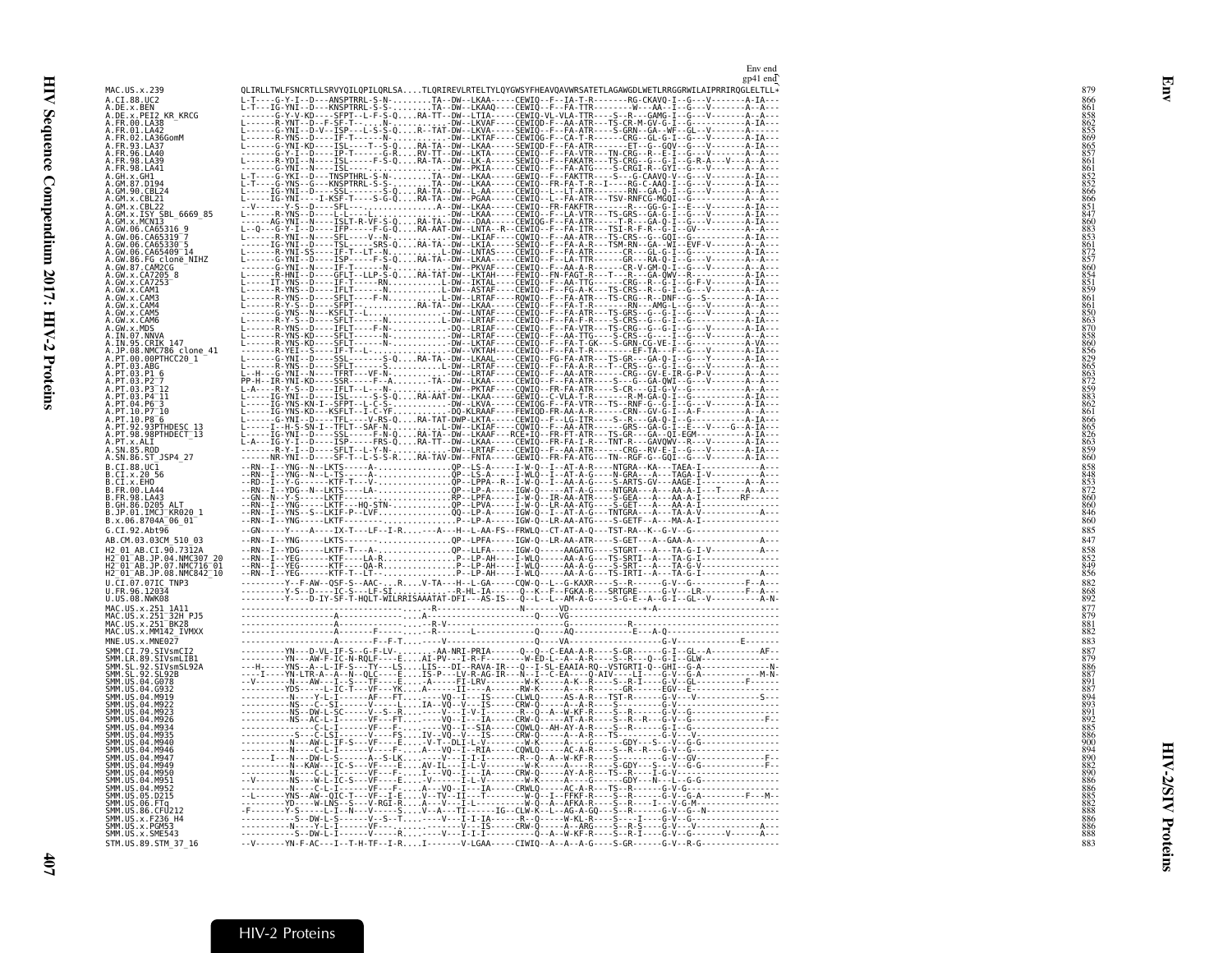<span id="page-31-1"></span><span id="page-31-0"></span>

|                                                      | Nef start R17Y mutation | premature stop in Mac239                                                                                                                                                    | max HIV-1 similarity |
|------------------------------------------------------|-------------------------|-----------------------------------------------------------------------------------------------------------------------------------------------------------------------------|----------------------|
| MAC.US.x.239                                         |                         | MGGAISMRRSRPSGDLRQRLLRARGETYGRLLGEVEDGYSQSPGGLDKGLSSLSCEGQKYNQGQYMNTPWRN.PAEEREKLAYRKQNMDDIDE*DDD.LVGV.SVRPKVPLRTMSYKLAIDMSHFIKEKGGLEGIYYSARRHRILDIYLEKEEGIIPDWQDYTSGPG 163 |                      |
| A.CI.88.UC2<br>A.DE.x.BEN                            |                         |                                                                                                                                                                             |                      |
| A.DE.x.PEI2 KR KRCG                                  |                         |                                                                                                                                                                             |                      |
| ES.x.S1084<br>.FR.00.LA38                            |                         |                                                                                                                                                                             |                      |
| FR 01 1 A42<br>A.FR.02.LA36GomM                      |                         |                                                                                                                                                                             |                      |
|                                                      |                         |                                                                                                                                                                             |                      |
|                                                      |                         |                                                                                                                                                                             |                      |
| .FR.98.LA41                                          |                         |                                                                                                                                                                             |                      |
| A.GM.87.D194<br>A.GM.x.ISY SBL 6669 85               |                         |                                                                                                                                                                             |                      |
| .GM.x.MCNI3                                          |                         |                                                                                                                                                                             |                      |
| GW.03.20P2C9 8<br>A.GW.03.29P2E9 <sup>-</sup> 6      |                         |                                                                                                                                                                             |                      |
| A.GW.87.CAM2CG<br>A.GW.x.MDS                         |                         |                                                                                                                                                                             |                      |
|                                                      |                         |                                                                                                                                                                             |                      |
| .JP.08.NMC786 clone 41                               |                         |                                                                                                                                                                             |                      |
|                                                      |                         |                                                                                                                                                                             |                      |
|                                                      |                         |                                                                                                                                                                             |                      |
|                                                      |                         |                                                                                                                                                                             |                      |
|                                                      |                         |                                                                                                                                                                             |                      |
|                                                      |                         |                                                                                                                                                                             |                      |
|                                                      |                         |                                                                                                                                                                             |                      |
|                                                      |                         |                                                                                                                                                                             |                      |
|                                                      |                         |                                                                                                                                                                             |                      |
|                                                      |                         |                                                                                                                                                                             |                      |
|                                                      |                         |                                                                                                                                                                             |                      |
|                                                      |                         |                                                                                                                                                                             |                      |
|                                                      |                         |                                                                                                                                                                             |                      |
|                                                      |                         |                                                                                                                                                                             |                      |
|                                                      |                         |                                                                                                                                                                             |                      |
| A.SN.86.ST_JSP4 27<br>B.CI.88.UC1                    |                         |                                                                                                                                                                             |                      |
| B.CI.x.20 56                                         |                         |                                                                                                                                                                             |                      |
|                                                      |                         |                                                                                                                                                                             |                      |
|                                                      |                         |                                                                                                                                                                             |                      |
| B.JP.01.IMCJ KR020 1                                 |                         |                                                                                                                                                                             |                      |
| G.CI.92.Ah <sub>t</sub> 96                           |                         |                                                                                                                                                                             |                      |
| AB.CM.03.03CM 510 03<br>H2 01 AB.CI.90.7312A         |                         |                                                                                                                                                                             |                      |
| H2-01-AB.JP.04.NMC307_20<br>H2-01-AB.JP.07.NMC716-01 |                         |                                                                                                                                                                             |                      |
| H2_01_AB.JP.08.NMC842_10                             |                         |                                                                                                                                                                             |                      |
| U.CI.07.07IC TNP3                                    |                         |                                                                                                                                                                             |                      |
| U.FR.96.12034<br>U.US.08.NWK08                       |                         |                                                                                                                                                                             |                      |
| MAC.US.x.17EC1                                       |                         |                                                                                                                                                                             |                      |
| MAC.US.x.251 1A11<br>MAC.US.x.251 32H PJ5            |                         |                                                                                                                                                                             |                      |
| MAC.US.x.MM142 IVMXX                                 |                         |                                                                                                                                                                             |                      |
| MNE.US.82.MNE $\overline{8}$                         |                         |                                                                                                                                                                             |                      |
| MNE.US.x.MNE027<br>SMM.CI.79.SIVsmCI2                |                         |                                                                                                                                                                             |                      |
| LR.89.SIVsmLIB1                                      |                         |                                                                                                                                                                             |                      |
|                                                      |                         |                                                                                                                                                                             |                      |
| SMM.US.04.G078                                       |                         |                                                                                                                                                                             |                      |
|                                                      |                         |                                                                                                                                                                             |                      |
|                                                      |                         |                                                                                                                                                                             |                      |
|                                                      |                         |                                                                                                                                                                             |                      |
|                                                      |                         |                                                                                                                                                                             |                      |
|                                                      |                         |                                                                                                                                                                             |                      |
|                                                      |                         |                                                                                                                                                                             |                      |
| A4 MQ5A                                              |                         |                                                                                                                                                                             |                      |
|                                                      |                         |                                                                                                                                                                             |                      |
| SMM.US.05.D215                                       |                         |                                                                                                                                                                             |                      |
| SMM.US.11.SIVsmE660_FL10<br>86.CFU212                |                         |                                                                                                                                                                             |                      |
| SMM.US.x.F236 H4                                     |                         |                                                                                                                                                                             |                      |
| SMM.US.x.H9<br>$US \times PBA$                       |                         |                                                                                                                                                                             |                      |
| SMM.US.x.PGM!<br>SMM.US.x.SME543                     |                         |                                                                                                                                                                             |                      |
| SMM. US. x. pE660. CG7G                              |                         |                                                                                                                                                                             |                      |
| STM.US.89.STM 37 16                                  |                         |                                                                                                                                                                             |                      |